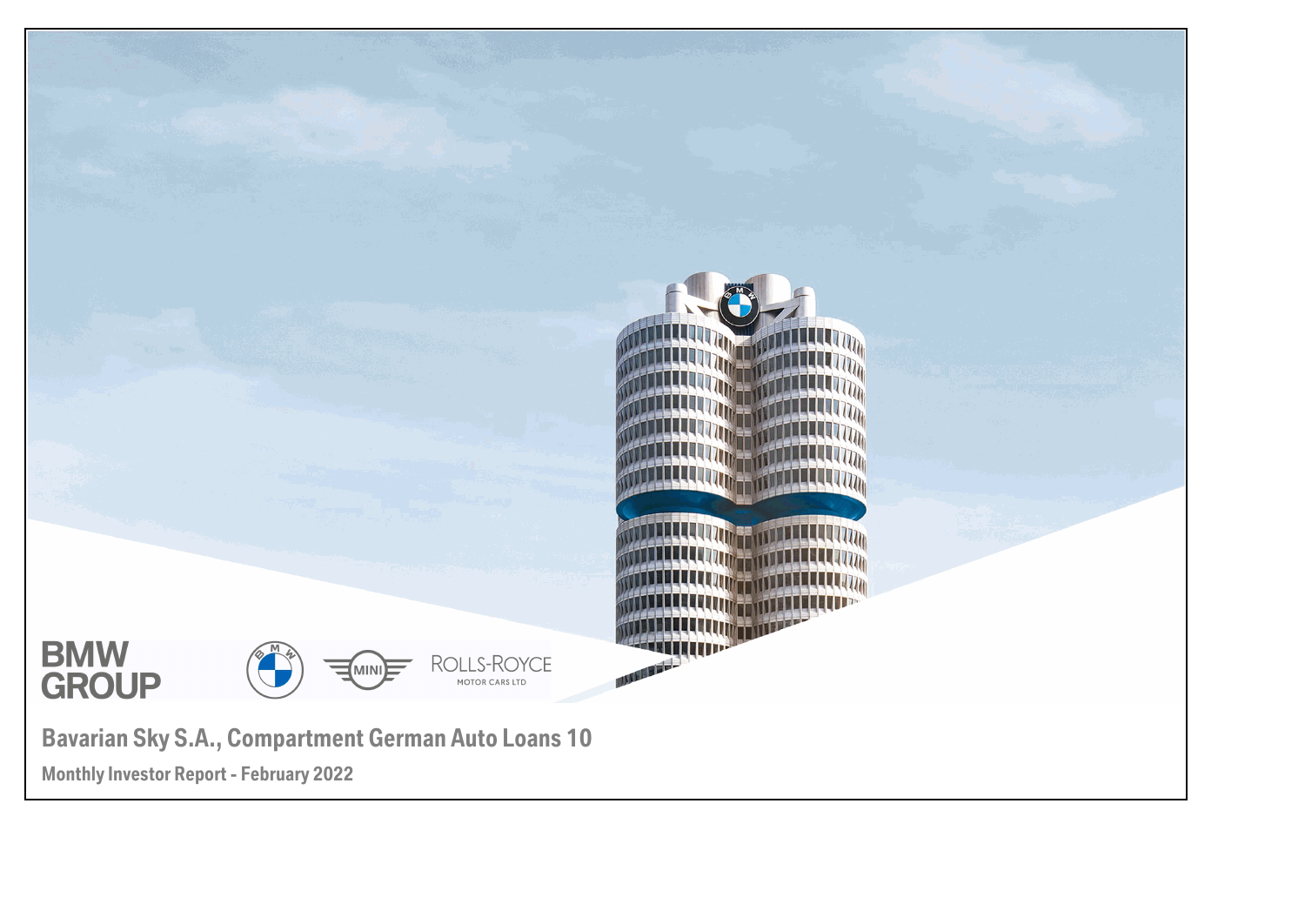

Payment Date: Period No.: Feb 21, 2022 to Mar 21, 2022  $= 28$  days Mar 21, 2022 Feb, 2022 22

Reporting Date: Mar 10, 2022

### **Monthly Investor Report**

### **Index**

- 1. Contact Information 2. Reporting Contact Details 3. Counterparty History & Noteworthy Transaction Events 4. Overview Dates 5. Portfolio Information 6. Reserves 7. Performance Data 8. Defaulted Amount & Recovery Amount 9. Defaulted Amount & Recovery Amount - Loan Level Data 10. Outstanding Note Balance 11. Original Principal Balance 12. Aggregate Principal Balance 13. Aggregate Outstanding Principal Balance 14. Down Payments 15. Borrower Concentration
- 
- 16. Geographical Distribution
- 17. Car Type & Customer Group
- 18. Delinquencies
- 19. Seasoning
- 20. Remaining Term
- 21. Original Term
- 22. Vehicle Class
- 23. Payment Type
- 24. Interest Rates
- 25. Credit Type
- 26. Contracts per Customer
- 27. Amortisation
- 28. Priority of Payments
- 29. Transaction Costs
- 30. Ratings
- 31. Swap Counterparty Data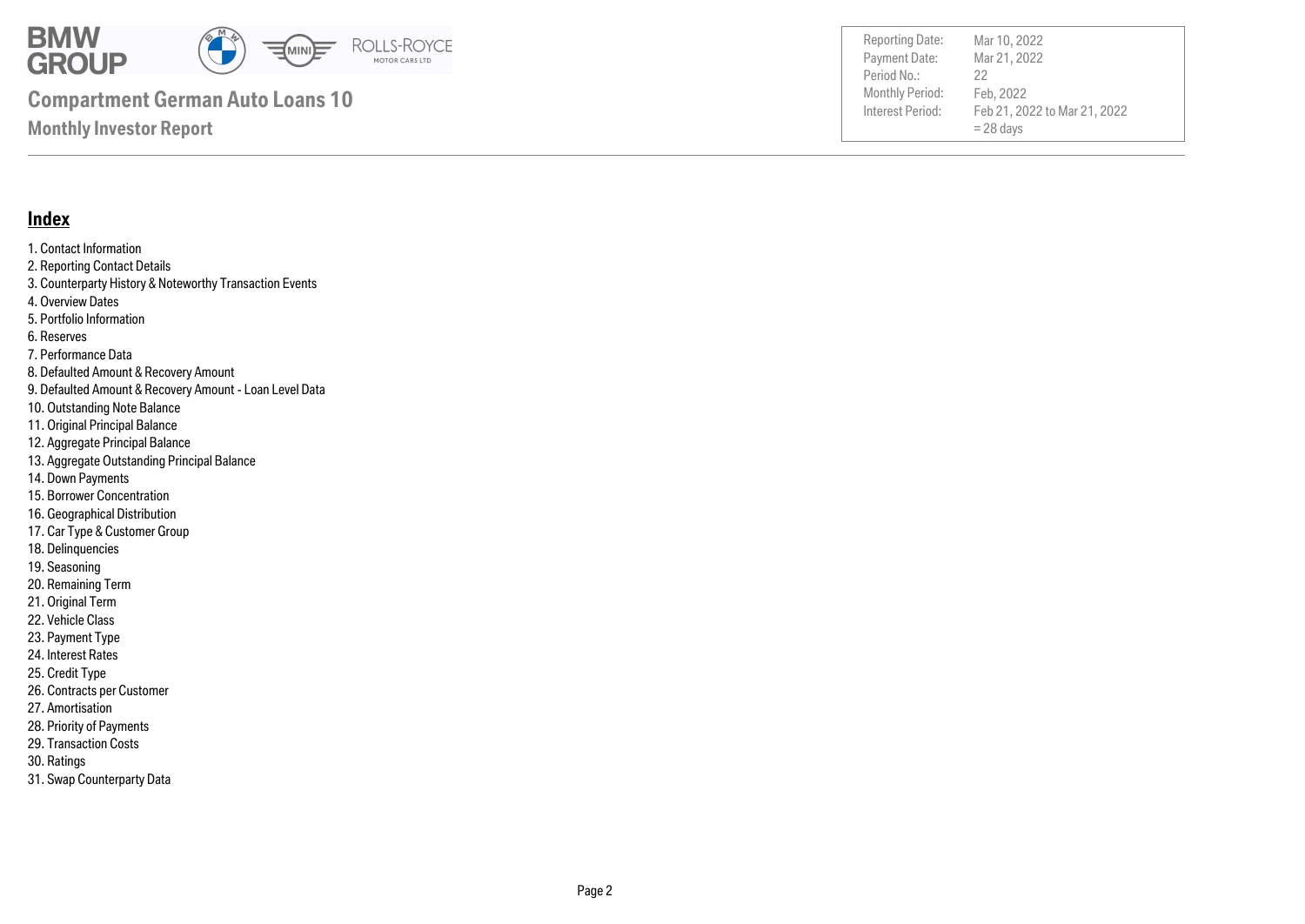

| <b>Reporting Date:</b> | Mar 10, 2022                 |
|------------------------|------------------------------|
| Payment Date:          | Mar 21, 2022                 |
| Period No.:            | 22                           |
| <b>Monthly Period:</b> | Feb, 2022                    |
| Interest Period:       | Feb 21, 2022 to Mar 21, 2022 |
|                        | $= 28$ days                  |
|                        |                              |

### **1. Contact Information**

### **Transaction Parties**

| <b>Issuer:</b>                  | <b>Bavarian Sky S.A.</b>                                  |
|---------------------------------|-----------------------------------------------------------|
|                                 | Acting in respect of its Compartment German Auto Loans 10 |
|                                 | 287-289 route d'Arlon                                     |
|                                 | L-1150 Luxembourg                                         |
|                                 | Luxembourg                                                |
|                                 | Attn.: The Directors                                      |
|                                 | LU-BavarianSky@intertrustgroup.com                        |
|                                 | +352 26 56 31 71                                          |
| <b>Corporate Administrator:</b> | Intertrust (Luxembourg) S.à r.l.                          |
|                                 | 6, Rue Eugène Ruppert                                     |
|                                 | L-2453 Luxembourg                                         |
|                                 | Luxembourg                                                |
|                                 | Attn.: BUO - Capital Markets                              |
|                                 | LU-BavarianSky@intertrustgroup.com                        |
|                                 | +352 26 44 91                                             |
| Originator/Servicer:            | <b>BMW Bank GmbH</b>                                      |
|                                 | Lilienthalallee 26                                        |
|                                 | 80939 Munich                                              |
|                                 | Germany                                                   |
|                                 | Attn.: ABS Servicing Team                                 |
|                                 | abs.bmwgroup@bmw.de                                       |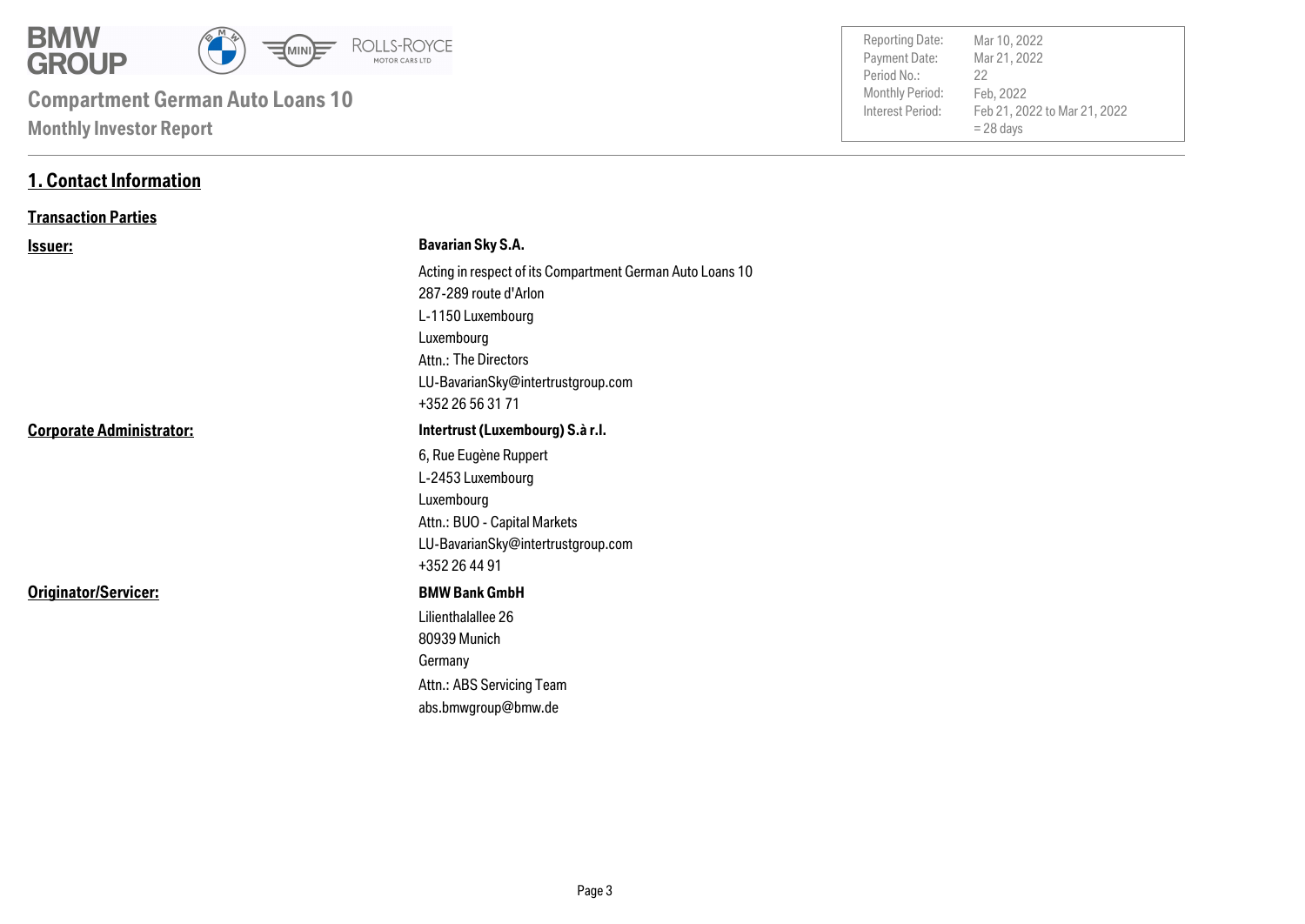

**1. Contact Information**

| <b>Reporting Date:</b> | Mar 10, 2022                 |
|------------------------|------------------------------|
| Payment Date:          | Mar 21, 2022                 |
| Period No.:            | 22                           |
| <b>Monthly Period:</b> | Feb, 2022                    |
| Interest Period:       | Feb 21, 2022 to Mar 21, 2022 |
|                        | $= 28$ days                  |
|                        |                              |

| <b>Transaction Parties</b>             |                                                      |
|----------------------------------------|------------------------------------------------------|
| <b>Calculation Agent/Paying Agent/</b> | <b>The Bank of New York Mellon</b>                   |
|                                        | One Canada Square                                    |
|                                        | E14 5AL London                                       |
|                                        | United Kingdom                                       |
|                                        | Attn.: Corporate Trust Administration                |
|                                        | BNYM.Structured.Finance.Team.8@bnymellon.com         |
| Trustee:                               | <b>BNY MELLON CORPORATE TRUSTEE SERVICES LIMITED</b> |
|                                        | One Canada Square                                    |
|                                        | E14 5AL London                                       |
|                                        | United Kingdom                                       |
|                                        | Attn.: Corporate Trust Administration                |
|                                        | BNYM.Structured.Finance.Team.2@bnymellon.com         |
| <b>Issuer Account Bank:</b>            | <b>The Bank of New York Mellon</b>                   |
|                                        | Friedrich-Ebert-Anlage 49, Messeturm                 |
|                                        | 60327 Frankfurt am Main                              |
|                                        | Germany                                              |
|                                        | Attn.: Corporate Trust Administration                |
|                                        | BNYM.Structured.Finance.Team.8@bnymellon.com         |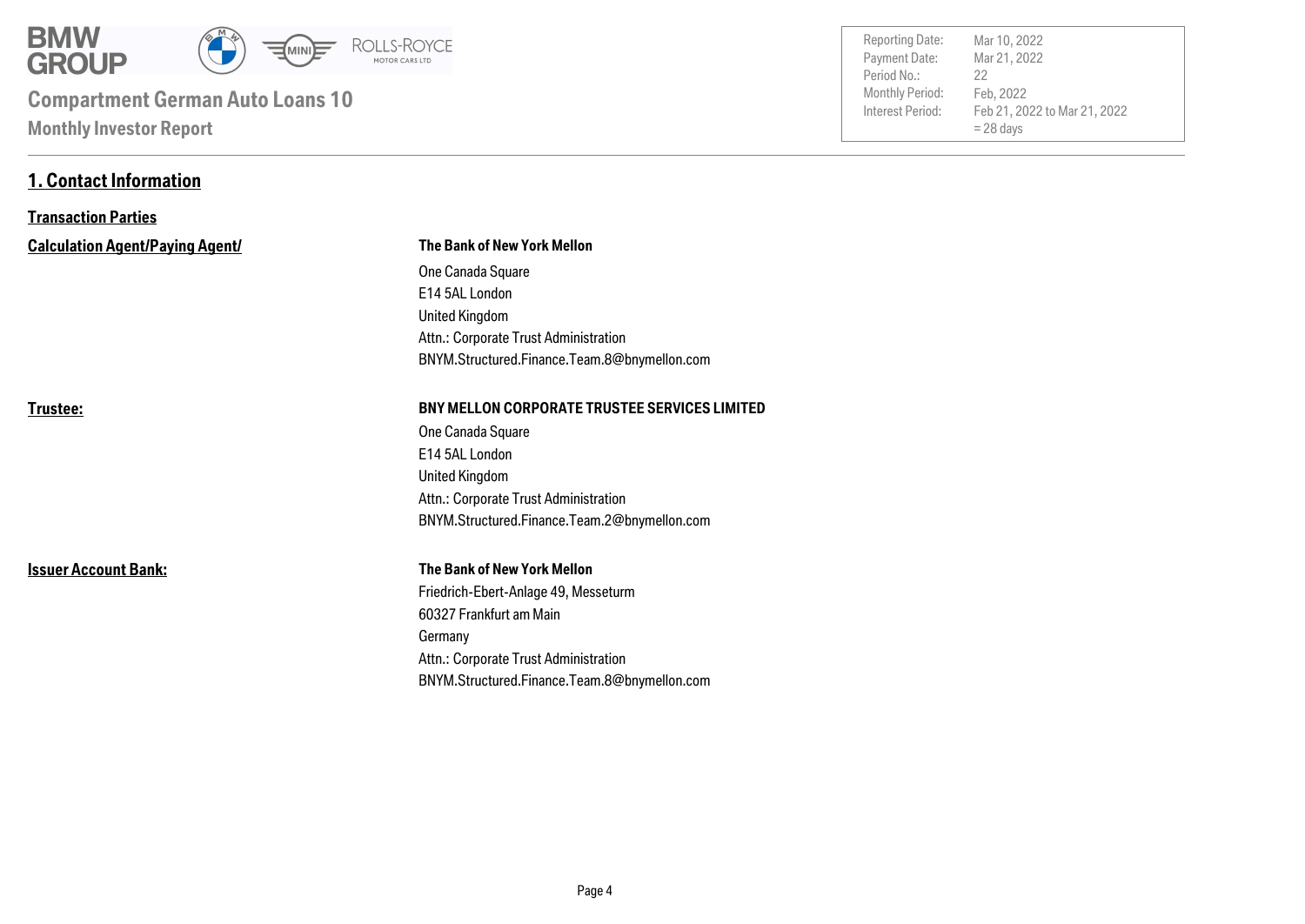

**1. Contact Information**

| <b>Reporting Date:</b><br>Payment Date:<br>Period No.:<br>Monthly Period:<br>Interest Period: | Mar 10, 2022<br>Mar 21, 2022<br>22<br>Feb, 2022<br>Feb 21, 2022 to Mar 21, 2022<br>$= 28$ days |  |
|-----------------------------------------------------------------------------------------------|------------------------------------------------------------------------------------------------|--|
|                                                                                               |                                                                                                |  |
|                                                                                               |                                                                                                |  |

| <b>Transaction Parties</b> |                                                                                                                                                                                                    |
|----------------------------|----------------------------------------------------------------------------------------------------------------------------------------------------------------------------------------------------|
| Data Trustee:              | The Bank of New York Mellon<br>Friedrich-Ebert-Anlage 46, Messeturm<br>60327 Frankfurt am Main<br>Germany<br>Attn.: Corporate Trust Administration<br>BNYM.Structured.Finance.Team.8@bnymellon.com |
| <b>Swap Counterparty:</b>  | Skandinaviska Enskilda Banken AB<br>Kungsträdgardsgatan 8<br>SE-106 40 Stockholm<br>Sweden<br>peter.frank@seb.de / ABSGermany@seb.de                                                               |
| <b>Rating Agencies:</b>    | <b>Fitch Ratings Ltd</b><br>30 North Colonnade, Canary Wharf<br>E14 5GN London<br>United Kingdom<br>ABSsurveillance@fitchratings.com                                                               |
|                            | <b>MOODY'S INVESTORS SERVICE ESPAñA SA</b><br>Principe de Vergara, 131 - 6 floor<br>28002 Madrid<br>Spain<br>monitor.abs@moodys.com                                                                |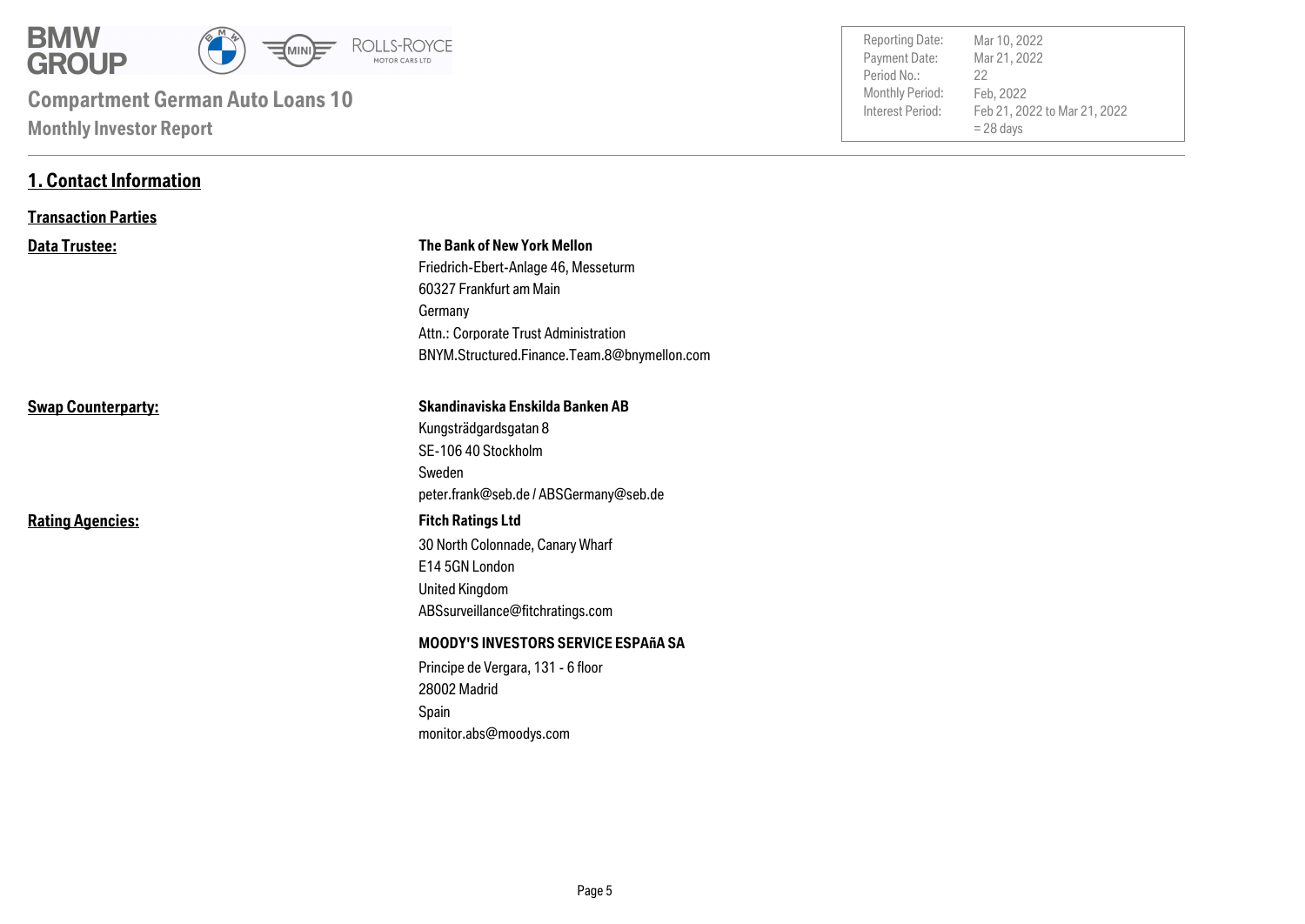

### **2. Reporting Contact Details**

### **Contact for Servicer Report (Portfolio related information in Investor Report)**

#### **Contact for Investor Reporting: BMW Bank GmbH**

Germany 80939 Munich Lilienthalallee 26 abs.bmwgroup@bmw.de Attn.: ABS Servicing Team

**Calculation Agent:**

#### **The Bank of New York Mellon**

Attn. Corporate Trust Administration United Kingdom E14 5AL London One Canada Square BNYM.Structured.Finance.Team.8@bnymellon.com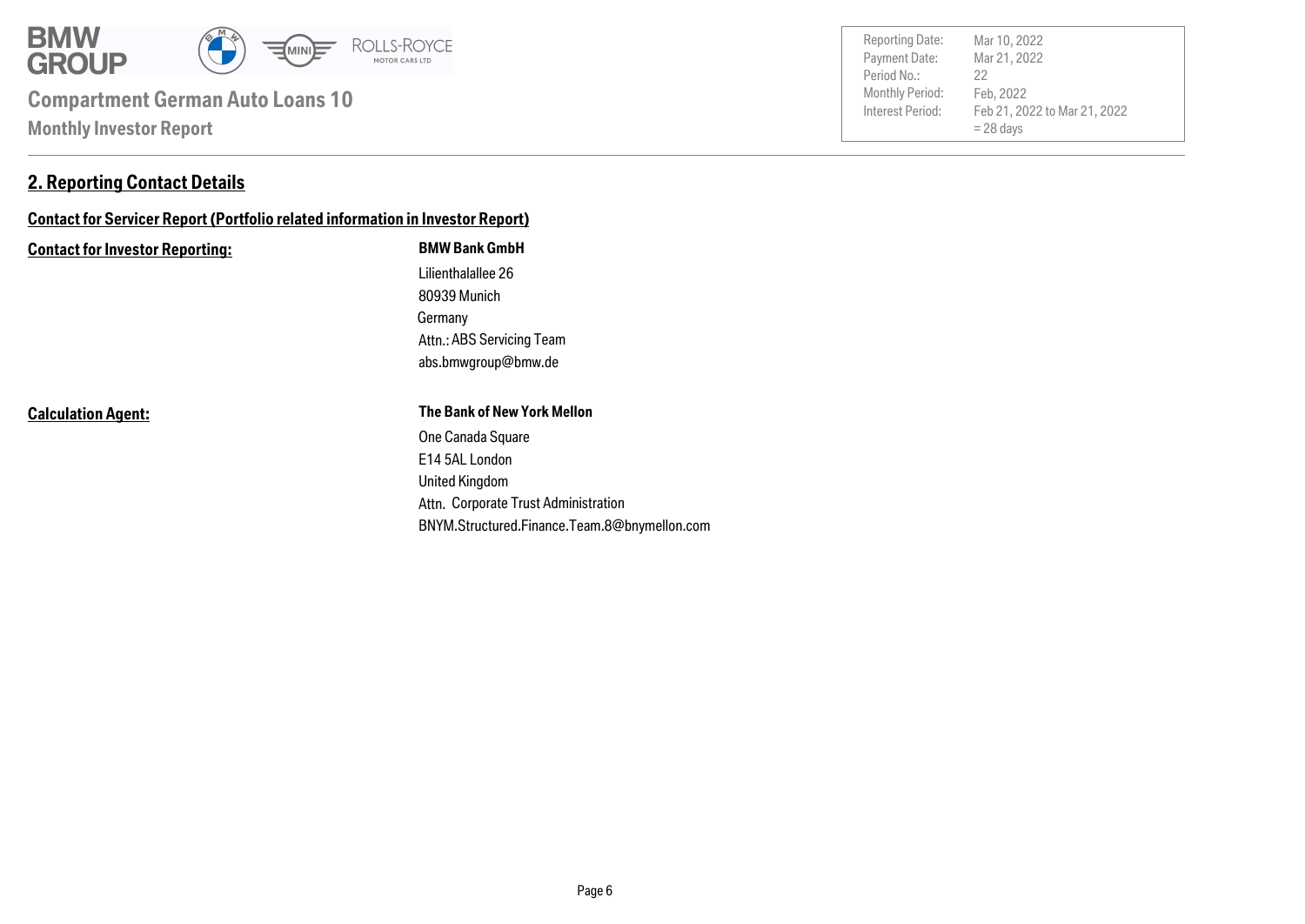

Payment Date: Period No.: Feb 21, 2022 to Mar 21, 2022  $= 28$  days Mar 21, 2022 Feb, 2022 22 Reporting Date: Mar 10, 2022

### **3. Counterparty History & Notheworthy Transaction Events**

**Counterparty History (to be added if applicable)**

None.

**Noteworthy Transaction Events (to be added if applicable)**

None.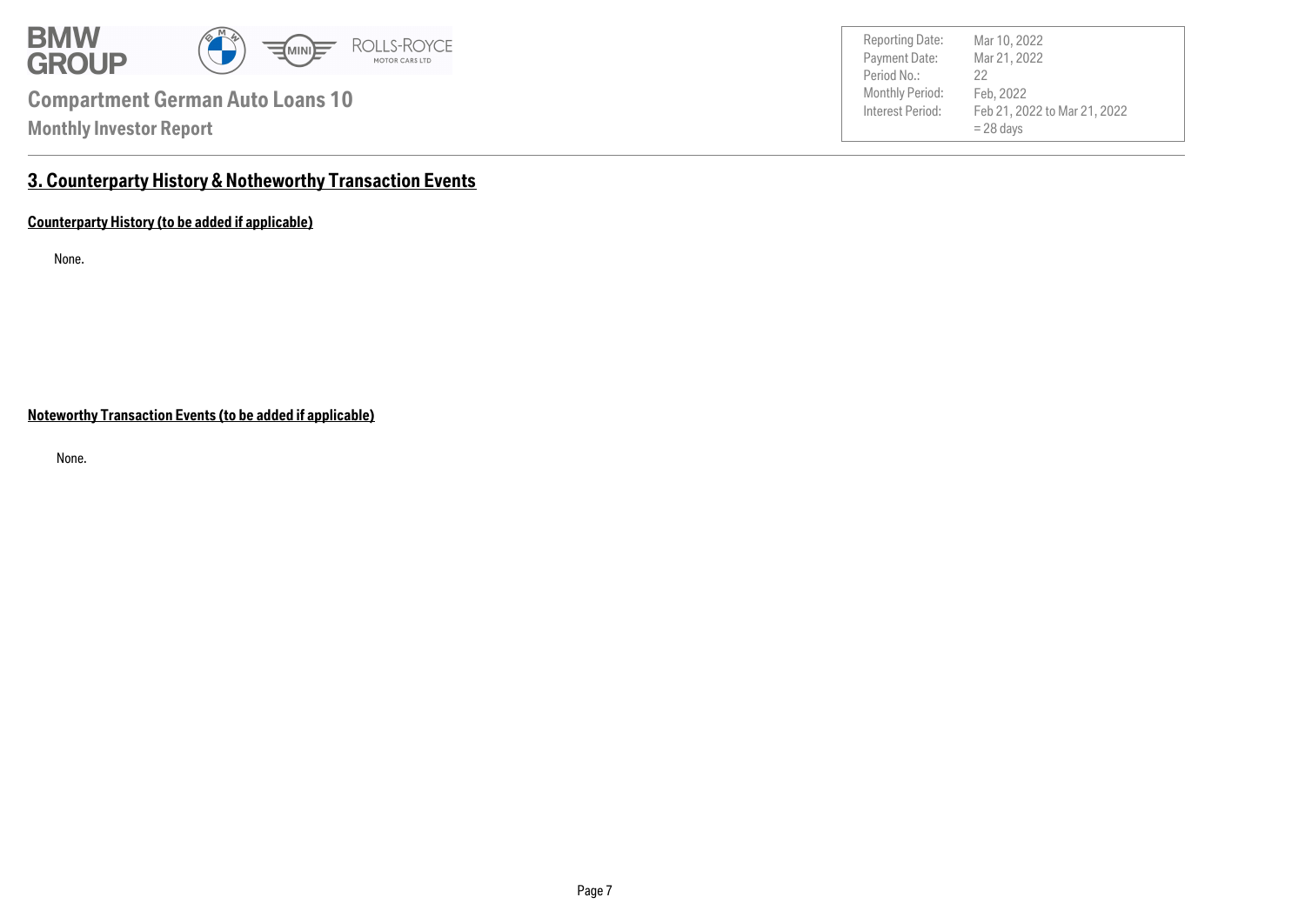

### **4. Overview Dates**

| <b>Initial Cut-Off Date:</b>           | 30/04/2020 |                                           |
|----------------------------------------|------------|-------------------------------------------|
| <b>Issue Date:</b>                     | 01/05/2020 | <b>Legal Maturity Date:</b><br>20/05/2027 |
| <b>Reporting Date</b>                  | 10/03/2022 |                                           |
| <b>Investor Reporting Date</b>         | 17/03/2022 |                                           |
| <b>Interest Determination Date</b>     | 17/02/2022 |                                           |
| <b>Reporting Frequency:</b>            | monthly    |                                           |
| Monthly Period No. (since Issue Date): | 22         | (since Issue Date)                        |
| <b>Payment Date:</b>                   | 21/03/2022 |                                           |
| <b>Next Payment Date</b>               | 20/04/2022 |                                           |
| <b>Monthly Period:</b>                 | 01/02/2022 | 28/02/2022<br>until                       |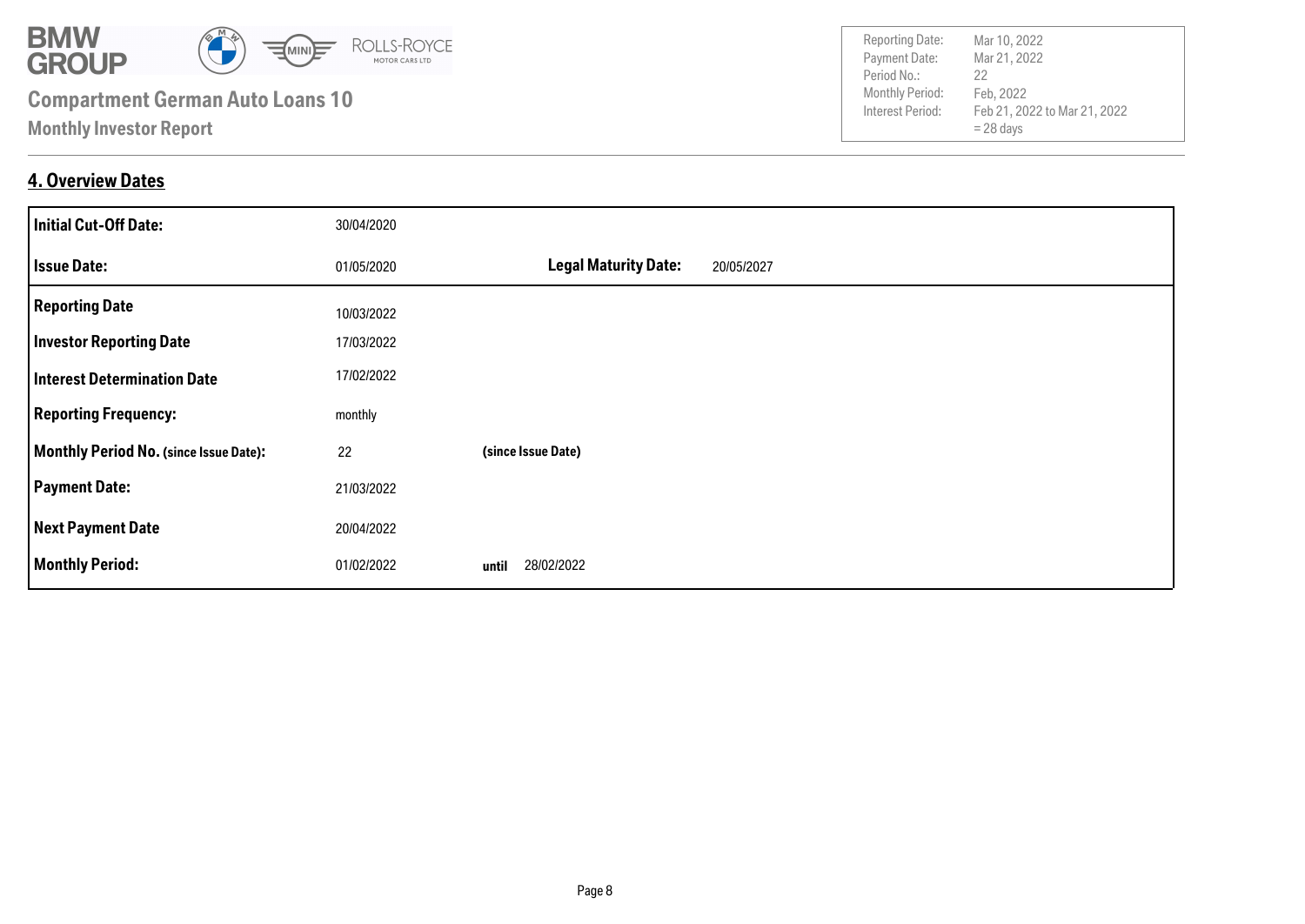

### **5. Portfolio Information**

Payment Date: Period No.: Feb 21, 2022 to Mar 21, 2022  $= 28$  days Mar 21, 2022 Feb, 2022 22 Reporting Date: Mar 10, 2022

|                                           | current period                             | prior period                               |
|-------------------------------------------|--------------------------------------------|--------------------------------------------|
| Outstanding receivables (in EUR)          | Aggregate outstanding principal<br>balance | Aggregate outstanding principal<br>balance |
| Beginning of period                       | 408,652,294.98                             | 425,066,182.25                             |
| Scheduled principal payments              | 11,712,288.92                              | 9,734,359.09                               |
| Prepayment* principal                     | 5,423,139.89                               | 5,794,750.85                               |
| Prepayments* number of contracts          | 343                                        | 362                                        |
| Repurchases* principal                    | 856,955.27                                 | 873,048.65                                 |
| Repurchases* number of contracts          | 47                                         | 49                                         |
| Total principal collections               | 17,992,384.08                              | 16,402,158.59                              |
| Total interest collections                | 1,103,556.58                               | 1,152,225.69                               |
| Defaulted Amounts                         | 167.127,59                                 | 37,404.96                                  |
| <b>Recoveries</b>                         | 59,125.68                                  | 25,676.28                                  |
| Late Recoveries                           | 15,723.50                                  | 4,550.14                                   |
| <b>End of Period</b>                      | 390,551,908.99                             | 408,652,294.98                             |
| Current prepayment rate (annualised) in % | 15.22                                      | 15.52                                      |

\* Prepayments are defined as all contracts that are early settled by the borrower and repurchases are defined as all contracts that are repurchased due to modification of contract.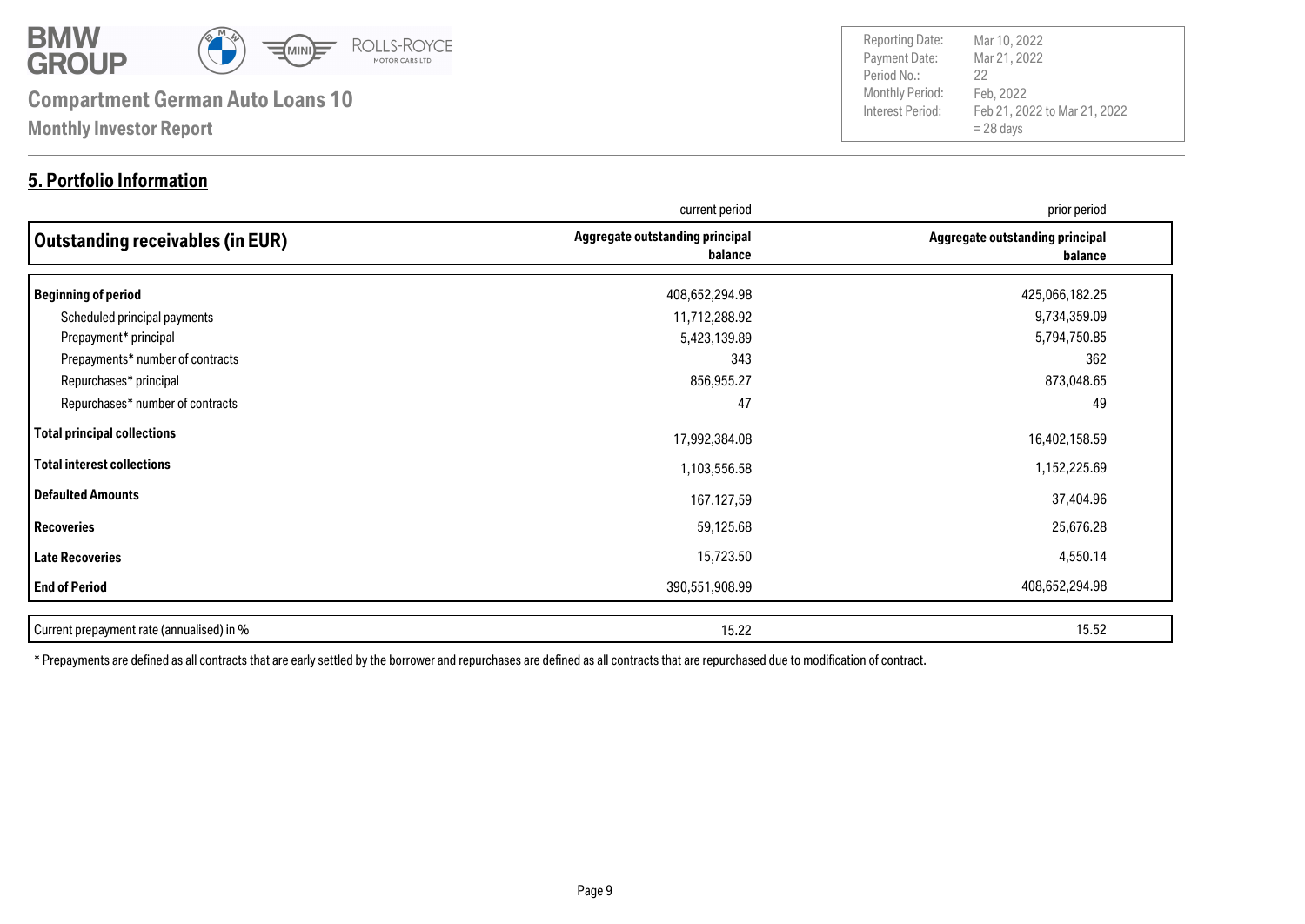

|             | Payment Date:          | Mar 21, 2022                 |
|-------------|------------------------|------------------------------|
| Period No.: |                        | 22                           |
|             | <b>Monthly Period:</b> | Feb, 2022                    |
|             | Interest Period:       | Feb 21, 2022 to Mar 21, 2022 |
|             |                        | $= 28$ days                  |
|             |                        |                              |

Reporting Date: Mar 10, 2022

### **6. Reserves**

| <b>Cash Reserve</b>                          | in EUR       |
|----------------------------------------------|--------------|
| Outstanding cash reserve beginning of period | 3,790,000.00 |
| Interest on cash reserve - previous period   | 0.00         |
| Required cash reserve                        | 3,790,000.00 |
| Outstanding cash reserve end of period       | 3,790,000.00 |

| Triggers*                  |                                |           |                               |               |             |                       |
|----------------------------|--------------------------------|-----------|-------------------------------|---------------|-------------|-----------------------|
| <b>Reserves</b>            |                                |           | <b>Required Rating BMW AG</b> |               |             | <b>Trigger Breach</b> |
|                            |                                | Fitch     | S&P                           | Moody's       | <b>DBRS</b> |                       |
| <b>Commingling Reserve</b> | Long Term<br><b>Short Term</b> | BBB<br>F2 | N/A<br>N/A                    | Baa1<br>$P-2$ | N/A<br>N/A  | no<br>no              |

\* Breach of one of these triggers in conjunction with any other event as set out in the Servicing Agreement and/or the Receivables Purchase Agreement will oblige BMW Bank GmbH to post additional cash collateral. The Reserves will be adjusted on a monthly basis and shall be deposited in the Issuer Account and exclusively reserved to cover risks.

| <b>Current Rating BMW AG</b> |       |     |            |             |
|------------------------------|-------|-----|------------|-------------|
|                              | Fitch | S&P | Moody's    | <b>DBRS</b> |
| Long Term                    | N/A   |     | A2         | A high      |
| <b>Short Term</b>            | N/A   | A-' | <b>P-1</b> | N/A         |

| <b>Commingling Reserve</b>                    | in EUR |
|-----------------------------------------------|--------|
| Outstanding Commingling Reserve end of period | 0.00   |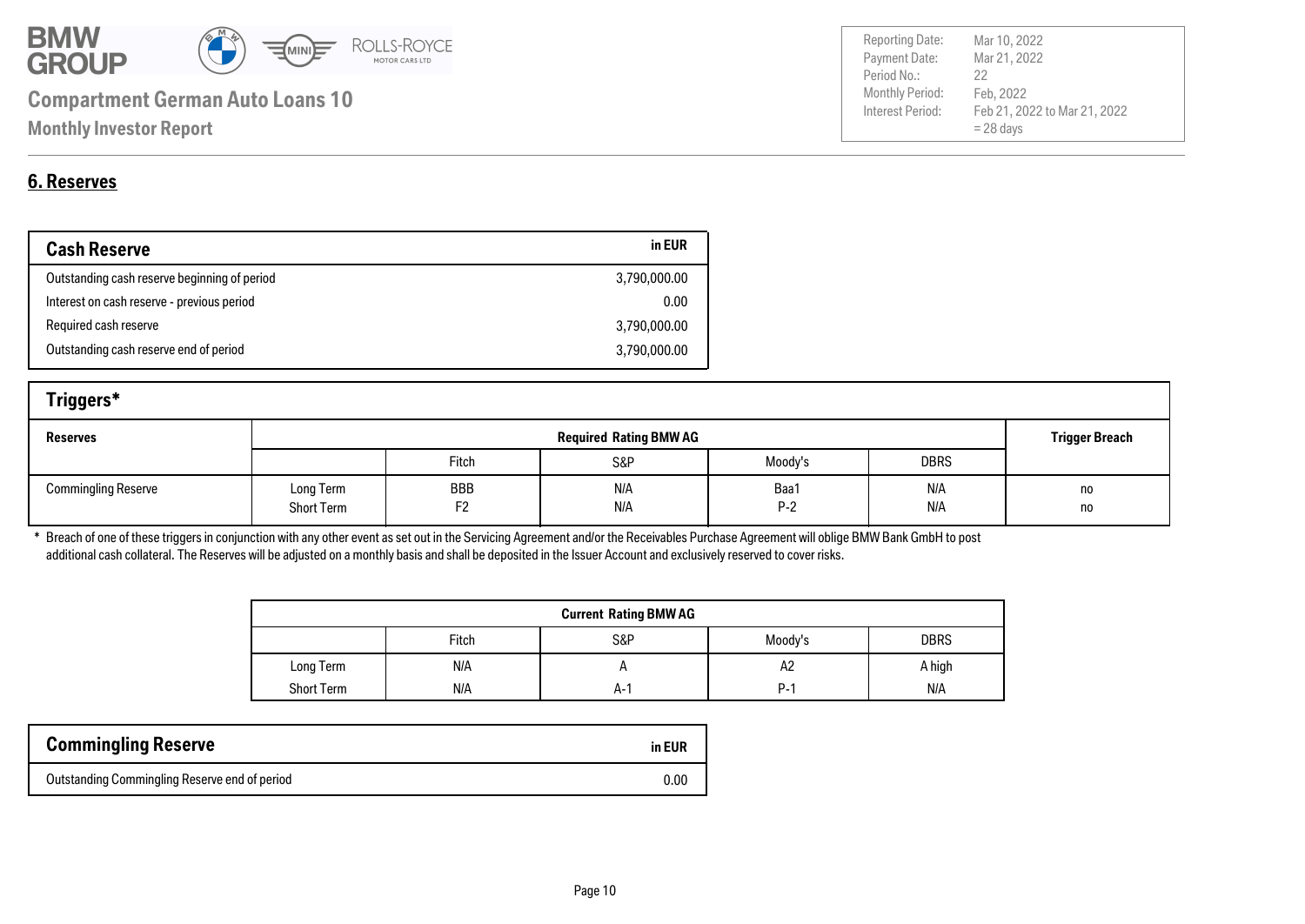

**Monthly Investor Report**

#### Payment Date: Period No.: Feb 21, 2022 to Mar 21, 2022  $= 28$  days Mar 21, 2022 Feb, 2022 22

Reporting Date: Mar 10, 2022

### **7. Performance Data**

| Aggregate outstanding notes balance                         |                      |        |
|-------------------------------------------------------------|----------------------|--------|
| Beginning of period (in EUR)                                | 378,783,347.02       |        |
| End of period (in EUR)                                      | 359,771,737.43       |        |
| <b>Ratios</b>                                               |                      |        |
| 31-60 days past due                                         | (in EUR)             | (in %) |
| 31-60 days past due period before previous period           | 508,329.84           | 0.12   |
| 31-60 days past due previous period                         | 680,411.77           | 0.17   |
| 31-60 days past due current period                          | 587,126.14           | 0.15   |
| 61-90 days past due                                         | (in EUR)             | (in %) |
| 61-90 days past due period before previous period           | 111,650.63           | 0.03   |
| 61-90 days past due previous period                         | 149,856.88           | 0.04   |
| 61-90 days past due current period                          | 123,717.51           | 0.03   |
| <b>Cumulative net loss ratio</b>                            | <b>Current ratio</b> |        |
| Cumulative net loss ratio (in %)                            | 0.12                 |        |
| Performance data                                            |                      |        |
| Number of contracts being 31 - 60 days delinquent           | 26                   |        |
| Number of contracts being 61 - 90 days delinquent           | 9                    |        |
| Balance of contracts being 31 - 60 days delinquent (in EUR) | 587,126.14           |        |
| Balance of contracts being 61 - 90 days delinquent (in EUR) | 123,717.51           |        |
| Defaulted amounts (in EUR)                                  | 167,127.59           |        |
| Cumulative defaulted amounts (in EUR)                       | 1,852,214.23         |        |
| Recoveries (in EUR)                                         | 59,125.68            |        |
| Cumulative recoveries (in EUR)                              | 931,634.92           |        |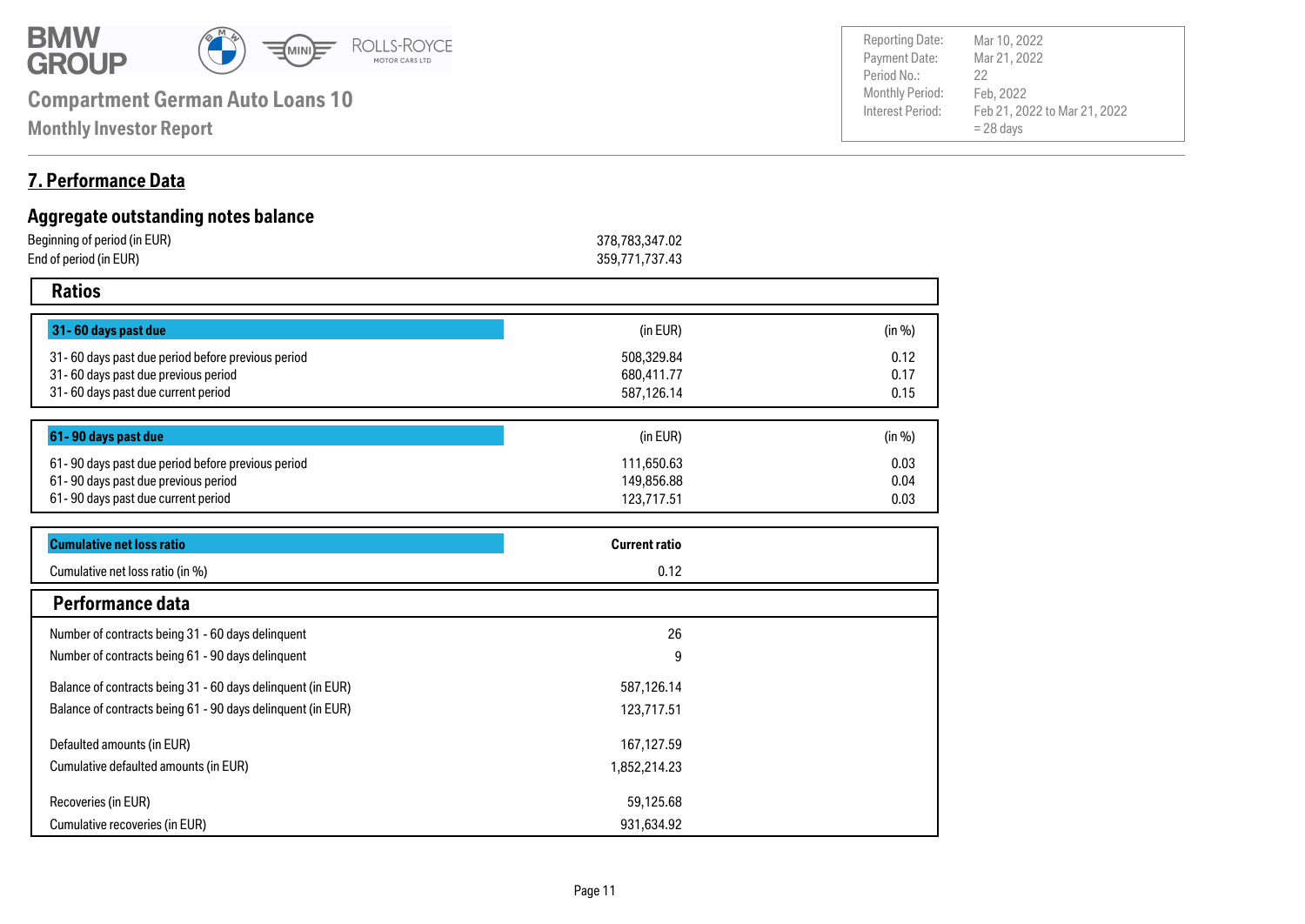

### **8. Defaulted Amount & Recovery Amount**

### **(as at end of Monthly Period)**

| <b>Collection</b><br>Period | No. of Defaulted<br>Agreements in<br><b>Collection Period</b> | <b>Defaulted Amount in</b><br><b>Collection Period</b><br>(in EUR) | <b>Cumulative Defaulted</b><br><b>Amount since Initial</b><br><b>Cut-Off Date</b><br>(in EUR) | <b>Cumulative Amount</b><br>of Purchased<br><b>Receivables</b><br>(in EUR) | <b>Cumulative</b><br><b>Default Ratio</b><br>(in %) | <b>Recovery Amount in</b><br><b>Collection Period</b><br>(in EUR) | <b>Cumulative Recoveries</b><br>since Initial Cut-Off<br><b>Date</b><br>(in EUR) | <b>Cumulative Net</b><br>Losses<br>(in EUR) | <b>Cumulative</b><br><b>Net Loss</b><br>Ratio<br>(in %) |
|-----------------------------|---------------------------------------------------------------|--------------------------------------------------------------------|-----------------------------------------------------------------------------------------------|----------------------------------------------------------------------------|-----------------------------------------------------|-------------------------------------------------------------------|----------------------------------------------------------------------------------|---------------------------------------------|---------------------------------------------------------|
| Apr - 20                    | 0                                                             | n/a                                                                | n/a                                                                                           | 756,749,990.28                                                             | n/a                                                 | n/a                                                               | n/a                                                                              | n/a                                         | n/a                                                     |
| May - 20                    | 5                                                             | 25.82                                                              | 25.82                                                                                         | 756,749,990.28                                                             | 0.00                                                | 0.00                                                              | 0.00                                                                             | 25.82                                       | 0.00                                                    |
| June - 20                   | 12                                                            | 61.27                                                              | 87.09                                                                                         | 756,749,990.28                                                             | 0.00                                                | 0.00                                                              | 0.00                                                                             | 87.09                                       | 0.00                                                    |
| <b>July - 20</b>            | 11                                                            | 32,697.91                                                          | 32,785.00                                                                                     | 756,749,990.28                                                             | 0.00                                                | 28,084.92                                                         | 28,084.92                                                                        | 4,700.08                                    | 0.00                                                    |
| Aug - 20                    | 4                                                             | 16.57                                                              | 32,801.57                                                                                     | 756,749,990.28                                                             | 0.00                                                | $-5.15$                                                           | 28.079.77                                                                        | 4,721.80                                    | 0.00                                                    |
| Sept - 20                   | 6                                                             | 9.87                                                               | 32,811.44                                                                                     | 756,749,990.28                                                             | 0.00                                                | $-5.15$                                                           | 28,074.62                                                                        | 4,736.82                                    | 0.00                                                    |
| Oct - 20                    | 11                                                            | 51,758.83                                                          | 84,570.27                                                                                     | 756,749,990.28                                                             | 0.01                                                | 40,740.50                                                         | 68,815.12                                                                        | 15,755.15                                   | 0.00                                                    |
| Nov - 20                    | 5                                                             | 32,993.26                                                          | 117,563.53                                                                                    | 756,749,990.28                                                             | 0.02                                                | 31,433.33                                                         | 100,248.45                                                                       | 17.315.08                                   | 0.00                                                    |
| Dec - 20                    |                                                               | $-35.27$                                                           | 117,528.26                                                                                    | 756,749,990.28                                                             | 0.02                                                | $-59.05$                                                          | 100,189.40                                                                       | 17,338.86                                   | 0.00                                                    |
| Jan - 21                    | 12                                                            | 127,585.81                                                         | 245,114.07                                                                                    | 756,749,990.28                                                             | 0.03                                                | 71,896.03                                                         | 172,085.43                                                                       | 73,028.64                                   | 0.01                                                    |
| Feb - 21                    | $\overline{ }$                                                | 171,454.19                                                         | 416,568.26                                                                                    | 756,749,990.28                                                             | 0.06                                                | 95.984.27                                                         | 268,069.70                                                                       | 148,498.56                                  | 0.02                                                    |
| Mar - 21                    | 11                                                            | 129,300.59                                                         | 545,868.85                                                                                    | 756,749,990.28                                                             | 0.07                                                | 9.586.57                                                          | 277,656.27                                                                       | 268,212.58                                  | 0.04                                                    |
| Apr - 21                    | 17                                                            | 187,655.60                                                         | 733,524.45                                                                                    | 756,749,990.28                                                             | 0.10                                                | 56,235.55                                                         | 333,891.82                                                                       | 399,632.63                                  | 0.05                                                    |
| May - 21                    | 13                                                            | 151,945.16                                                         | 885,469.61                                                                                    | 756,749,990.28                                                             | 0.12                                                | 56,650.45                                                         | 390,542.27                                                                       | 494,927.34                                  | 0.07                                                    |
| June - 21                   | 18                                                            | 147,990.62                                                         | 1,033,460.23                                                                                  | 756,749,990.28                                                             | 0.14                                                | 82,936.44                                                         | 473,478.71                                                                       | 559,981.52                                  | 0.07                                                    |
| <b>July - 21</b>            | 8                                                             | 177,590.63                                                         | 1,211,050.86                                                                                  | 756,749,990.28                                                             | 0.16                                                | 89.884.06                                                         | 563.362.77                                                                       | 647,688.09                                  | 0.09                                                    |
| Aug - 21                    | 9                                                             | 32,825.58                                                          | 1,243,876.44                                                                                  | 756,749,990.28                                                             | 0.16                                                | 10,234.29                                                         | 573,597.06                                                                       | 670,279.38                                  | 0.09                                                    |
| Sept - 21                   | 8                                                             | 95,648.04                                                          | 1,339,524.48                                                                                  | 756,749,990.28                                                             | 0.18                                                | 31,061.79                                                         | 604.658.85                                                                       | 734,865.63                                  | 0.10                                                    |
| Oct - 21                    | 15                                                            | 159,267.83                                                         | 1,498,792.31                                                                                  | 756,749,990.28                                                             | 0.20                                                | 112,360.19                                                        | 717,019.04                                                                       | 781,773.27                                  | 0.10                                                    |
| Nov - 21                    | 11                                                            | 99,430.35                                                          | 1,598,222.66                                                                                  | 756,749,990.28                                                             | 0.21                                                | 83,560.71                                                         | 800,579.75                                                                       | 797,642.91                                  | 0.11                                                    |
| Dec - 21                    | 11                                                            | 49,459.02                                                          | 1,647,681.68                                                                                  | 756,749,990.28                                                             | 0.22                                                | 46,253.21                                                         | 846,832.96                                                                       | 800,848.72                                  | 0.11                                                    |
| Jan - 22                    | 11                                                            | 37,404.96                                                          | 1,685,086.64                                                                                  | 756,749,990.28                                                             | 0.22                                                | 25,676.28                                                         | 872,509.24                                                                       | 812,577.40                                  | 0.11                                                    |
| Feb - 22                    | 17                                                            | 167,127.59                                                         | 1,852,214.23                                                                                  | 756,749,990.28                                                             | 0.24                                                | 59,125.68                                                         | 931,634.92                                                                       | 920,579.31                                  | 0.12                                                    |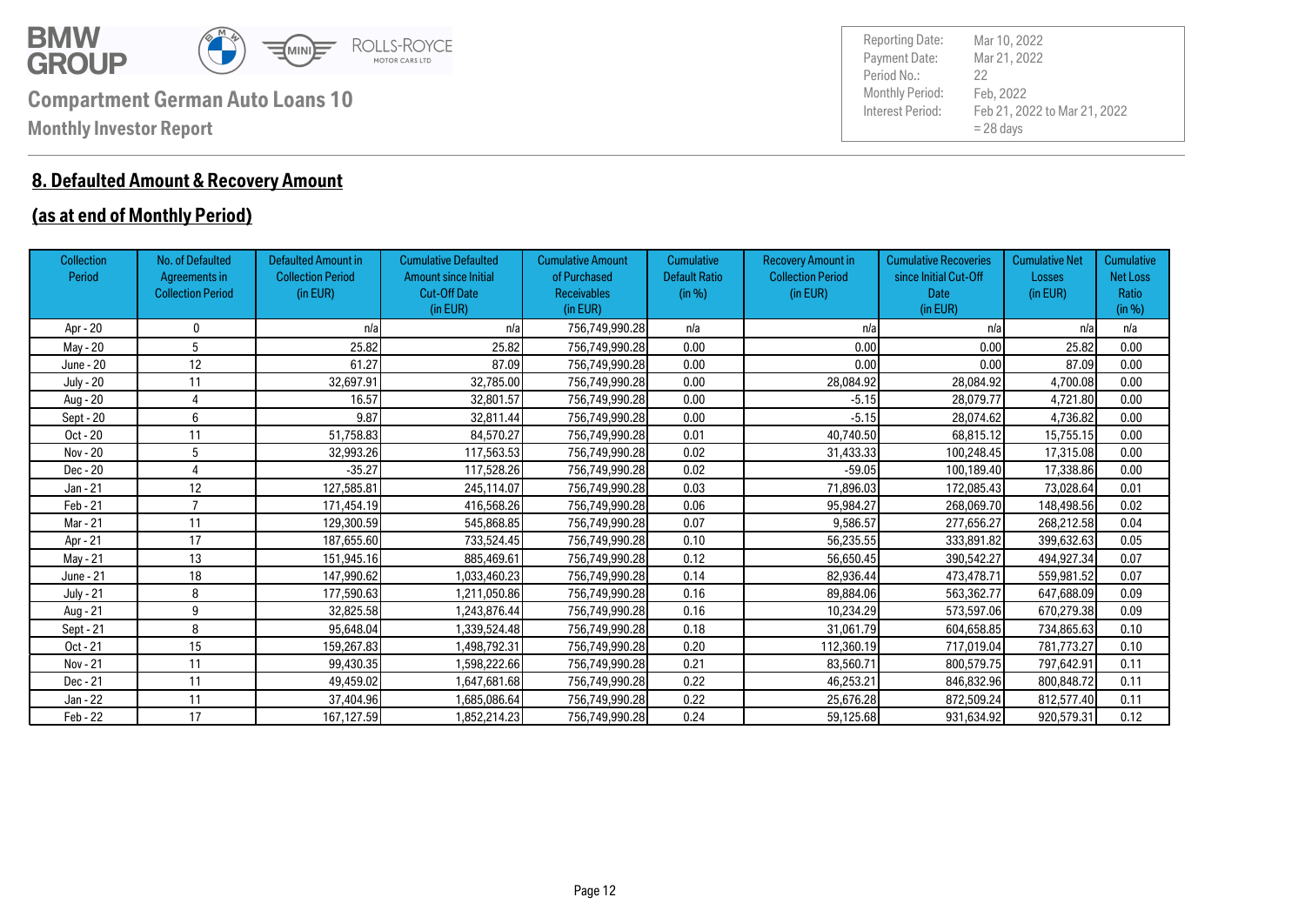

**Monthly Investor Report**

**9. Defaulted Amount & Recovery Amount - Loan Level Data**

#### Applicable only if loans have defaulted. Does not include defaulted amounts less than 10 EUR.

|                | Month / Year<br>of Default | Month / Year<br>of Loan<br>Origination | <b>Initial Principal</b><br><b>Balance</b><br>(in EUR) | Principal<br><b>Balance</b><br>of Loan at<br><b>Default</b><br>(in EUR) | <b>Recovery Total</b><br>(in EUR) | Principal<br><b>Balance End of</b><br>Period<br>(in EUR) | <b>Object</b><br><b>Type</b><br>(new /<br>used) | Vehicle<br><b>Series</b>          | <b>Customer</b><br><b>Type</b><br>(private /<br>commercial) | <b>Out of Deal</b><br>(Month/<br>Year) |
|----------------|----------------------------|----------------------------------------|--------------------------------------------------------|-------------------------------------------------------------------------|-----------------------------------|----------------------------------------------------------|-------------------------------------------------|-----------------------------------|-------------------------------------------------------------|----------------------------------------|
| $\mathbf{1}$   | July - 20                  | Jan - 20                               | 23.341.05                                              | 23.169.28                                                               | 17.274.74                         | 5.894.54                                                 | New                                             | 1 Series                          | Private                                                     |                                        |
| $\overline{2}$ | Oct - 20                   | Oct - 19                               | 17.004.33                                              | 16.438.30                                                               | 12.285.00                         | 4.153.30                                                 | Used                                            | 4 Series                          | Private                                                     |                                        |
| 3              | Oct - 20                   | Nov - 19                               | 35.273.11                                              | 35.273.11                                                               | 28.455.50                         | 6.817.61                                                 | Used                                            | 2 Series                          | Private                                                     |                                        |
| $\overline{4}$ | Nov - 20                   | Nov - 19                               | 14.138.13                                              | 13.862.18                                                               | 13.862.18                         | 0.00                                                     | Used                                            | 3 Series                          | Private                                                     |                                        |
| 5              | Nov - 20                   | Jan - 20                               | 20.981.25                                              | 20.451.09                                                               | 20.451.09                         | 0.00                                                     | Used                                            | Non BMW Group (incl. Motorcycles) | Commercial                                                  |                                        |
| 6              | Jan - 21                   | Jan - 20                               | 21.076.09                                              | 19.976.40                                                               | 8.733.96                          | 11.242.44                                                | Used                                            | 5 Series                          | Commercial                                                  |                                        |
| $\overline{7}$ | Jan - 21                   | July - 19                              | 50.163.37                                              | 46.920.86                                                               | 37.671.62                         | 9.249.24                                                 | New                                             | X6 Series                         | Commercial                                                  |                                        |
| 8              | Jan - 21                   | Apr - 19                               | 19.280.57                                              | 19.280.57                                                               | 0.00                              | 19.280.57                                                | New                                             | Non BMW Group (incl. Motorcycles) | Commercial                                                  |                                        |
| 9              | Jan - 21                   | Mav - 19                               | 7.892.67                                               | 6.772.90                                                                | 6.772.90                          | 0.00                                                     | Used                                            | 3 Series                          | Private                                                     |                                        |
| 10             | Feb - 21                   | $Feb - 20$                             | 20.405.55                                              | 9.152.96                                                                | $-8.20$                           | 9.161.16                                                 | Used                                            | 1 Series                          | Commercial                                                  |                                        |
| 11             | Feb - 21                   | Jan - 20                               | 77.160.70                                              | 73.763.75                                                               | 40.420.46                         | 33.343.29                                                | New                                             | 6 Series                          | Commercial                                                  |                                        |
| 12             | Feb - 21                   | July - 19                              | 51.151.49                                              | 47.721.20                                                               | 27.852.36                         | 19.868.84                                                | New                                             | 5 Series                          | Commercial                                                  |                                        |
| 13             | Feb - 21                   | Jan - 20                               | 30.270.81                                              | 30.270.81                                                               | 21.818.61                         | 8.452.20                                                 | New                                             | 1 Series                          | Commercial                                                  |                                        |
| 14             | Mar - 21                   | $Feb - 20$                             | 42.434.40                                              | 42.111.59                                                               | 0.00                              | 42.111.59                                                | New                                             | 3 Series                          | Commercial                                                  |                                        |
| 15             | Mar - 21                   | $Feb - 20$                             | 33.576.63                                              | 32.608.57                                                               | 0.00                              | 32.633.49                                                | New                                             | 2 Series                          | Private                                                     |                                        |
| 16             | Mar - 21                   | $Feb - 20$                             | 40.415.34                                              | 10.723.30                                                               | 10.723.30                         | 0.00                                                     | New                                             | 3 Series                          | Private                                                     |                                        |
| 17             | Mar - 21                   | Feb - 20                               | 42.764.23                                              | 42.073.61                                                               | 0.00                              | 42.073.61                                                | New                                             | X3 Series                         | Commercial                                                  |                                        |
| 18             | Apr - 21                   | Oct - 19                               | 20.000.03                                              | 19.492.57                                                               | 8.399.95                          | 11.092.62                                                | New                                             | Non BMW Group (incl. Motorcycles) | Commercial                                                  |                                        |
| 19             | Apr - 21                   | Sept - 19                              | 19.831.69                                              | 19.321.77                                                               | 8.939.41                          | 10.382.36                                                | New                                             | Non BMW Group (incl. Motorcycles) | Commercial                                                  |                                        |
| 20             | Apr - 21                   | $Oct - 19$                             | 9.582.42                                               | 9.375.62                                                                | 0.00                              | 9.375.62                                                 | Used                                            | 2 Series                          | Commercial                                                  |                                        |
| 21             | Apr - 21                   | Oct - 19                               | 9.399.44                                               | 9.145.48                                                                | 0.00                              | 9.145.48                                                 | Used                                            | 1 Series                          | Commercial                                                  |                                        |
| 22             | Apr - 21                   | Oct - 19                               | 16.603.42                                              | 15.564.27                                                               | 11.171.63                         | 4.487.51                                                 | New                                             | 1 Series                          | Commercial                                                  |                                        |
| 23             | Apr - 21                   | Mar - 19                               | 10.135.33                                              | 7.567.62                                                                | 7.567.62                          | 0.00                                                     | Used                                            | 2 Series                          | Private                                                     |                                        |
| 24             | Apr - 21                   | $Feb - 20$                             | 21.510.22                                              | 19.945.20                                                               | 17.123.69                         | 2.821.51                                                 | New                                             | Other BMW Group                   | Private                                                     |                                        |
| 25             | Apr - 21                   | Oct - 19                               | 27.895.63                                              | 27.326.17                                                               | 27.326.17                         | 0.00                                                     | Used                                            | 3 Series                          | Private                                                     |                                        |
| 26             | Mav - 21                   | Sept - 19                              | 19.831.73                                              | 19.149.35                                                               | 7.013.36                          | 12.135.99                                                | New                                             | Non BMW Group (incl. Motorcycles) | Commercial                                                  |                                        |
| 27             | Mav - 21                   | Jan - 19                               | 23.073.14                                              | 22.840.77                                                               | 20.927.03                         | 1.913.74                                                 | <b>Used</b>                                     | 4 Series                          | Private                                                     |                                        |
| 28             | Mav - 21                   | $Oct - 19$                             | 14.397.39                                              | 14.194.65                                                               | 12.060.16                         | 2.134.49                                                 | Used                                            | 3 Series                          | Private                                                     |                                        |
| 29             | Mav - 21                   | Oct - 19                               | 15.599.50                                              | 14.950.50                                                               | 0.00                              | 14.950.50                                                | New                                             | <b>MIN</b>                        | Commercial                                                  |                                        |
| 30             | Mav - 21                   | Nov - 19                               | 30.981.85                                              | 29.197.76                                                               | 20.829.29                         | 8.722.34                                                 | New                                             | <b>MINI</b>                       | Commercial                                                  |                                        |
| 31             | June - 21                  | Nov - 19                               | 10.431.28                                              | 7.449.02                                                                | 1.387.26                          | 6.061.76                                                 | Used                                            | X1 Series                         | Commercial                                                  |                                        |
| 32             | June - 21                  | Nov - 19                               | 5.372.82                                               | 4.944.84                                                                | 2.384.67                          | 2.560.17                                                 | Used                                            | 1 Series                          | Private                                                     |                                        |
| 33             | June - 21                  | Nov - 19                               | 46.155.83                                              | 39.553.10                                                               | 27.943.91                         | 11.609.19                                                | New                                             | 2 Series                          | Private                                                     |                                        |
| 34             | June - 21                  | $Feb - 20$                             | 14.697.77                                              | 14.143.79                                                               | 14.143.79                         | 0.00                                                     | Used                                            | 3 Series                          | Private                                                     |                                        |
| 35             | June - 21                  | Oct - 19                               | 33.159.86                                              | 29.011.36                                                               | 16.848.93                         | 12.162.43                                                | New                                             | 1 Series                          | Private                                                     |                                        |
| 36             | June - 21                  | Nov - 19                               | 11.041.35                                              | 10.575.53                                                               | 0.00                              | 10.575.53                                                | Used                                            | Non BMW Group (incl. Motorcycles) | Commercial                                                  |                                        |
| 37             | June - 21                  | Oct - 19                               | 15.956.93                                              | 14.923.13                                                               | 0.00                              | 14.923.13                                                | <b>Used</b>                                     | 5 Series                          | Private                                                     |                                        |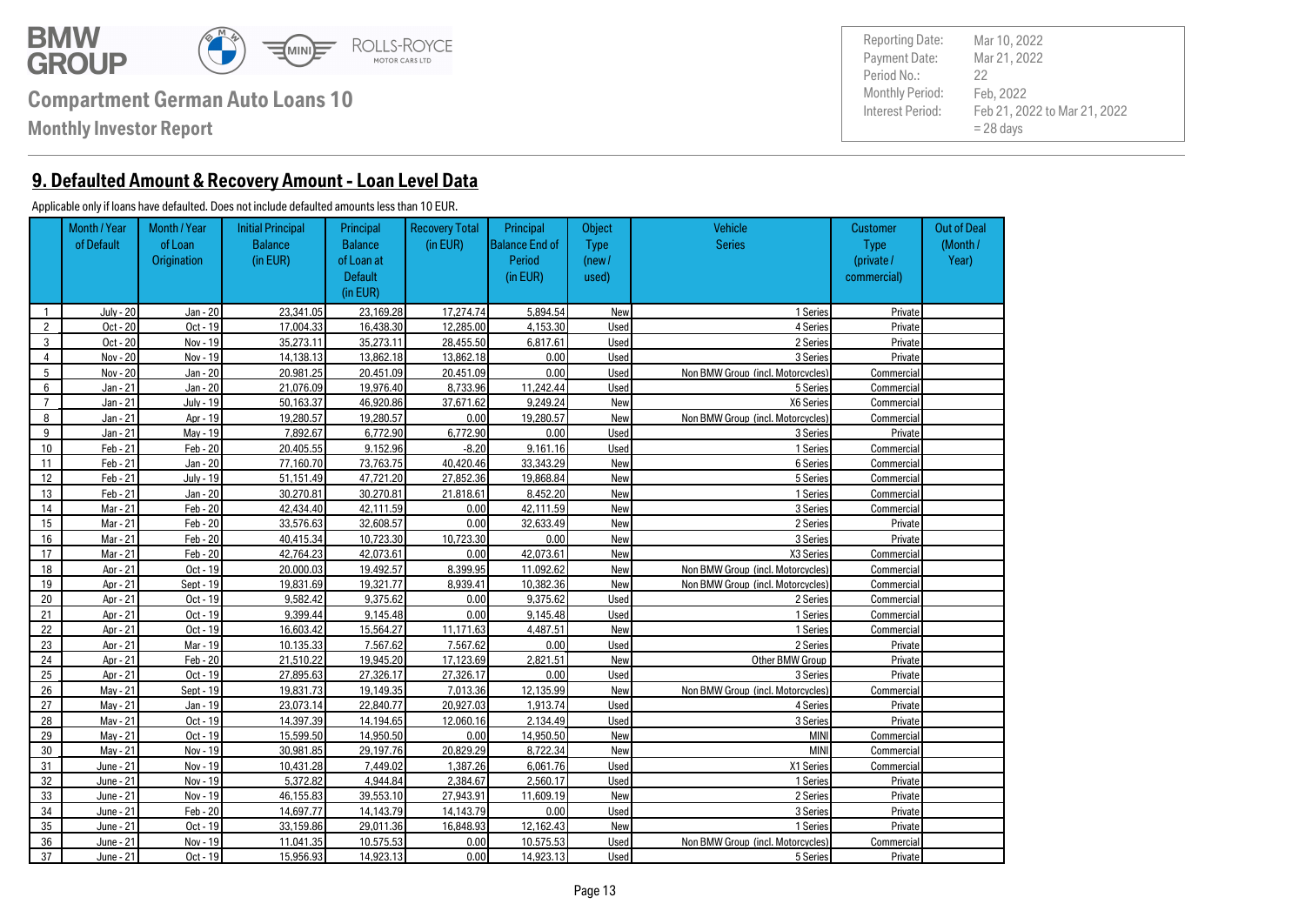

**Monthly Investor Report**

**9. Defaulted Amount & Recovery Amount - Loan Level Data**

#### Applicable only if loans have defaulted. Does not include defaulted amounts less than 10 EUR.

|    | Month / Year     | Month / Year     | <b>Initial Principal</b> | Principal      | <b>Recovery Total</b> | Principal             | Object      | <b>Vehicle</b>                    | <b>Customer</b> | <b>Out of Deal</b> |
|----|------------------|------------------|--------------------------|----------------|-----------------------|-----------------------|-------------|-----------------------------------|-----------------|--------------------|
|    | of Default       | of Loan          | <b>Balance</b>           | <b>Balance</b> | (in EUR)              | <b>Balance End of</b> | <b>Type</b> | <b>Series</b>                     | <b>Type</b>     | (Month/            |
|    |                  | Origination      | (in EUR)                 | of Loan at     |                       | Period                | (new /      |                                   | (private /      | Year)              |
|    |                  |                  |                          | <b>Default</b> |                       | (in EUR)              | used)       |                                   | commercial)     |                    |
|    |                  |                  |                          | (in EUR)       |                       |                       |             |                                   |                 |                    |
| 38 | July - 21        | Dec - 19         | 18.921.49                | 17.806.99      | 9.420.09              | 8.386.90              | Used        | Non BMW Group (incl. Motorcycles) | Commercial      |                    |
| 39 | July - 21        | Feb - 20         | 39.136.67                | 38.550.95      | 0.00                  | 38.550.95             | New         | 3 Series                          | Commercial      |                    |
| 40 | July - 21        | Dec - 19         | 18,882.78                | 17.681.56      | 9.330.80              | 8.350.76              | New         | Non BMW Group (incl. Motorcycles) | Commercial      |                    |
| 41 | July - 21        | Feb - 20         | 62.970.33                | 59.321.82      | 50.154.40             | 9.167.42              | New         | X5 Series                         | Commercial      |                    |
| 42 | July - 21        | Dec - 19         | 25.186.25                | 24.065.33      | 24.065.33             | 0.00                  | Used        | X5 Series                         | Commercial      |                    |
| 43 | Aua - 21         | Oct - 19         | 23.257.73                | 20.606.35      | 13.680.88             | 6.925.47              | Used        | 5 Series                          | Commercial      |                    |
| 44 | Aug - 21         | Dec - 19         | 18,882.78                | 7.770.37       | $-85.92$              | 7.856.29              | New         | Non BMW Group (incl. Motorcycles) | Commercial      |                    |
| 45 | Aua - 21         | Feb - 20         | 7.452.68                 | 6.943.40       | 0.00                  | 6.943.40              | Used        | Non BMW Group (incl. Motorcycles) | Commercial      |                    |
| 46 | Sept - 21        | July - 19        | 9.664.12                 | 7.326.27       | 4.642.43              | 2.696.72              | Used        | 3 Series                          | Commercial      |                    |
| 47 | Sept - 21        | Feb - 20         | 45.993.04                | 40.724.16      | 22.163.56             | 18.560.60             | New         | 5 Series                          | Commercial      |                    |
| 48 | Sept - 21        | Feb - 20         | 15.695.33                | 14.592.97      | 0.00                  | 14.592.97             | Used        | 3 Series                          | Private         |                    |
| 49 | Oct - 21         | Dec - 19         | 12.553.26                | 10.371.75      | 5.298.00              | 5.073.75              | Used        | 5 Series                          | Private         |                    |
| 50 | Oct - 21         | Sept - 19        | 7.405.50                 | 5.996.32       | 3.921.82              | 2.074.50              | Used        | 3 Series                          | Private         |                    |
| 51 | Oct - 21         | <b>July - 19</b> | 65.644.79                | 58.250.73      | 48.986.80             | 9.267.91              | New         | 7 Series                          | Commercial      |                    |
| 52 | Oct - 21         | Feb - 19         | 97.630.39                | 15.661.76      | 0.00                  | 15.661.76             | New         | 5 Series                          | Commercial      |                    |
| 53 | Nov - 21         | Apr - 19         | 6.704.68                 | 3.480.98       | 822.36                | 2.658.62              | Used        | <b>MINI</b>                       | Private         |                    |
| 54 | Nov - 21         | Apr - 19         | 21.716.71                | 10.775.78      | 3.768.30              | 7.007.48              | Used        | X3 Series                         | Private         |                    |
| 55 | Nov - 21         | Jan - 20         | 20.976.46                | 18.664.37      | 18.664.37             | 0.00                  | Used        | 5 Series                          | Commercial      |                    |
| 56 | Nov - 21         | July - 19        | 42.362.80                | 556.24         | 0.00                  | 556.24                | Used        | X5 Series                         | Commercial      |                    |
| 57 | Dec - 21         | Nov - 19         | 12.756.24                | 10.382.62      | 10.382.62             | 0.00                  | Used        | 5 Series                          | Commercial      |                    |
| 58 | Jan - 22         | Apr - 19         | 18.802.80                | 15.767.04      | 11.512.61             | 4.254.43              | New         | Non BMW Group (incl. Motorcycles) | Commercial      |                    |
| 59 | Jan - 22         | Sept - 19        | 14.957.39                | 10.050.83      | 10.050.83             | 0.00                  | Used        | <b>MINI</b>                       | Commercial      |                    |
| 60 | Feb - 22         | Jan - 20         | 17.979.95                | 13.590.63      | 13.590.63             | 0.00                  | Used        | X5 Series                         | Commercial      |                    |
| 61 | Feb - 22         | Dec - 19         | 114.189.63               | 97.116.16      | 0.00                  | 97.116.16             | New         | 7 Series                          | Commercial      |                    |
| 62 | Feb - 22         | $Feb - 20$       | 28.054.22                | 23.430.64      | 23.430.64             | 0.00                  | Used        | 3 Series                          | Private         |                    |
| 63 | Feb - 22         | Nov - 19         | 10.469.25                | 7.220.09       | 7.220.09              | 0.00                  | Used        | 5 Series                          | Private         |                    |
| 64 | Feb - 22         | Oct - 19         | 13.569.56                | 10.829.65      | 0.00                  | 10.829.65             | Used        | Other BMW Group                   | Private         |                    |
| 65 | <b>July - 20</b> | Apr - 19         | 9.839.05                 | 9.484.92       | 9.484.92              | 0.00                  | Used        | 2 Series                          | Private         | Sept - 20          |
| 66 | Apr - 21         | Nov - 19         | 25.221.05                | 24.226.19      | 2.595.20              | 21.630.99             | Used        | 5 Series                          | Private         | Apr - 21           |
| 67 | Jan - 21         | Nov - 19         | 35.621.04                | 34.662.53      | 28.014.82             | 6.647.71              | Used        | X6 Series                         | Commercial      | May - 21           |
| 68 | Feb - 21         | Nov - 19         | 9.731.46                 | 9.043.88       | 5.162.09              | 3.881.79              | Used        | Non BMW Group (incl. Motorcycles) | Commercial      | May - 21           |
| 69 | June - 21        | Feb - 20         | 39.620.91                | 7.944.40       | 1.810.62              | 6.133.78              | Used        | X4 Series                         | Private         | June - 21          |
| 70 | Apr - 21         | Mav - 19         | 32.741.20                | 31.356.14      | 21.921.34             | 9.434.80              | New         | 4 Series                          | Commercial      | <b>July - 21</b>   |
| 71 | Mav - 21         | Dec - 19         | 21.042.00                | 19.676.38      | 12.928.29             | 6.748.09              | New         | Non BMW Group (incl. Motorcycles) | Commercial      | July - 21          |
| 72 | Mav - 21         | Nov - 19         | 20.893.19                | 19.520.94      | 12.459.05             | 7.061.89              | New         | Non BMW Group (incl. Motorcycles) | Commercial      | July - 21          |
| 73 | Sept - 21        | Oct - 19         | 15.615.04                | 9.760.43       | 2.247.40              | 7.513.03              | Used        | 3 Series                          | Private         | Sept - 21          |
| 74 | Sept - 21        | Feb - 20         | 11.883.47                | 137.05         | 7.28                  | 129.77                | Used        | 7 Series                          | Private         | Sept - 21          |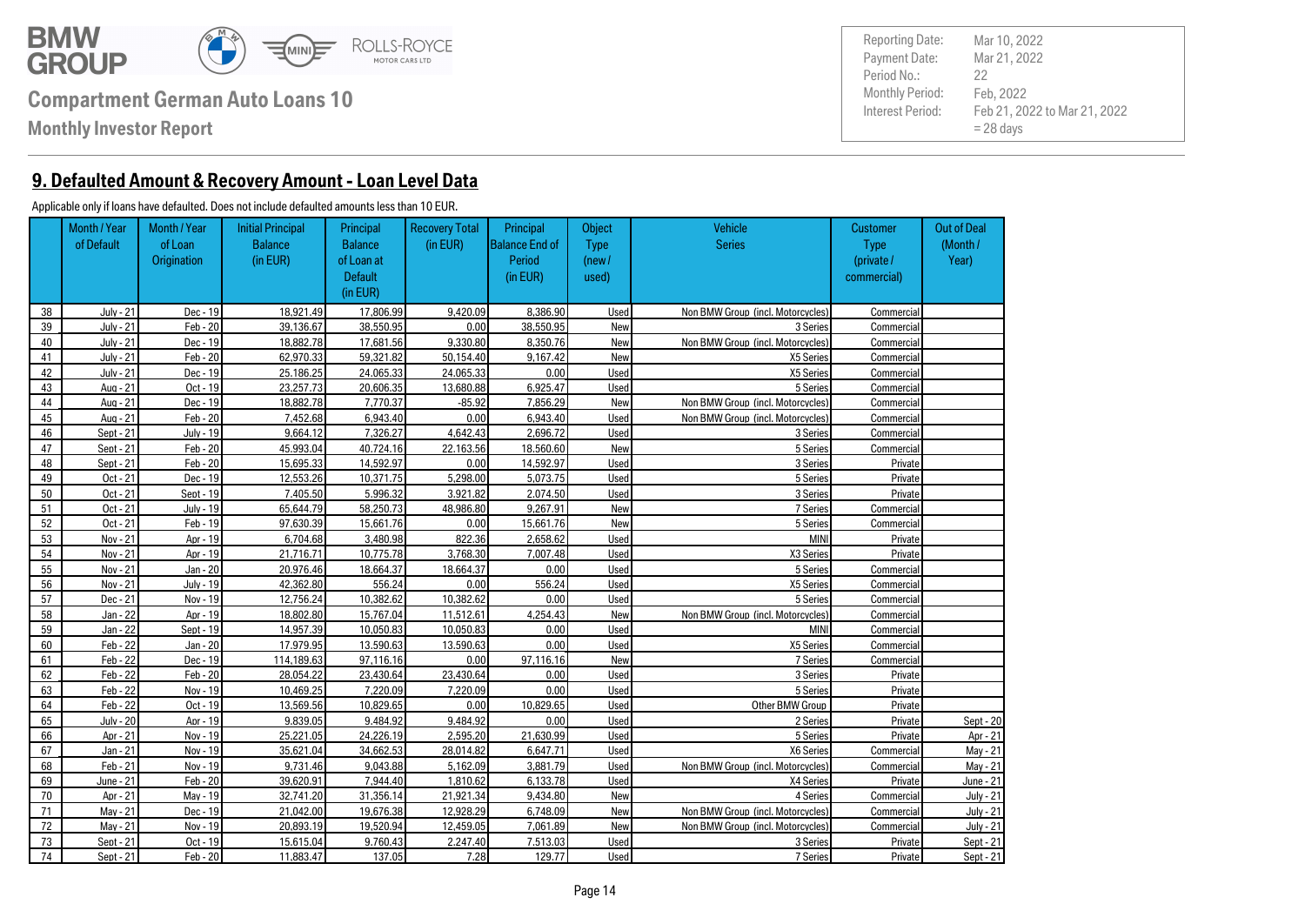

**Monthly Investor Report**

Payment Date: Period No.: Feb 21, 2022 to Mar 21, 2022  $= 28$  days Mar 21, 2022 Feb, 2022 22 Reporting Date: Mar 10, 2022

### **9. Defaulted Amount & Recovery Amount - Loan Level Data**

Applicable only if loans have defaulted. Does not include defaulted amounts less than 10 EUR.

|    | Month / Year<br>of Default | Month / Year<br>of Loan<br><b>Origination</b> | <b>Initial Principal</b><br><b>Balance</b><br>(in EUR) | Principal<br><b>Balance</b><br>of Loan at<br>Default<br>(in EUR) | <b>Recovery Total</b><br>(in EUR) | <b>Principal</b><br>Balance End of<br>Period<br>(in EUR) | <b>Object</b><br>Type<br>(new /<br>used) | Vehicle<br><b>Series</b> | <b>Customer</b><br><b>Type</b><br>(private /<br>commercial) | <b>Out of Deal</b><br>(Month/<br>Year) |
|----|----------------------------|-----------------------------------------------|--------------------------------------------------------|------------------------------------------------------------------|-----------------------------------|----------------------------------------------------------|------------------------------------------|--------------------------|-------------------------------------------------------------|----------------------------------------|
| 75 | Aug - 21                   | Jan - 20                                      | 10.856.37                                              | 9.636.91                                                         | 9.091.64                          | 545.27                                                   | Used                                     | <b>MINI</b>              | Private                                                     | Nov - 21                               |
| 76 | Oct - 21                   | $Dec - 19$                                    | 59.161.31                                              | 51.078.62                                                        | 38.177.14                         | 12.901.48                                                | Used                                     | 7 Series                 | <b>Commercial</b>                                           | Dec - 21                               |
| 77 | $Oct - 21$                 | Nov - 19                                      | 20.560.36                                              | 17.312.70                                                        | 16,735,05                         | 577.65                                                   | Used                                     | 2 Series                 | Private                                                     | $Dec - 21$                             |
| 78 | Jan - 22                   | Nov - 19                                      | 9.755.36                                               | 7.542.29                                                         | 1.358.53                          | 6.183.76                                                 | Used                                     | 3 Series                 | Private                                                     | Jan - 22                               |
| 79 | Nov - 21                   | Sept - $19$                                   | 41.482.97                                              | 32,886,87                                                        | 32.442.09                         | 444.78                                                   | Used                                     | X5 Series                | Commercial                                                  | Feb - 22                               |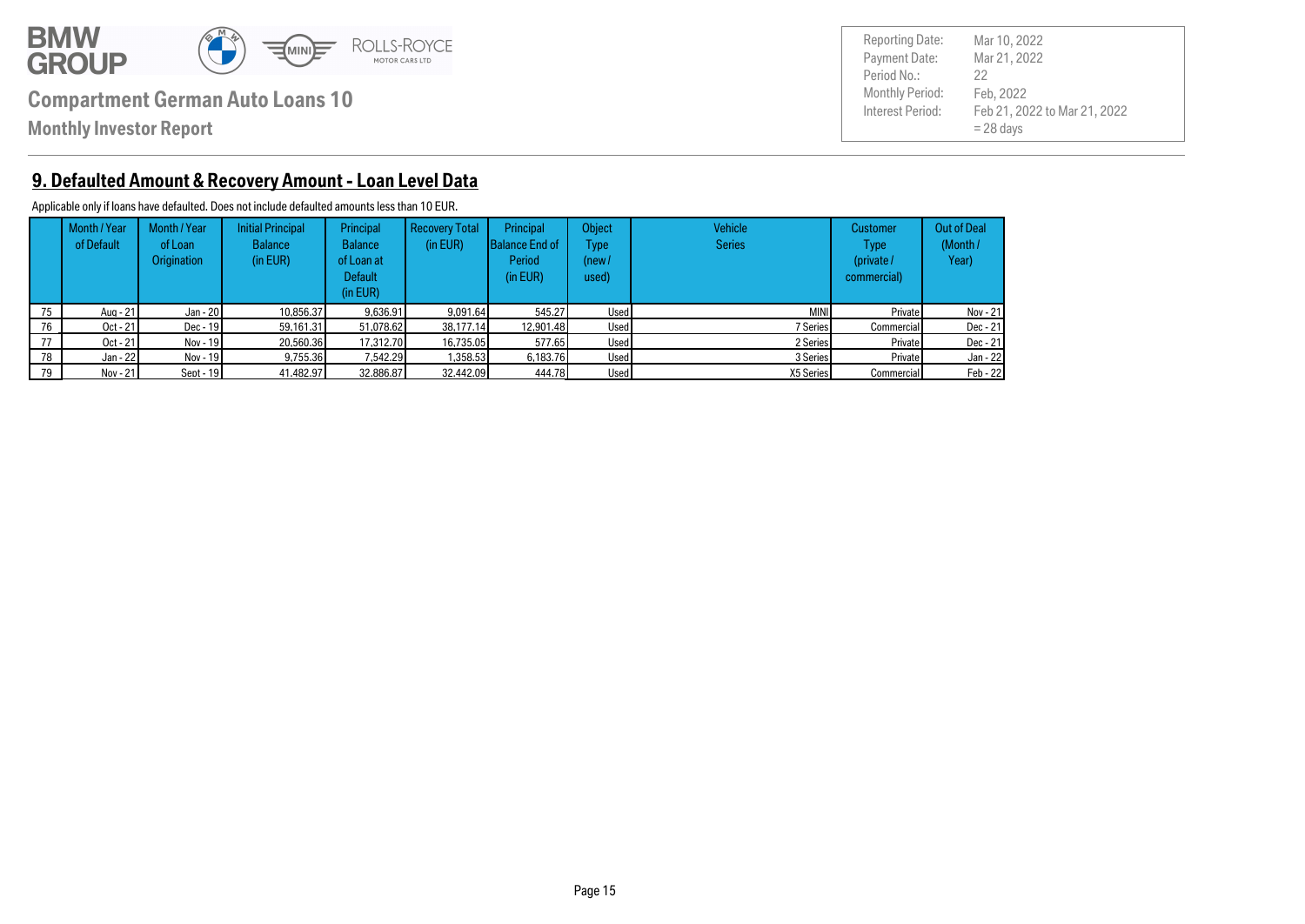

**Monthly Investor Report**

### **10. Outstanding Note Balance**

| 1. Note Balance                                              | <b>All Notes</b> | <b>Class A</b>        | <b>Class B</b> |  |
|--------------------------------------------------------------|------------------|-----------------------|----------------|--|
| Initial Note Information                                     |                  |                       |                |  |
| ISIN code                                                    |                  | XS2161847269          | XS2161848150   |  |
| Currency                                                     |                  | <b>EUR</b>            | <b>EUR</b>     |  |
| Legal final maturity                                         |                  | May 2027              | May 2027       |  |
| Rating (Fitch   Moody's   S&P   DBRS)                        |                  | AAA   Aaa   N/A   N/A | N/A I          |  |
| Initial notes aggregate principal outstanding balance in EUR | 756,750,000.00   | 700,000,000.00        | 56,750,000.00  |  |
| Nominal amount per note in EUR                               |                  | 125,000.00            | 125,000.00     |  |
| Initial number of notes per class in EUR                     |                  | 5,600                 | 454            |  |
| <b>Current Note Information</b>                              |                  |                       |                |  |
| Notes aggregate principal outstanding balance in EUR - BoP   | 378,783,347.02   | 322,033,347.02        | 56,750,000.00  |  |
| Available distribution amount in EUR                         | 22,901,664.16    |                       |                |  |
| Redemption per class in EUR                                  |                  | 19,011,609.59         | 0,00           |  |
| Redemption per note in EUR                                   |                  | 3,394.93              | 0.00           |  |
| Notes aggregate principal outstanding balance in EUR - EoP   | 359,771,737.43   | 303,021,737.43        | 56,750,000.00  |  |
| Current pool factor                                          |                  | 0.43                  | 1.00           |  |

| 2. Payments to Investor per Note            | <b>Class A</b>       | <b>Class B</b>    |  |
|---------------------------------------------|----------------------|-------------------|--|
| Interest Type                               | <b>Floating Rate</b> | <b>Fixed Rate</b> |  |
| <b>Reference Rate</b>                       | 1M_EURIBOR           | <b>NONE</b>       |  |
| <b>Actual Interest Rate</b>                 | $-0.562%$            | <b>NONE</b>       |  |
| Spread                                      | 0.700%               | <b>NONE</b>       |  |
| Coupon                                      | 0.138%               | 1.000%            |  |
| Day count fraction                          | Actual/360           | Actual/360        |  |
| Interest days                               | 28 days              | 28 days           |  |
| Principal outstanding per note in EUR - BoP | 57,505.95            | 125,000,00        |  |
| Principal repayment per note in EUR         | 3,394.93             | 0.00              |  |
| Principal outstanding per note in EUR - EoP | 54,111.02            | 125,000,00        |  |
| Interest payment per Note in EUR            | 6.17                 | 97.22             |  |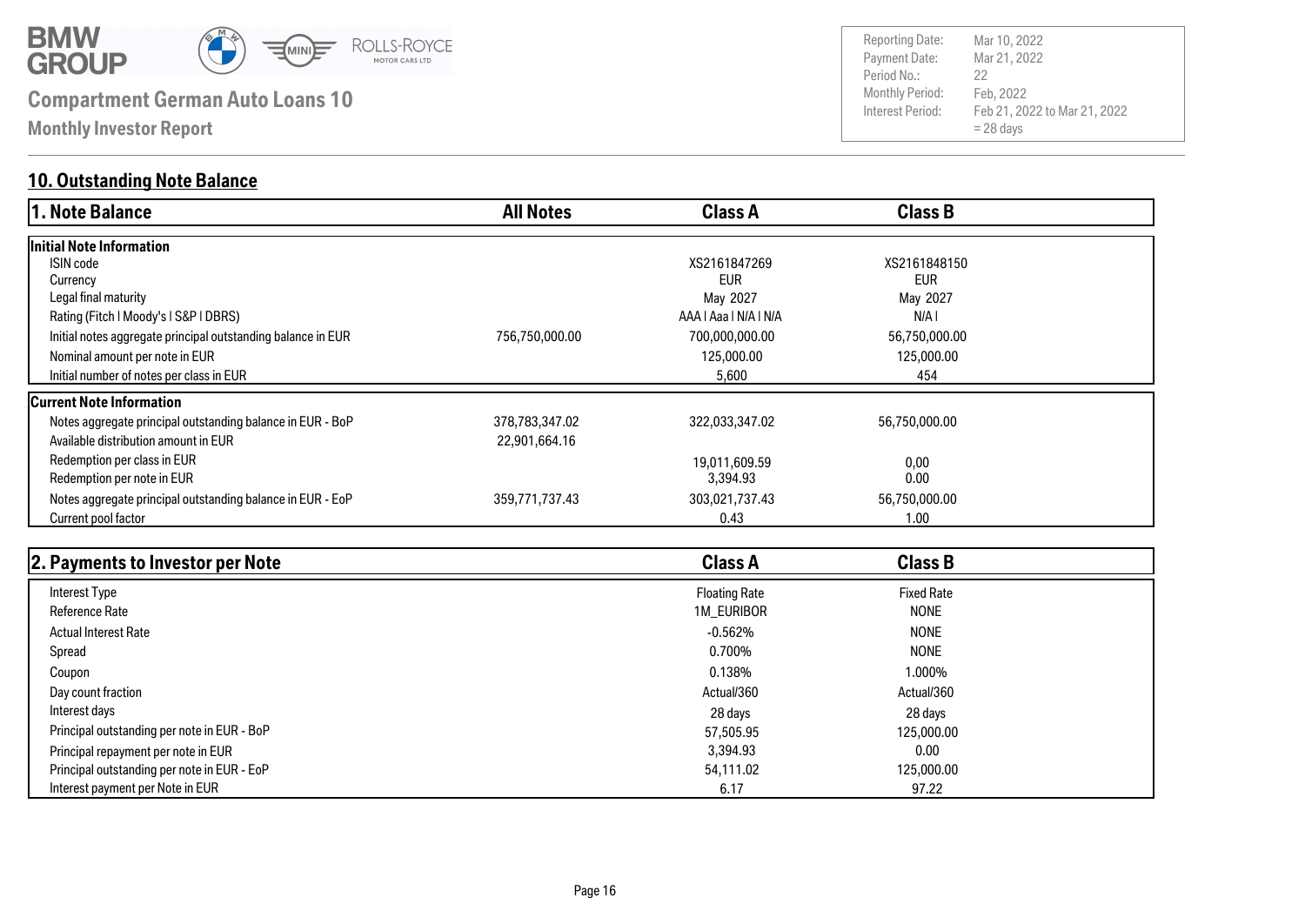

Payment Date: Period No.: Feb 21, 2022 to Mar 21, 2022 = 28 days Mar 21, 2022 Feb, 2022 22 Reporting Date: Mar 10, 2022

#### **10. Outstanding Note Balance**

| 3. Credit Enhancement                  | <b>Initial Period</b><br>(in EUR) | <b>Initial CE</b><br>(in %) | <b>Current Period</b><br>(in EUR) | <b>Current CE</b><br>(in %) |
|----------------------------------------|-----------------------------------|-----------------------------|-----------------------------------|-----------------------------|
| Class A                                | 700,000,000.00                    | 8.00                        | 303,021,737.43                    | 23.38                       |
| Class B                                | 56,750,000.00                     | 0.50                        | 56,750,000.00                     | 8.85                        |
| Cash Reserve (+ Overcollateralisation) | 3,790,000.00                      | 0.00                        | 34,570,171.56                     | 0.00                        |

BMW Bank GmbH complies with the retention requirement of a material net economic interest in accordance with article 6 of the Securitisation Regulation. A minimum of 5.0% of the net economic interest will be retained on an ongoing basis in form of retention of the Class B Notes and Subordinated Loan.

### **4. Clean-Up Call Option**

 If the aggregate outstanding principal balance has been reduced to less than 10% of the aggregate outstanding principal balance at the Issue Date, the seller will have the option under the receivables purchase Agreement to acquire all outstanding purchased receivables.

| Aggregate outstanding principal balance at end of period (in EUR) | 390,551,908.99 |
|-------------------------------------------------------------------|----------------|
| Clean-Up option exercisable                                       | No             |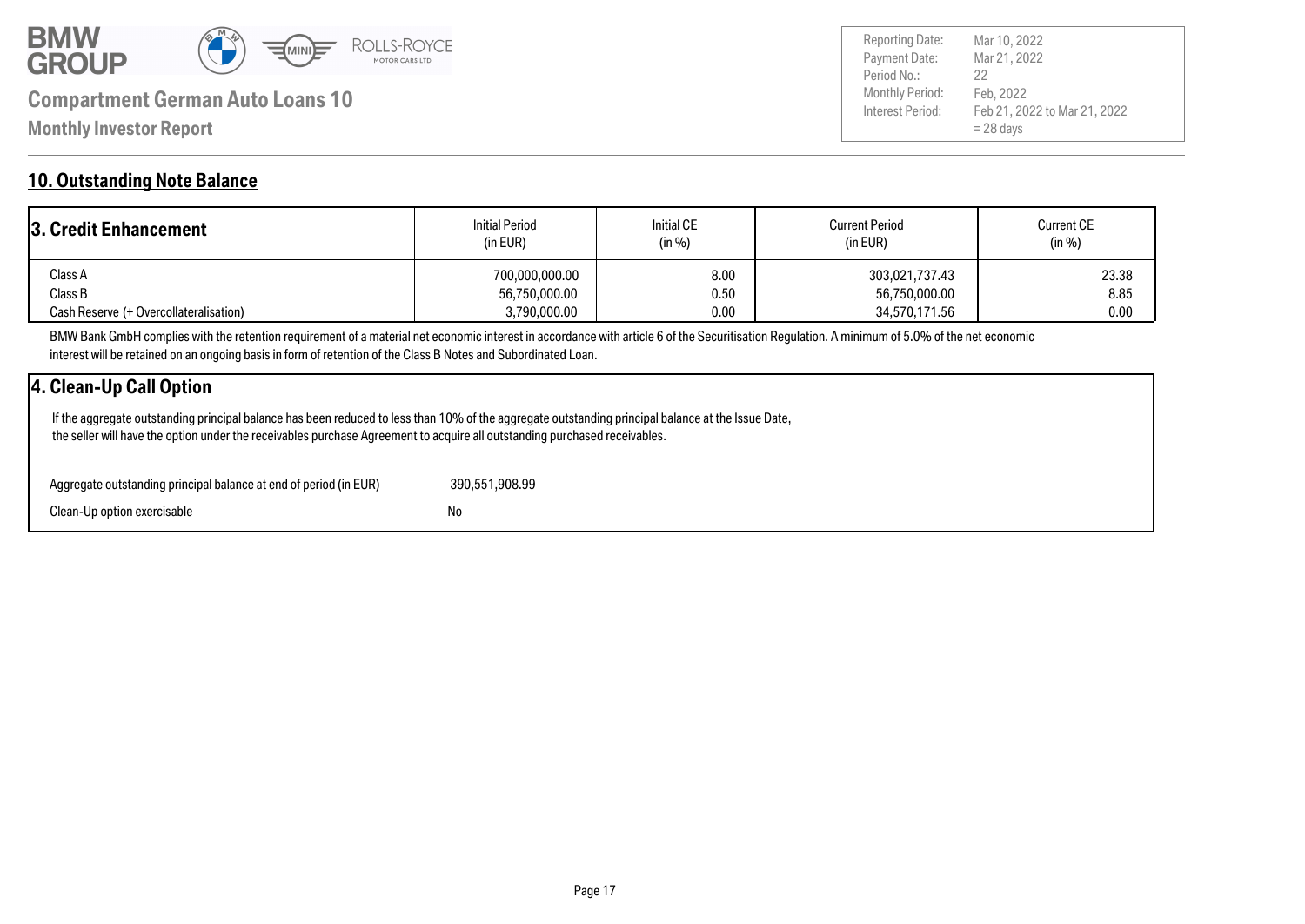

| Max: 479,000.00

# **Compartment German Auto Loans 10** Monthly Period:

**Monthly Investor Report**

### **11. Original Principal Balance**

Initial Portfolio as of origination of contract

| Group (in EUR)<br>(by Original Principal Balance) | Original principal balance<br>(in EUR) | <b>Original Principal Balance</b><br>(in % of total) | <b>Number</b><br>of Contracts | <b>Number of Contracts</b><br>(in % of total) |
|---------------------------------------------------|----------------------------------------|------------------------------------------------------|-------------------------------|-----------------------------------------------|
| $0.00 - 5,000.00$                                 | 5,329,666.70                           | 0.65                                                 | 1,397                         | 3.70                                          |
| 5.000,01 - 10.000,00                              | 41,632,525.51                          | 5.10                                                 | 5,310                         | 14.08                                         |
| 10.000,01 - 15.000,00                             | 93,974,471.31                          | 11.51                                                | 7,452                         | 19.76                                         |
| 15.000,01 - 20.000,00                             | 122,364,054.97                         | 14.99                                                | 6,998                         | 18.55                                         |
| 20.000,01 - 25.000,00                             | 121,755,084.98                         | 14.91                                                | 5,430                         | 14.39                                         |
| 25.000,01 - 30.000,00                             | 100,809,218.96                         | 12.35                                                | 3,675                         | 9.74                                          |
| 30.000,01 - 35.000,00                             | 78,491,170.61                          | 9.61                                                 | 2,426                         | 6.43                                          |
| 35.000,01 - 40.000,00                             | 58,962,317.24                          | 7.22                                                 | 1,575                         | 4.18                                          |
| 40.000,01 - 45.000,00                             | 43,468,201.30                          | 5.32                                                 | 1,026                         | 2.72                                          |
| 45.000,01 - 50.000,00                             | 35,153,064.85                          | 4.31                                                 | 744                           | 1.97                                          |
| 50.000,01 - 55.000,00                             | 25,805,603.04                          | 3.16                                                 | 493                           | 1.31                                          |
| 55.000,01 - 60.000,00                             | 19,223,282.94                          | 2.35                                                 | 335                           | 0.89                                          |
| >60.000,00                                        | 69,457,393.17                          | 8.51                                                 | 861                           | 2.28                                          |
| Total                                             | 816,426,055.58                         | 100.00                                               | 37,722                        | 100.00                                        |
| Average:                                          | 21,643.24                              |                                                      |                               |                                               |
| Min:                                              | 692.00                                 |                                                      |                               |                                               |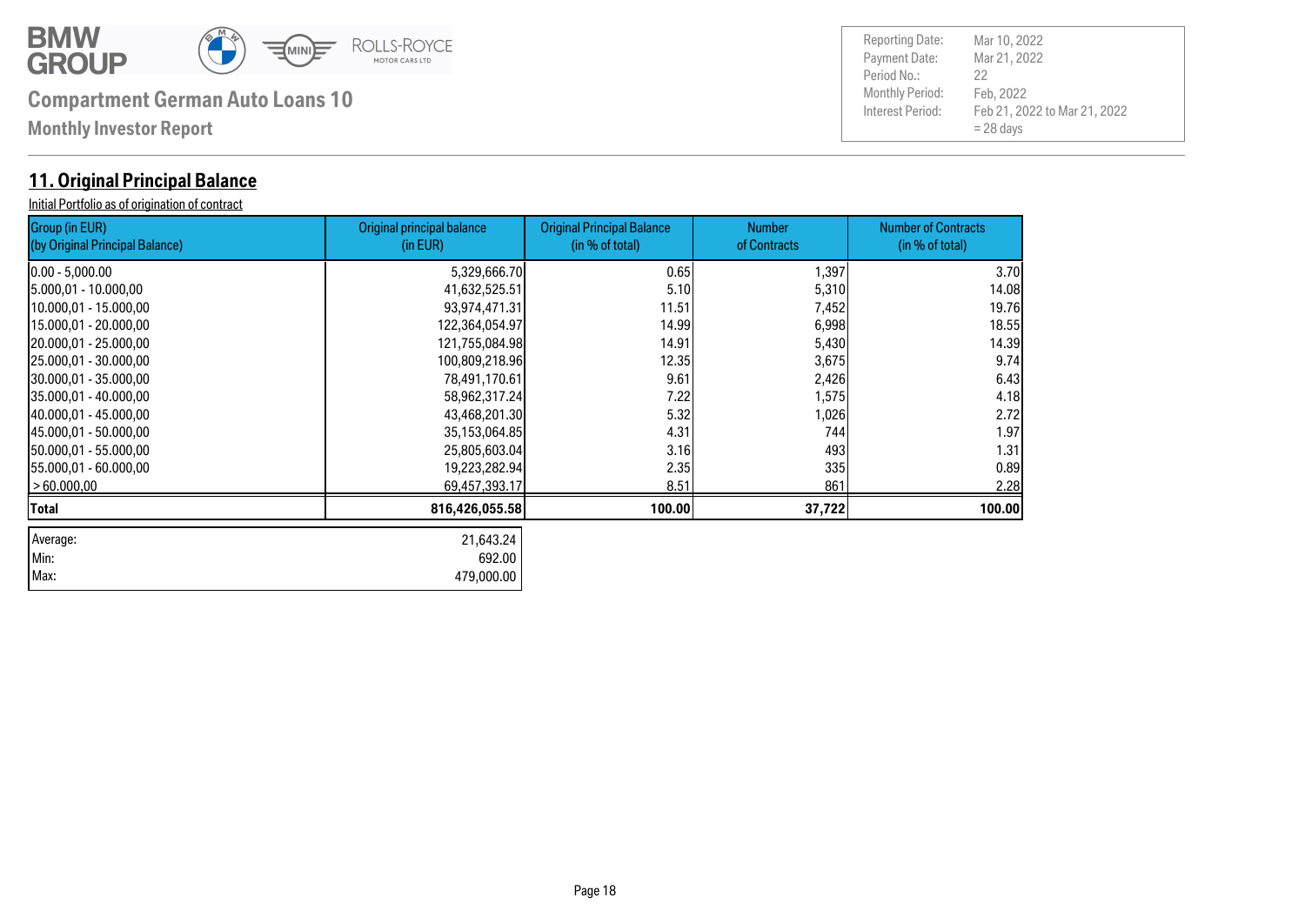

### **11a. Original Principal Balance (graph)**

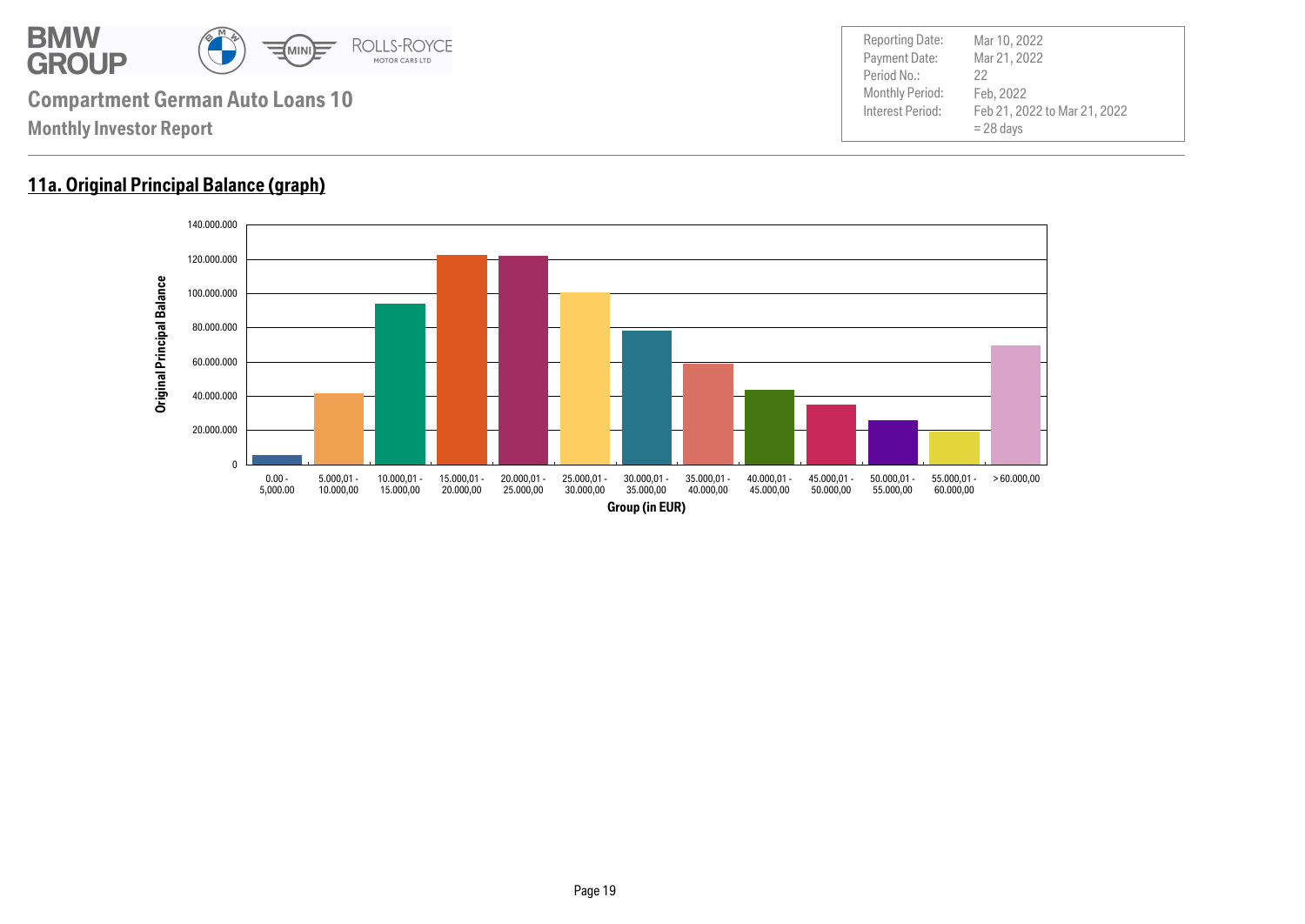

**Monthly Investor Report**

### **12. Aggregate Principal Balance**

#### Initial Portfolio

| Group (in EUR)         | <b>Aggregate Principal Balance</b><br>(in EUR) | <b>Aggregate Principal Balance</b><br>(in % of total) | <b>Number</b><br>of Contracts | <b>Number of Contracts</b><br>(in % of total) |
|------------------------|------------------------------------------------|-------------------------------------------------------|-------------------------------|-----------------------------------------------|
| $[0.00 - 5,000.00]$    | 7,886,650.60                                   | 1.04                                                  | 2,311                         | 6.13                                          |
| 5.000,01 - 10.000,00   | 47,220,759.76                                  | 6.24                                                  | 6,112                         | 16.20                                         |
| 10.000,01 - 15.000,00  | 97,244,547.15                                  | 12.85                                                 | 7,763                         | 20.58                                         |
| 15.000,01 - 20.000,00  | 118,067,966.67                                 | 15.60                                                 | 6,782                         | 17.98                                         |
| 20.000,01 - 25.000,00  | 110,171,821.44                                 | 14.56                                                 | 4,932                         | 13.07                                         |
| 25.000,01 - 30.000,00  | 91,573,664.01                                  | 12.10                                                 | 3,349                         | 8.88                                          |
| 30.000,01 - 35.000,00  | 69,182,280.45                                  | 9.14                                                  | 2,142                         | 5.68                                          |
| 35.000,01 - 40.000,00  | 50,210,892.86                                  | 6.64                                                  | 1,344                         | 3.56                                          |
| 40.000,01 - 45.000,00  | 41,360,529.81                                  | 5.47                                                  | 977                           | 2.59                                          |
| 145.000.01 - 50.000.00 | 27,930,843.02                                  | 3.69                                                  | 590                           | 1.56                                          |
| 150.000,01 - 55.000,00 | 22,527,171.84                                  | 2.98                                                  | 431                           | 1.14                                          |
| 155.000,01 - 60.000,00 | 14,807,031.59                                  | 1.96                                                  | 258                           | 0.68                                          |
| > 60.000,00            | 58,565,831.08                                  | 7.74                                                  | 731                           | 1.94                                          |
| Total                  | 756,749,990.28                                 | 100.00                                                | 37,722                        | 100.00                                        |
| Average:               | 20,061.24                                      |                                                       |                               |                                               |
| Min:                   | 236.95                                         |                                                       |                               |                                               |
| Max:                   | 431,196.02                                     |                                                       |                               |                                               |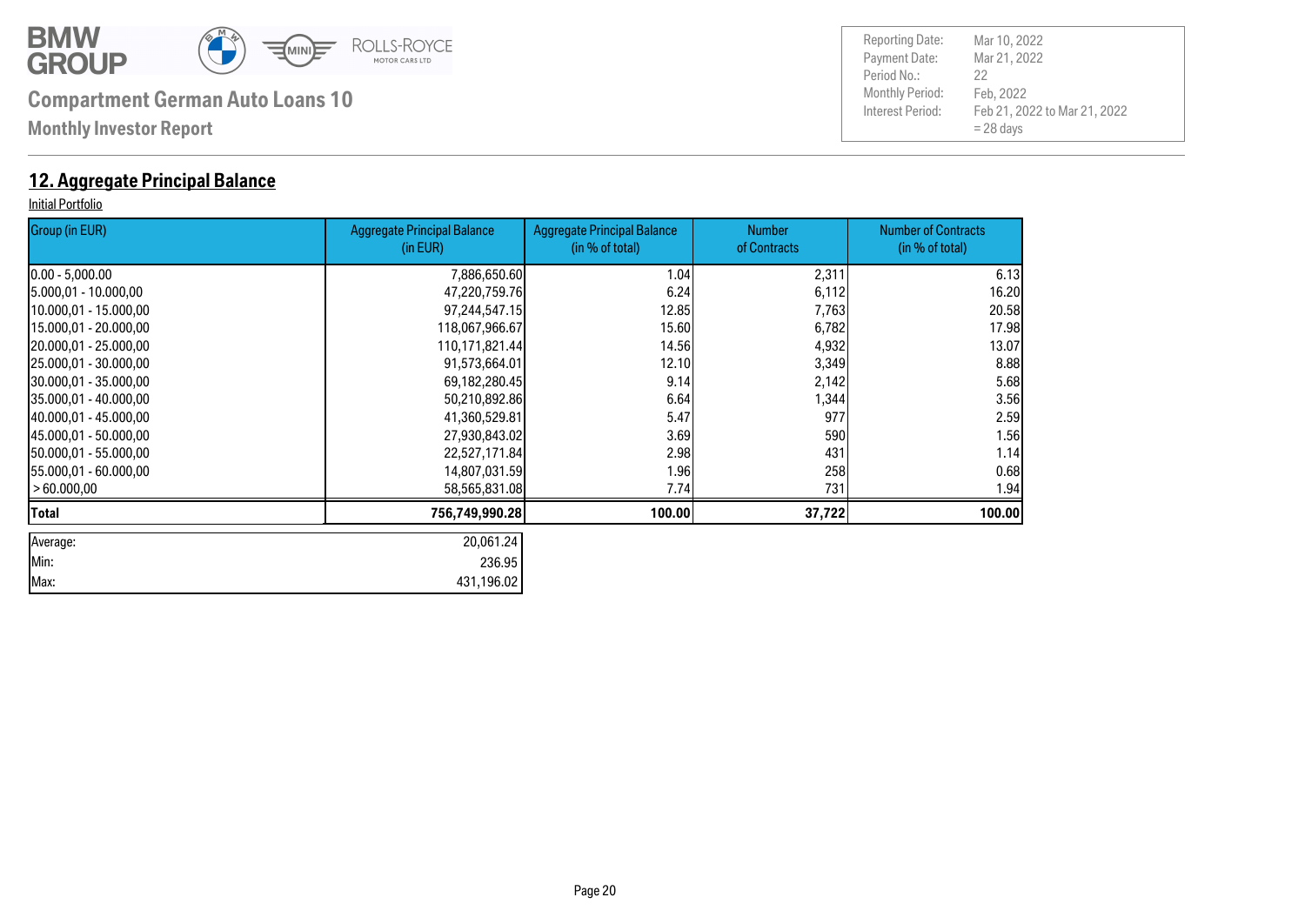

### **12a. Aggregate Principal Balance (graph)**

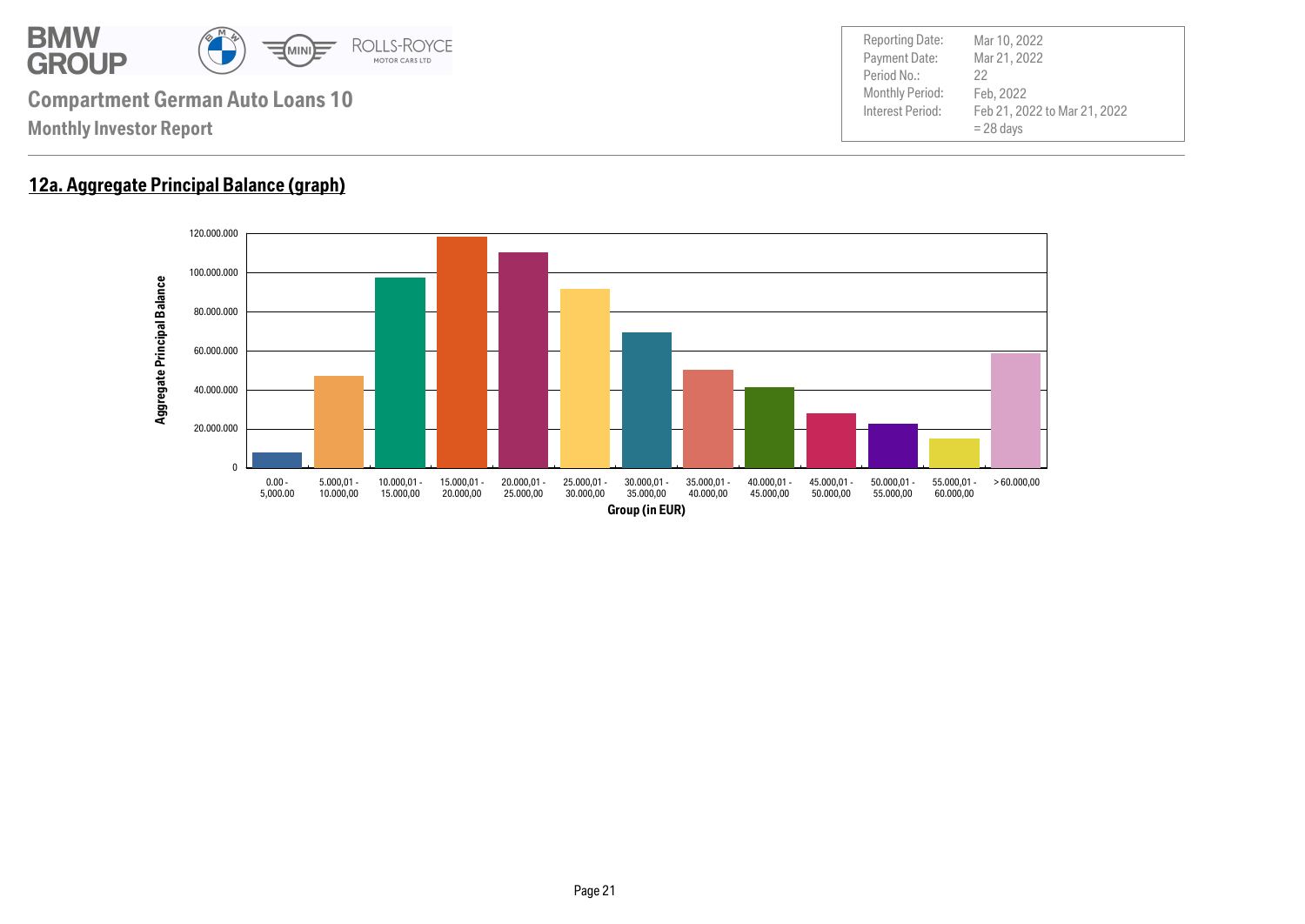

**Monthly Investor Report**

# **13. Aggregate Outstanding Principal Balance**<br>Portfolio as of: Feb 28, 2022

Feb 28, 2022

| Group<br>(in EUR)      | <b>Aggregate Outstanding</b><br><b>Principal Balance</b><br>(in EUR) | <b>Aggregate Outstanding</b><br><b>Principal Balance</b><br>(in % of total) | <b>Number</b><br>of Contracts | <b>Number of Contracts</b><br>(in % of total) |
|------------------------|----------------------------------------------------------------------|-----------------------------------------------------------------------------|-------------------------------|-----------------------------------------------|
| $0.00 - 5,000.00$      | 9,047,314.37                                                         | 2.32                                                                        | 5,183                         | 19.64                                         |
| 5.000,01 - 10.000,00   | 40,907,742.79                                                        | 10.47                                                                       | 5,377                         | 20.37                                         |
| 10.000,01 - 15.000,00  | 65,608,573.65                                                        | 16.80                                                                       | 5,303                         | 20.09                                         |
| 15.000,01 - 20.000,00  | 67,340,883.13                                                        | 17.24                                                                       | 3,890                         | 14.74                                         |
| 20.000,01 - 25.000,00  | 56,080,430.12                                                        | 14.36                                                                       | 2,518                         | 9.54                                          |
| 25.000,01 - 30.000,00  | 41,920,264.09                                                        | 10.73                                                                       | 1,535                         | 5.82                                          |
| 30.000,01 - 35.000,00  | 29,834,503.28                                                        | 7.64                                                                        | 923                           | 3.50                                          |
| 35.000,01 - 40.000,00  | 22,837,116.56                                                        | 5.85                                                                        | 611                           | 2.32                                          |
| 140.000,01 - 45.000,00 | 14,281,595.43                                                        | 3.66                                                                        | 337                           | 1.28                                          |
| 45.000,01 - 50.000,00  | 11,608,784.13                                                        | 2.97                                                                        | 245                           | 0.93                                          |
| 50.000,01 - 55.000,00  | 6,658,075.82                                                         | 1.70                                                                        | 127                           | 0.48                                          |
| [55.000,01 - 60.000,00 | 5,452,017.73                                                         | 1.40                                                                        | 95                            | 0.36                                          |
| >60.000,00             | 18,974,607.89                                                        | 4.86                                                                        | 248                           | 0.94                                          |
| Total                  | 390,551,908.99                                                       | 100.00                                                                      | 26,392                        | 100.00                                        |
| WA:                    | 14,798.11                                                            |                                                                             |                               |                                               |
| Min:                   | 0.00                                                                 |                                                                             |                               |                                               |
| Max:                   | 190,893.94                                                           |                                                                             |                               |                                               |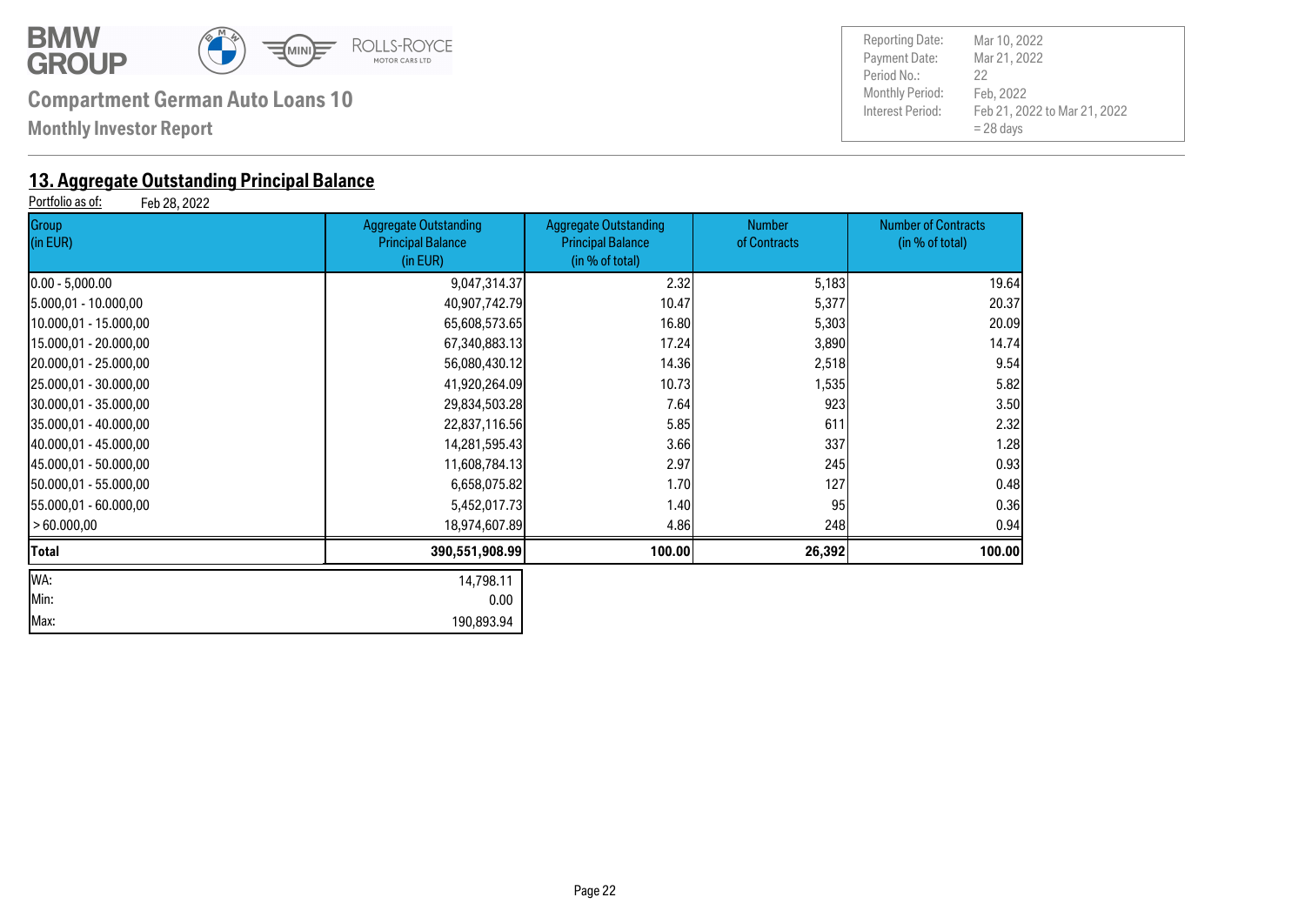

Payment Date: Period No.: Feb 21, 2022 to Mar 21, 2022 = 28 days Mar 21, 2022 Feb, 2022 22 Reporting Date: Mar 10, 2022

## **13a. Aggregate Outstanding Principal Balance (graph)**

**Monthly Investor Report**

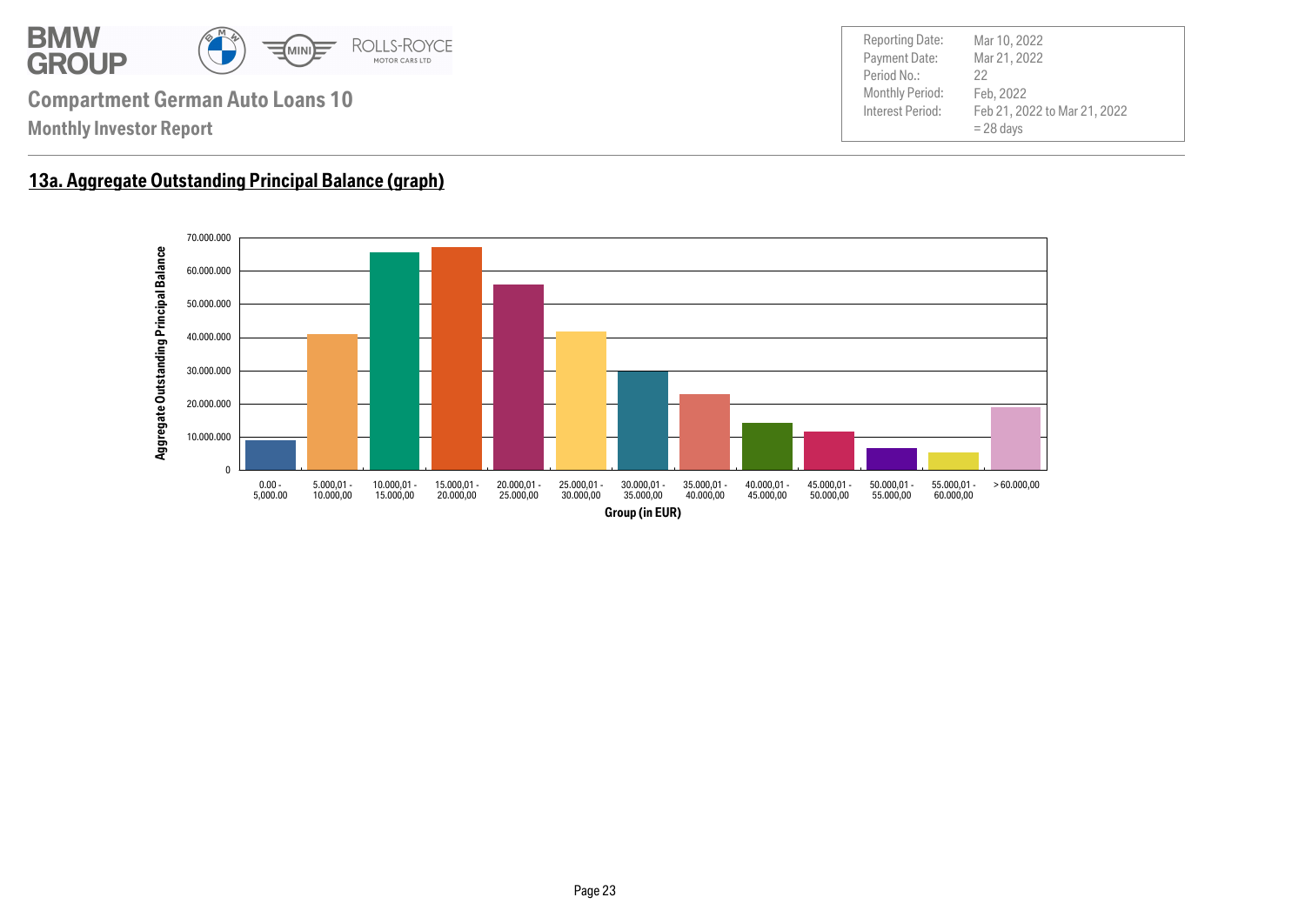

Average Down Payment (customers that made a Down Payment): 8,421.04

# **Compartment German Auto Loans 10** Monthly Period:

**Monthly Investor Report**

### **14. Down Payments**

Portfolio as of: Feb 28, 2022

| . <sub>.</sub><br><b>Down Payment</b> | <b>Aggregate Outstanding</b><br><b>Principal Balance</b><br>(in EUR) | <b>Aggregate Outstanding</b><br><b>Principal Balance</b><br>(in % of total) | <b>Number</b><br>of Contracts | <b>Number of Contracts</b><br>(in % of total) | Down Payment/<br><b>Purchase Price</b><br>(in %) |
|---------------------------------------|----------------------------------------------------------------------|-----------------------------------------------------------------------------|-------------------------------|-----------------------------------------------|--------------------------------------------------|
| No Down Payment                       | 100,459,341.99                                                       | 25.72                                                                       | 7,747                         | 29.35                                         | 0.00                                             |
| $\leq 1000$                           | 5,904,414.03                                                         | 1.51                                                                        | 509                           | 1.93                                          | 4.49                                             |
| 1.000,01 - 2.000,00                   | 17,744,404.12                                                        | 4.54                                                                        | 1,403                         | 5.32                                          | 8.38                                             |
| 2.000,01 - 3.000,00                   | 24,231,658.40                                                        | 6.20                                                                        | 1,887                         | 7.15                                          | 12.34                                            |
| $3.000,01 - 4.000,00$                 | 20,799,646.14                                                        | 5.33                                                                        | 1,668                         | 6.32                                          | 16.10                                            |
| 4.000,01 - 5.000,00                   | 34, 349, 125. 17                                                     | 8.80                                                                        | 2,432                         | 9.21                                          | 17.93                                            |
| 5.000,01 - 6.000,00                   | 19,697,535.61                                                        | 5.04                                                                        | 1,367                         | 5.18                                          | 20.22                                            |
| [6.000,01 - 7.000,00                  | 16,523,397.56                                                        | 4.23                                                                        | 1,151                         | 4.36                                          | 22.50                                            |
| 7.000,01 - 8.000,00                   | 17,185,051.53                                                        | 4.40                                                                        | 1,117                         | 4.23                                          | 23.29                                            |
| 8.000,01 - 9.000,00                   | 10,680,611.50                                                        | 2.73                                                                        | 652                           | 2.47                                          | 24.45                                            |
| 9.000,01 - 10.000,00                  | 31,979,812.30                                                        | 8.19                                                                        | 1,851                         | 7.01                                          | 25.67                                            |
| 10.000,01 - 11.000,00                 | 6,543,134.75                                                         | 1.68                                                                        | 367                           | 1.39                                          | 26.51                                            |
| 11.000,01 - 12.000,00                 | 9,994,595.76                                                         | 2.56                                                                        | 538                           | 2.04                                          | 27.02                                            |
| 12.000,01 - 13.000,00                 | 7,109,763.88                                                         | 1.82                                                                        | 380                           | 1.44                                          | 27.88                                            |
| 13.000,01 - 14.000,00                 | 6,607,356.31                                                         | 1.69                                                                        | 341                           | 1.29                                          | 28.86                                            |
| 14.000,01 - 15.000,00                 | 14,568,836.69                                                        | 3.73                                                                        | 760                           | 2.88                                          | 30.82                                            |
| - 15.000,00                           | 46,173,223.25                                                        | 11.82                                                                       | 2,222                         | 8.42                                          | 36.13                                            |
| Total                                 | 390,551,908.99                                                       | 100.00                                                                      | 26,392                        | 100.00                                        | 16.97                                            |
| Minimum Down Payment:                 | 1.00                                                                 |                                                                             |                               |                                               |                                                  |
| <b>Maximum Down Payment:</b>          | 110,000.00                                                           |                                                                             |                               |                                               |                                                  |
| Average Down Payment:                 | 5,949.16                                                             |                                                                             |                               |                                               |                                                  |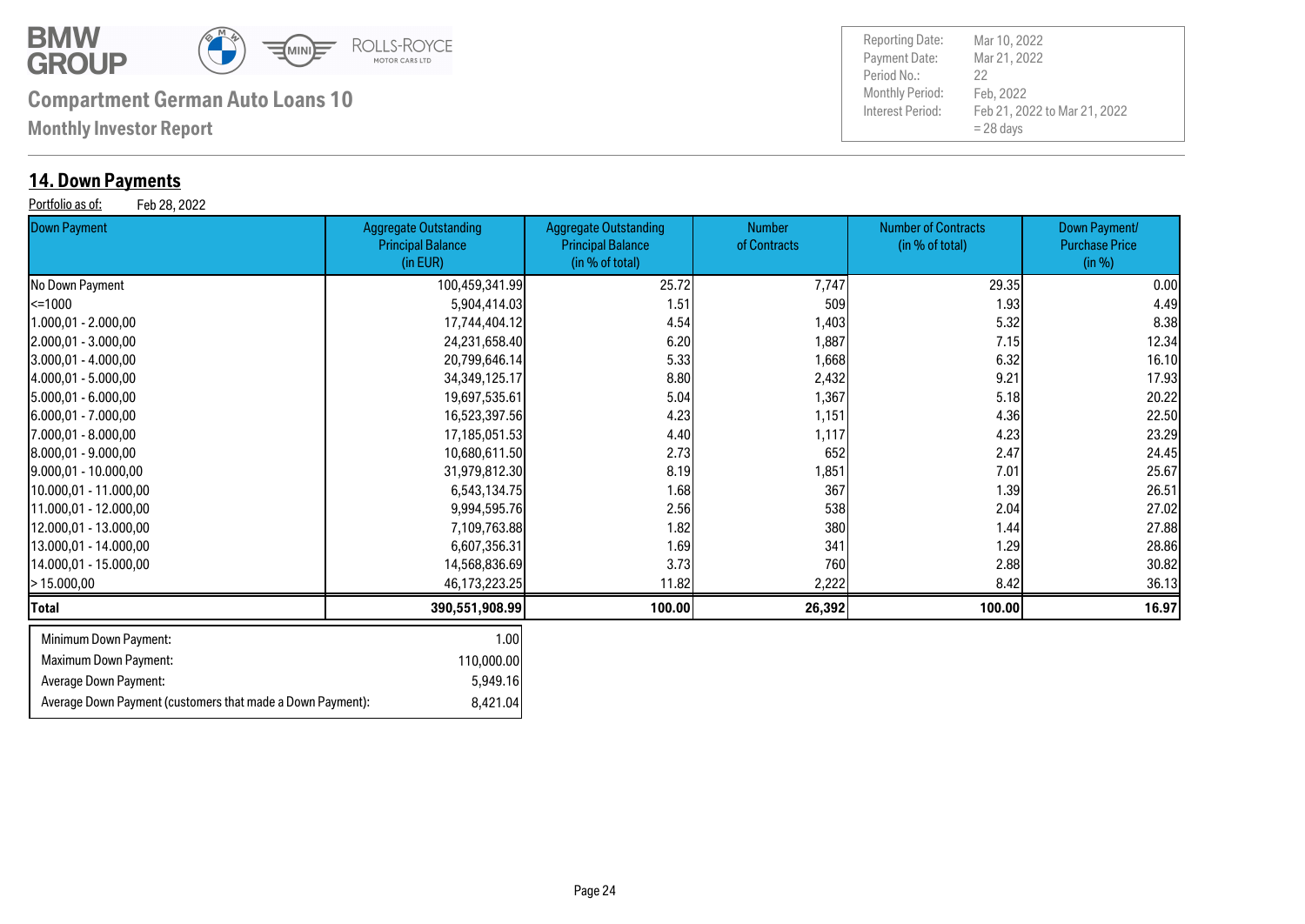

**Monthly Investor Report**

### **15. Borrower Concentration**

Portfolio as of: Feb 28, 2022

| <b>Borrower</b><br>(Top 20) | <b>Aggregate Outstanding</b><br><b>Principal Balance</b><br>(in EUR) | <b>Aggregate Outstanding</b><br><b>Principal Balance</b><br>(in % of total) | Number<br>of Contracts | <b>Number of Contracts</b><br>(in % of total) |
|-----------------------------|----------------------------------------------------------------------|-----------------------------------------------------------------------------|------------------------|-----------------------------------------------|
|                             | 297,926.16                                                           | 0.08                                                                        |                        | 0.03                                          |
| 2                           | 286,410.62                                                           | 0.07                                                                        |                        | 0.02                                          |
| 3                           | 236,471.60                                                           | 0.06                                                                        |                        | 0.01                                          |
| 4                           | 190,893.94                                                           | 0.05                                                                        |                        | 0.00                                          |
| 5                           | 179,845.85                                                           | 0.05                                                                        |                        | 0.01                                          |
| 6                           | 179,218.53                                                           | 0.05                                                                        |                        | 0.01                                          |
|                             | 178,678.60                                                           | 0.05                                                                        |                        | 0.00                                          |
| 8                           | 176,858.49                                                           | 0.05                                                                        |                        | 0.02                                          |
| 9                           | 155,400.31                                                           | 0.04                                                                        |                        | 0.00                                          |
| 10                          | 152,991.65                                                           | 0.04                                                                        |                        | 0.00                                          |
| 11                          | 147,065.54                                                           | 0.04                                                                        |                        | 0.02                                          |
| 12                          | 140,711.76                                                           | 0.04                                                                        |                        | 0.01                                          |
| 13                          | 140,666.63                                                           | 0.04                                                                        |                        | 0.02                                          |
| 14                          | 135,088.78                                                           | 0.03                                                                        |                        | 0.02                                          |
| 15                          | 133,596.77                                                           | 0.03                                                                        |                        | 0.01                                          |
| 16                          | 124,219.71                                                           | 0.03                                                                        |                        | 0.00                                          |
| 17                          | 124,217.77                                                           | 0.03                                                                        |                        | 0.00                                          |
| 18                          | 124,195.58                                                           | 0.03                                                                        |                        | 0.00                                          |
| 19                          | 123,362.08                                                           | 0.03                                                                        |                        | 0.02                                          |
| 20                          | 116,477.80                                                           | 0.03                                                                        |                        | 0.01                                          |
| <b>Total</b>                | 3,344,298.17                                                         | 0.86                                                                        | 57                     | 0.22                                          |
| Total Portfolio Balance     | 390,551,908.99                                                       |                                                                             |                        |                                               |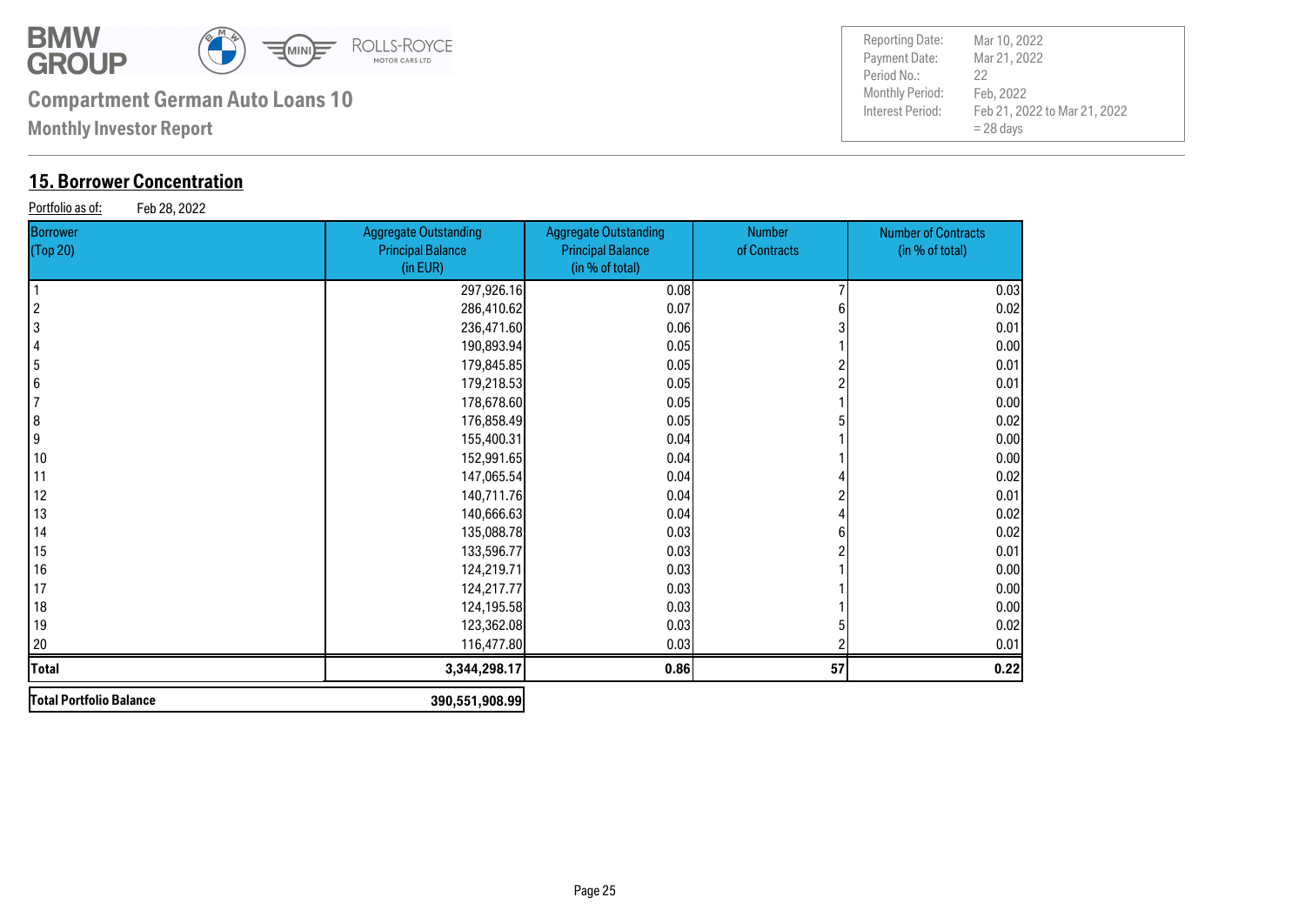

### **16. Geographical Distribution**

#### Initial Portfolio

| <b>IPost code area</b> | Aggregate Principal Balance<br>(in EUR) | <b>Aggregate Principal Balance</b><br>(in % of total) | <b>Number</b><br>of Contracts | Number of contracts |
|------------------------|-----------------------------------------|-------------------------------------------------------|-------------------------------|---------------------|
|                        |                                         |                                                       |                               | (in % of total)     |
| lpost code area 0      | 38,850,001.51                           | 5.13                                                  | 1,901                         | 5.04                |
| lpost code area 1      | 44,833,286.47                           | 5.92                                                  | 2,079                         | 5.51                |
| post code area 2       | 66,006,642.23                           | 8.72I                                                 | 3,381                         | 8.96I               |
| lpost code area 3      | 64,483,561.52                           | 8.52                                                  | 3,393                         | 8.99                |
| lpost code area 4      | 93,951,938.62                           | 12.42 <b>1</b>                                        | 4,661                         | 12.36               |
| post code area 5       | 93,083,643.97                           | 12.30 <b>I</b>                                        | 4,639                         | 12.30               |
| lpost code area 6      | 97,251,597.39                           | 12.85                                                 | 4,794                         | 12.71               |
| post code area 7       | 93,531,479.67                           | 12,36                                                 | 4,788                         | 12.69               |
| lpost code area 8      | 101,531,504.39                          | 13.42 <b>1</b>                                        | 4,840                         | 12.83               |
| post code area 9       | 63,226,334.51                           | 8.35                                                  | 3,246                         | 8.61                |
| <b>Total</b>           | 756,749,990.28                          | 100.00                                                | 37,722                        | 100.00              |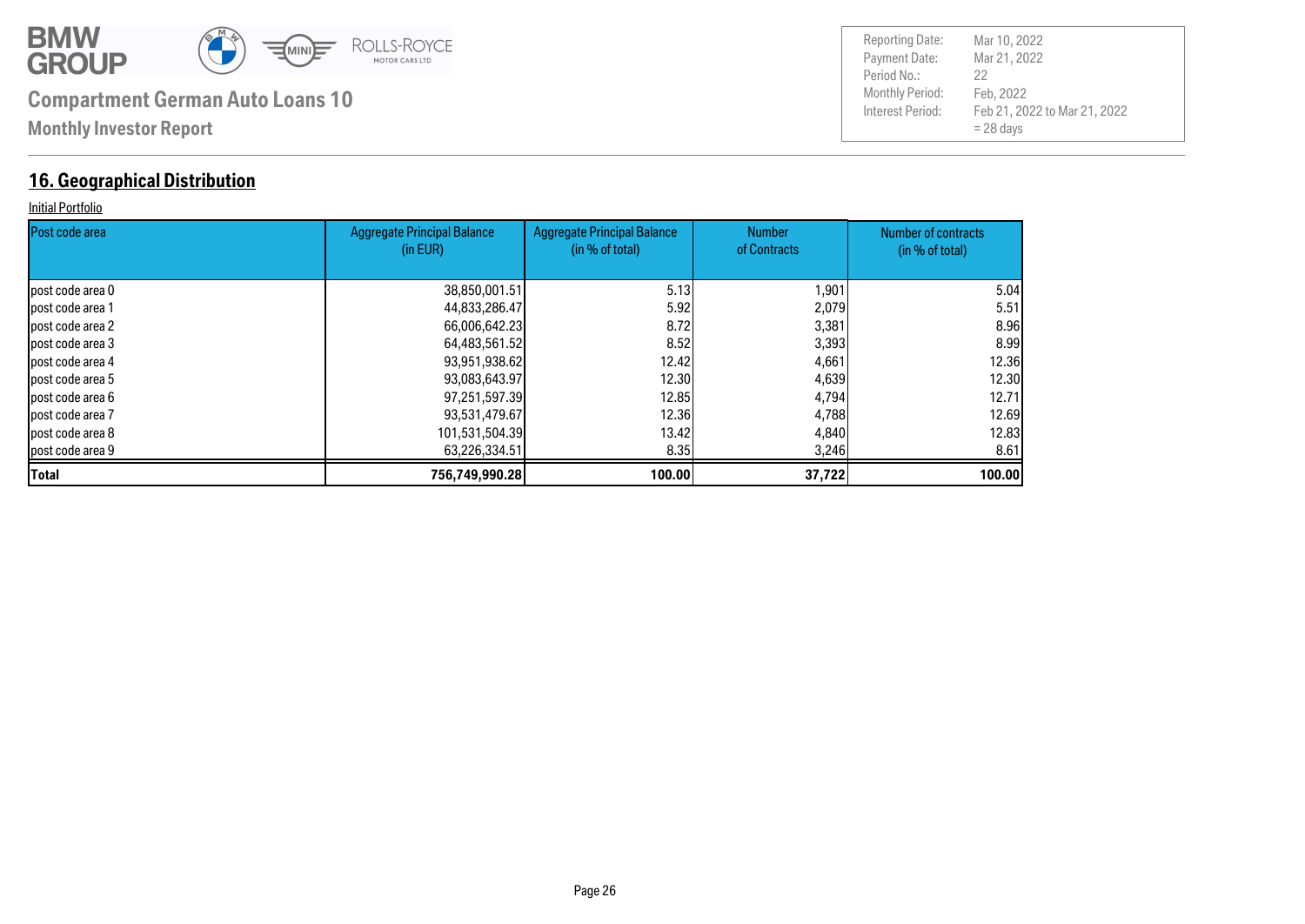

### **16. Geographical Distribution**

Portfolio as of: Feb 28, 2022

| <b>Reporting Date:</b> | Mar 10, 2022                 |
|------------------------|------------------------------|
| Payment Date:          | Mar 21, 2022                 |
| Period No.:            | 22                           |
| Monthly Period:        | Feb. 2022                    |
| Interest Period:       | Feb 21, 2022 to Mar 21, 2022 |
|                        | $= 28$ days                  |

| Post code area        | <b>Aggregate Outstanding</b><br><b>Principal Balance</b><br>(in EUR) | Aggregate Outstanding<br><b>Principal Balance</b><br>(in % of total) | <b>Number</b><br>of Contracts | <b>Number of Contracts</b><br>(in % of total) |
|-----------------------|----------------------------------------------------------------------|----------------------------------------------------------------------|-------------------------------|-----------------------------------------------|
| post code area 0      | 20,892,617.43                                                        | 5.35                                                                 | 1,378                         | 5.22                                          |
| post code area 1      | 23,418,324.43                                                        | 6.00                                                                 | 1,467                         | 5.56                                          |
| post code area 2      | 34,297,393.00                                                        | 8.78                                                                 | 2,371                         | 8.98                                          |
| post code area 3      | 33,006,513.31                                                        | 8.45                                                                 | 2,348                         | 8.90                                          |
| post code area 4      | 48,273,131.36                                                        | 12.36                                                                | 3,295                         | 12.48                                         |
| post code area 5      | 47,883,303.48                                                        | 12.26                                                                | 3,238                         | 12.27                                         |
| lpost code area 6     | 49,544,868.29                                                        | 12.69                                                                | 3,344                         | 12.67                                         |
| post code area 7      | 48,294,869.83                                                        | 12.37                                                                | 3,279                         | 12.42                                         |
| lpost code area 8     | 51,109,179.13                                                        | 13.09                                                                | 3,324                         | 12.59                                         |
| post code area 9      | 33,591,370.77                                                        | 8.60                                                                 | 2,330                         | 8.83                                          |
| post code area Others | 240,337.96                                                           | 0.06                                                                 | 18I                           | 0.07                                          |
| Total                 | 390,551,908.99                                                       | 100.00                                                               | 26,392                        | 100.00                                        |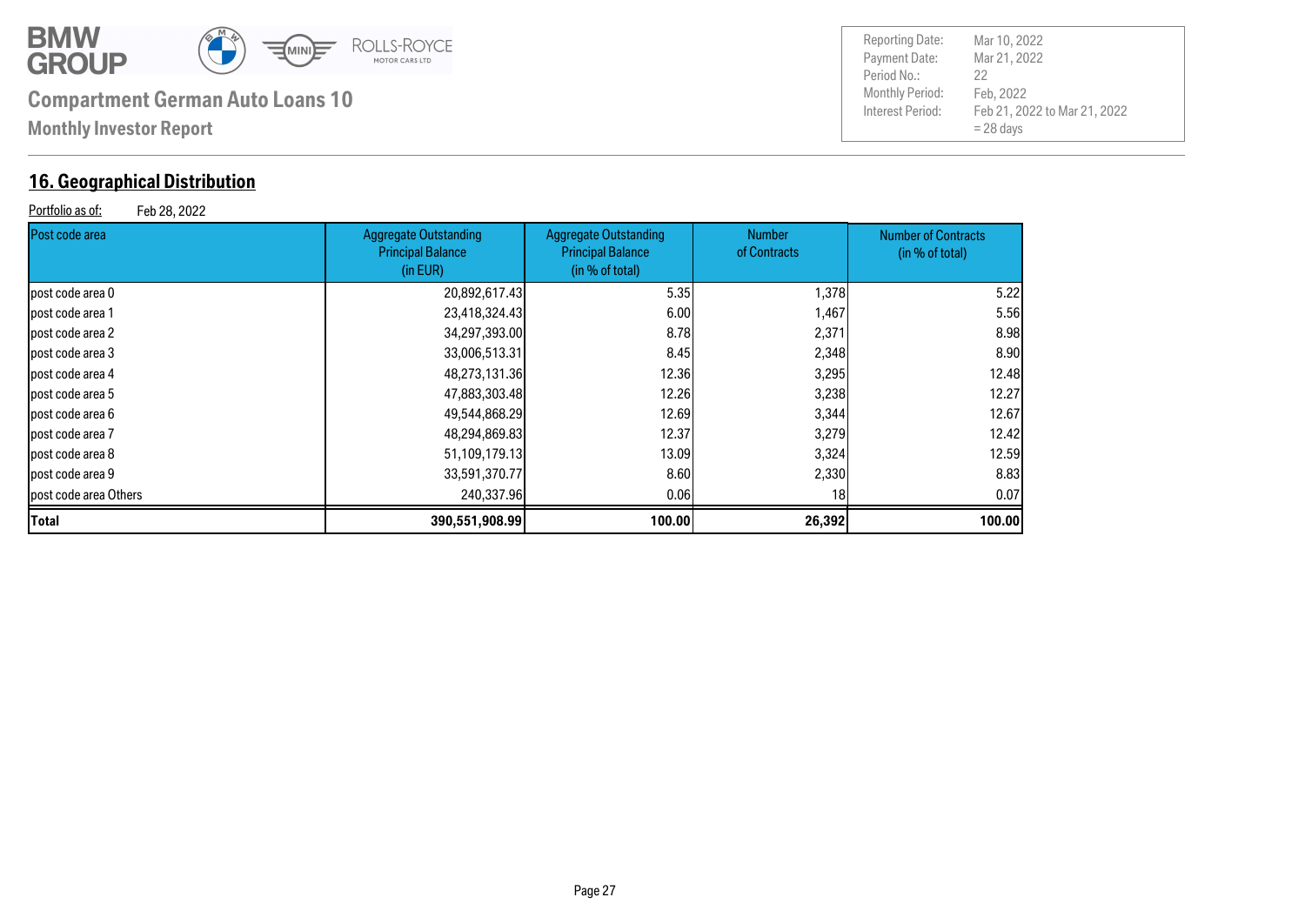

#### **16a. Geographical Distribution (graph)**



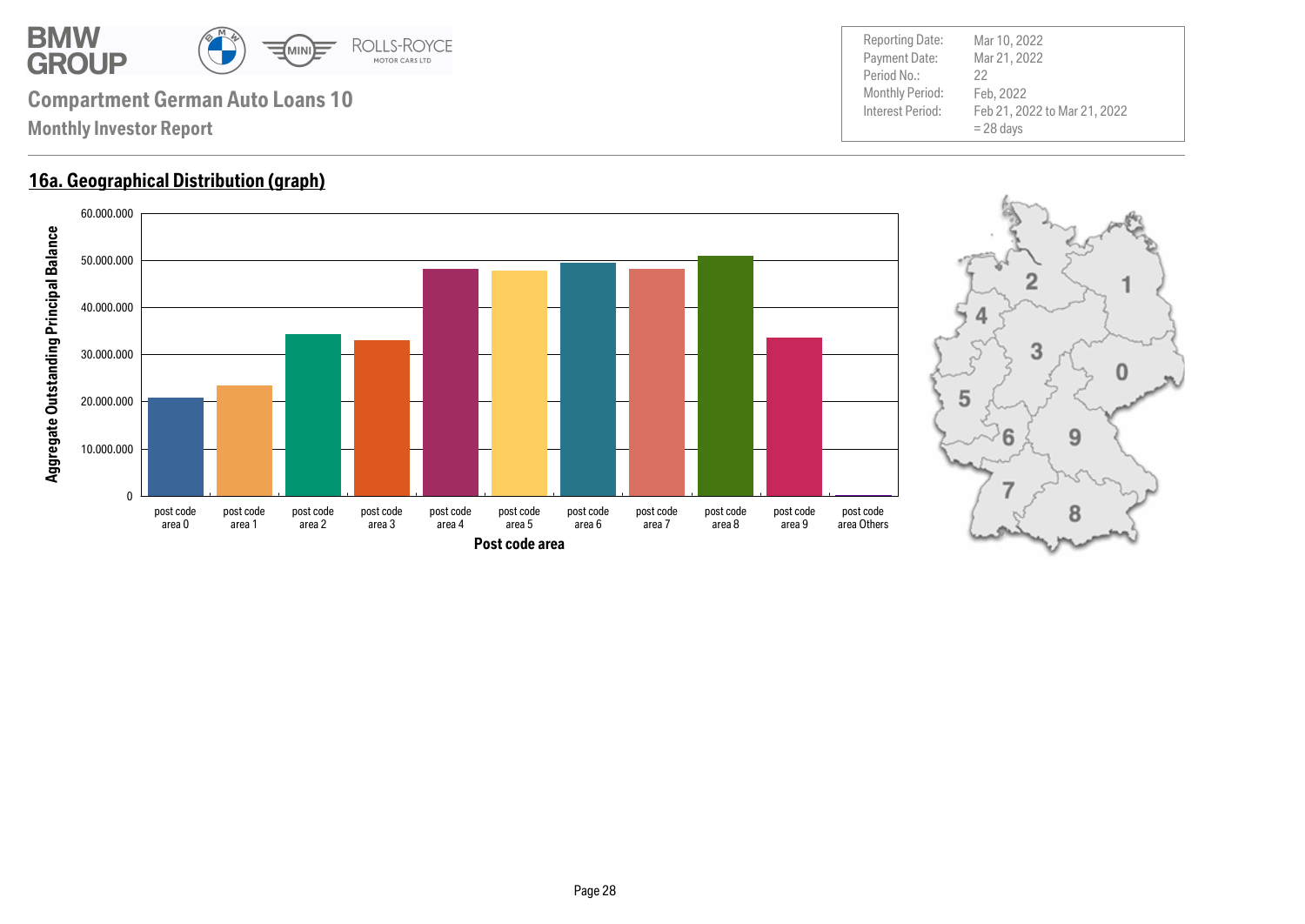

Payment Date: Period No.: Feb 21, 2022 to Mar 21, 2022 = 28 days Mar 21, 2022 Feb, 2022 22 Reporting Date: Mar 10, 2022

### **17. Car Type & Customer Group**

**Initial Portfolio** 

| <b>Car Type</b> | Aggregate Principal Balance<br>(in EUR) | Aggregate Principal Balance<br>(in % of total) | <b>Number</b><br>of Contracts | <b>Number of Contracts</b><br>(in % of total) |
|-----------------|-----------------------------------------|------------------------------------------------|-------------------------------|-----------------------------------------------|
| <b>INew</b>     | 335,116,134.69                          | 44.28                                          | 11,663                        | 30.92                                         |
| <b>Used</b>     | 421,633,855.59                          | 55.72                                          | 26,059                        | 69.08                                         |
| <b>Total</b>    | 756,749,990.28                          | 100.00                                         | 37,722                        | 100.00                                        |

| <b>Customer Group</b> | Aggregate Principal Balance<br>(in EUR) | <b>Aggregate Principal Balance</b><br>(in % of total) | <b>Number</b><br>of Contracts | <b>Number of Contracts</b><br>(in % of total) |
|-----------------------|-----------------------------------------|-------------------------------------------------------|-------------------------------|-----------------------------------------------|
| <b>I</b> Commercial   | 201,230,905.65                          | 26.59                                                 | 6,703                         | 17.77                                         |
| Private Individual    | 555,519,084,63                          | 73.41                                                 | 31,019                        | 82.23                                         |
| lTotal                | 756,749,990.28                          | 100.00                                                | 37,722                        | 100.00                                        |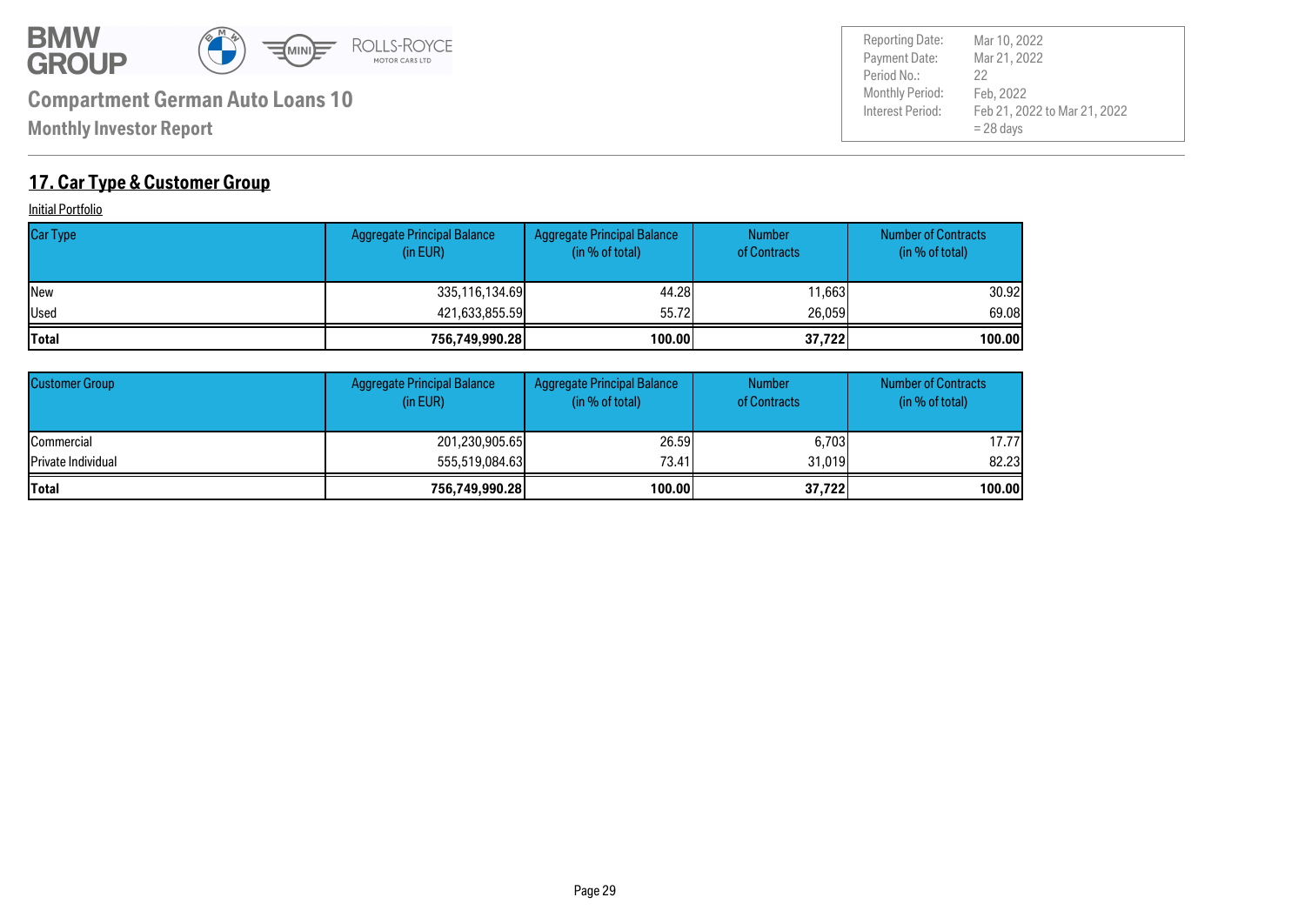

**Monthly Investor Report**

### **17. Car Type & Customer Group**

Portfolio as of: Feb 28, 2022

| <b>Car Type</b> | Aggregate Outstanding<br><b>Principal Balance</b><br>(in EUR) | <b>Aggregate Outstanding</b><br><b>Principal Balance</b><br>(in % of total) | <b>Number</b><br>of Contracts | <b>Number of Contracts</b><br>(in % of total) |
|-----------------|---------------------------------------------------------------|-----------------------------------------------------------------------------|-------------------------------|-----------------------------------------------|
| <b>New</b>      | 194,582,429.56                                                | 49.82                                                                       | 9,002                         | 34.11                                         |
| Used            | 195,969,479.43                                                | 50.18                                                                       | 17,390                        | 65,89                                         |
| Total           | 390,551,908.99                                                | 100.00                                                                      | 26,392                        | 100.00                                        |

| <b>Customer Group</b> | <b>Aggregate Outstanding</b><br><b>Principal Balance</b><br>(in EUR) | <b>Aggregate Outstanding</b><br><b>Principal Balance</b><br>(in % of total) | <b>Number</b><br>of Contracts | <b>Number of Contracts</b><br>(in % of total) |
|-----------------------|----------------------------------------------------------------------|-----------------------------------------------------------------------------|-------------------------------|-----------------------------------------------|
| <b>ICommercial</b>    | 104,948,203.42                                                       | 26.87                                                                       | 4.759                         | 18.03                                         |
| Private Individual    | 285,603,705.57                                                       | 73.13I                                                                      | 21.633                        | 81.97                                         |
| <b>Total</b>          | 390,551,908.99                                                       | 100.00                                                                      | 26,392                        | 100.00                                        |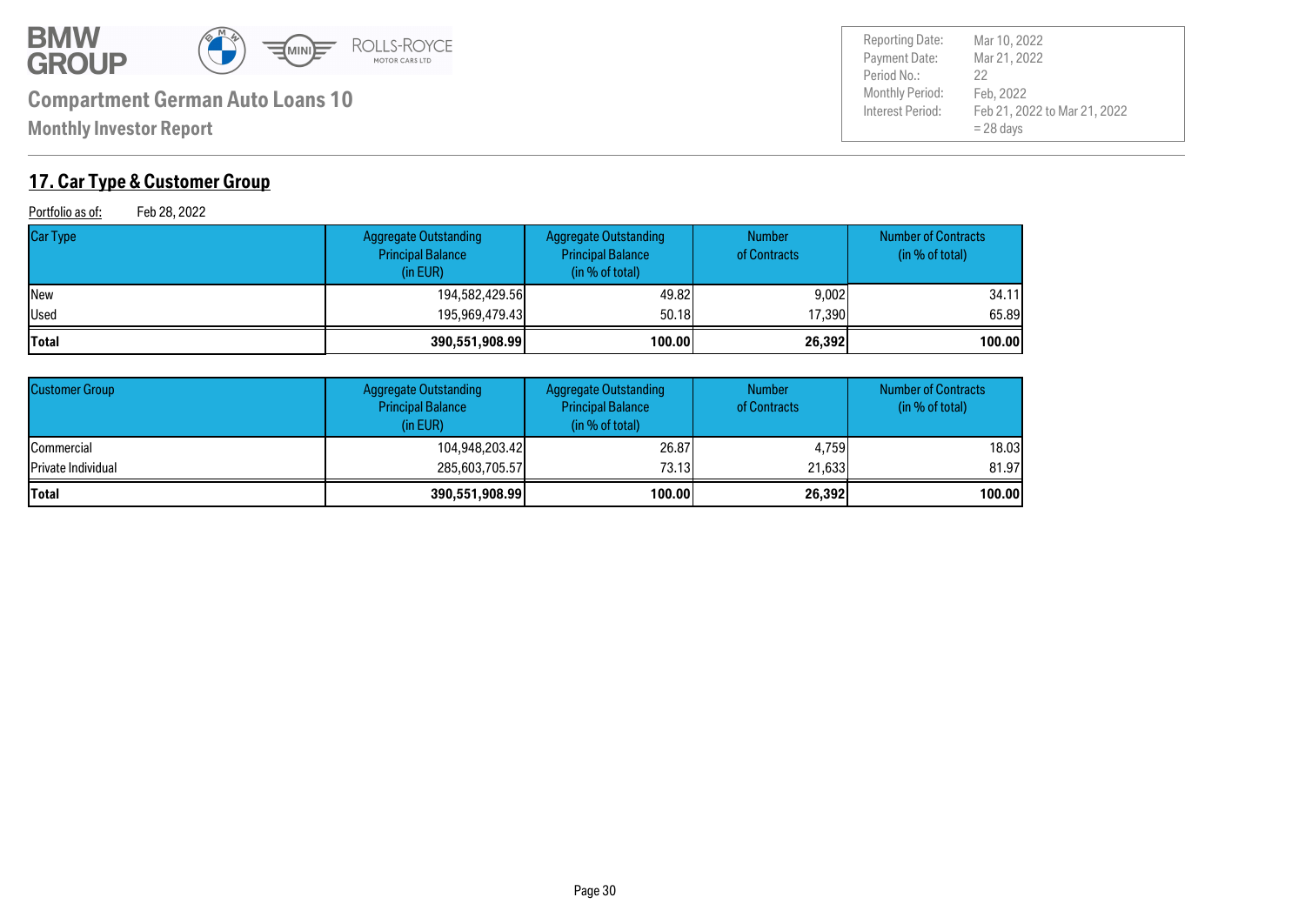

| <b>Reporting Date:</b> | Mar 10, 2022                 |
|------------------------|------------------------------|
| Payment Date:          | Mar 21, 2022                 |
| Period No.:            | 22                           |
| Monthly Period:        | Feb, 2022                    |
| Interest Period:       | Feb 21, 2022 to Mar 21, 2022 |
|                        | $= 28$ days                  |

### **18. Delinquencies**

#### **Initial Portfolio**

| Days past due | <b>Aggregate Principal Balance</b><br>(in EUR) | Aggregate Principal Balance<br>(in % of total) | Number<br>of Contracts | <b>Number of Contracts</b><br>(in % of total) |
|---------------|------------------------------------------------|------------------------------------------------|------------------------|-----------------------------------------------|
| $ 1 - 30 $    | 0.00                                           | 0.00 <sub>l</sub>                              |                        | 0.00                                          |
| $ 31 - 60 $   | 0.00                                           | 0.00                                           |                        | 0.00                                          |
| $ 61 - 90 $   | 0.00                                           | 0.00                                           |                        | 0.00                                          |
| $ 91 - 120 $  | 0.00                                           | 0.00                                           |                        | 0.00                                          |
| >120          | 0.00                                           | 0.00                                           |                        | 0.00                                          |
| <b>Total</b>  | 0.00                                           | 0.001                                          |                        | 0.00                                          |

#### Portfolio as of: Feb 28, 2022

| Days past due | <b>Aggregate Outstanding</b><br><b>Principal Balance</b><br>(in EUR) | <b>Aggregate Outstanding</b><br><b>Principal Balance</b><br>(in % of total) | <b>Number</b><br>of Contracts | <b>Number of Contracts</b><br>(in % of total) |
|---------------|----------------------------------------------------------------------|-----------------------------------------------------------------------------|-------------------------------|-----------------------------------------------|
| 11 - 30       | 3,788,229.54                                                         | 0.97                                                                        | 205                           | 0.78                                          |
| $ 31 - 60 $   | 587,126.14                                                           | 0.15                                                                        | 26                            | 0.10                                          |
| $ 61 - 90 $   | 123,717.51                                                           | 0.03 <sub>l</sub>                                                           |                               | 0.03                                          |
| $ 91 - 120 $  | 51,678.35                                                            | 0.01                                                                        |                               | 0.02                                          |
| $\vert$ > 120 | 138,866,80                                                           | 0.04                                                                        |                               | 0.03                                          |
| <b>Total</b>  | 4,689,618.34                                                         | 1.201                                                                       | <b>2521</b>                   | 0.95                                          |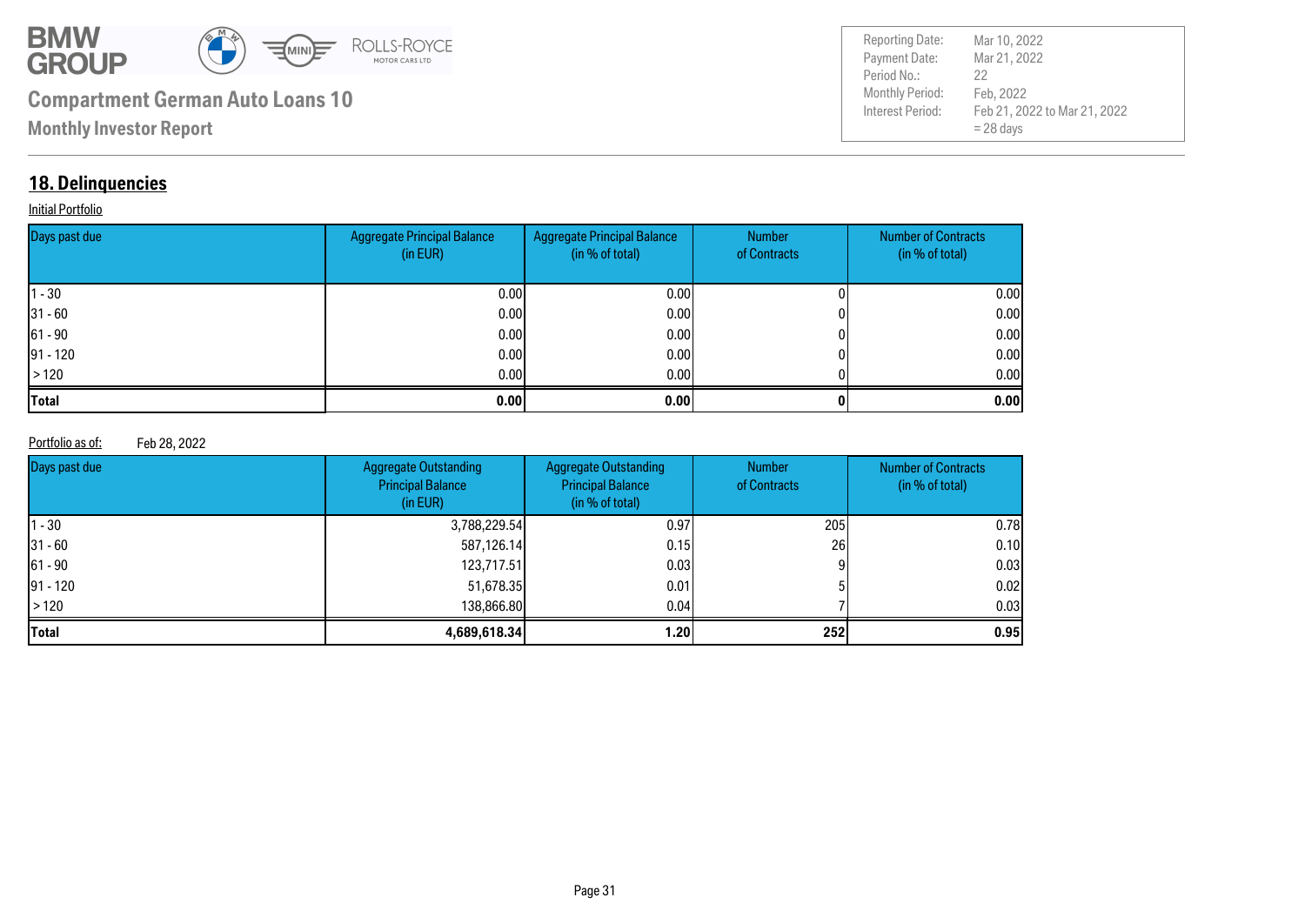

### **18a. Delinquencies Analysis**

| <b>Monthly Period</b> | <b>Performing</b><br>(in EUR) | 31-60 days past due<br>(in EUR) | 61-90 days past due<br>(in EUR) | 91-120 days past due<br>(in EUR) | >120 days past due<br>(in EUR) |
|-----------------------|-------------------------------|---------------------------------|---------------------------------|----------------------------------|--------------------------------|
| May - 20              | 740,146,949.11                | 0.00                            | 0.00                            | 0.00                             | 0.00                           |
| June - 20             | 721,601,816.33                | 81,700.12                       | 0.00                            | 0.00                             | 0.00                           |
| <b>July - 20</b>      | 702,612,687.82                | 106,686.13                      | 35,273.11                       | 0.00                             | 0.00                           |
| Aug - 20              | 685,455,355.70                | 361,688.55                      | 19,280.57                       | 35,273.11                        | 0.00                           |
| Sept - 20             | 667,716,114.78                | 438,609.04                      | 13,862.18                       | 19,280.57                        | 35,273.11                      |
| Oct - 20              | 649,487,622.84                | 408,556.54                      | 248,670.34                      | 13,862.18                        | 19,280.57                      |
| Nov - 20              | 633,277,295.15                | 466,919.20                      | 125,202.22                      | 179,324.75                       | 19,280.57                      |
| Dec - 20              | 616,721,711.71                | 423,890.74                      | 159,378.65                      | 146,384.96                       | 194,048.99                     |
| Jan - 21              | 600,408,319.26                | 327,871.44                      | 254,322.36                      | 103,905.97                       | 263,829.04                     |
| Feb - 21              | 584,165,357.73                | 368,512.07                      | 65,093.19                       | 45,394.00                        | 276,428.93                     |
| Mar - 21              | 565,512,841.44                | 530,716.30                      | 183,014.52                      | 118,391.06                       | 193,808.00                     |
| Apr - 21              | 549,388,019.17                | 358,620.58                      | 152,904.24                      | 116,069.33                       | 195,743.64                     |
| May - 21              | 533,126,810.32                | 670,246.41                      | 251,050.24                      | 81,906.87                        | 179,931.35                     |
| June - 21             | 517,248,993.91                | 158,793.08                      | 86,906.27                       | 172,626.42                       | 217,250.93                     |
| <b>July - 21</b>      | 502,076,058.86                | 387,902.89                      | 53,874.55                       | 73,790.78                        | 165,549.74                     |
| Aug - 21              | 487,882,448.83                | 523,483.94                      | 90,296.05                       | 35,459.00                        | 157,837.75                     |
| Sept - 21             | 472,283,391.31                | 352,728.67                      | 242,416.34                      | 44,494.03                        | 106,555.25                     |
| Oct - 21              | 456,362,435.16                | 473,102.60                      | 143,378.45                      | 115,165.90                       | 44,275.68                      |
| Nov - 21              | 440,286,664.48                | 450,825.48                      | 121,943.54                      | 95,274.44                        | 115,165.90                     |
| Dec - 21              | 424,201,447.58                | 508,329.84                      | 111,650.63                      | 41,367.45                        | 203,386.75                     |
| Jan - 22              | 407,524,216.02                | 680,411.77                      | 149,856.88                      | 75,723.11                        | 222,087.20                     |
| Feb - 22              | 389,650,520.19                | 587,126.14                      | 123,717.51                      | 51,678.35                        | 138,866.80                     |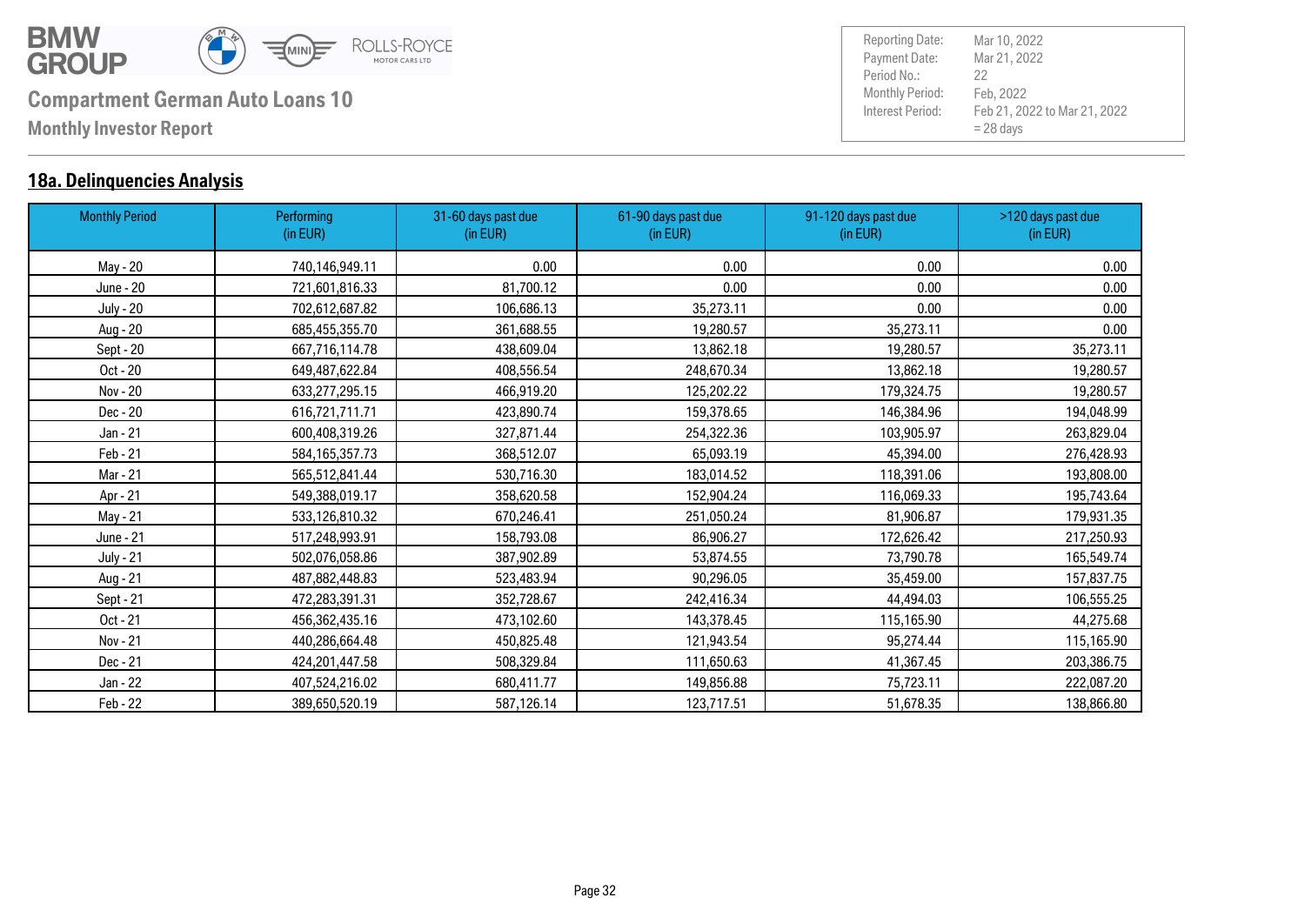

**Monthly Investor Report**

### **19. Seasoning**

#### Initial Portfolio

| Group<br>(in months) | <b>Aggregate Principal Balance</b><br>(in EUR) | <b>Aggregate Principal Balance</b><br>(in % of total) | Number<br>of Contracts | <b>Number of Contracts</b><br>(in % of total) |
|----------------------|------------------------------------------------|-------------------------------------------------------|------------------------|-----------------------------------------------|
|                      |                                                |                                                       |                        |                                               |
| $\leq 6$             | 556,910,313.05                                 | 73.59                                                 | 26,186                 | 69.42                                         |
| $> 6 - \le 12$       | 145,292,998.53                                 | 19.20                                                 | 8,164                  | 21.64                                         |
| $>12 - 52$           | 54,546,678.70                                  | 7.21                                                  | 3,372                  | 8.94                                          |
| $> 24 - 5 = 36$      | 0.00                                           | 0.00                                                  |                        | 0.00                                          |
| $> 36 - 5 = 42$      | 0.00                                           | 0.00                                                  |                        | 0.00                                          |
| $>42 - 5 = 48$       | 0.00                                           | 0.00                                                  |                        | 0.00                                          |
| $>$ 48 - <= 53       | 0.00                                           | 0.001                                                 |                        | 0.00                                          |
| > 53                 | 0.00                                           | 0.00 <sub>l</sub>                                     |                        | 0.00 <sub>l</sub>                             |
| Total                | 756,749,990.28                                 | 100.00                                                | 37,722                 | 100.00                                        |
|                      |                                                |                                                       |                        |                                               |

| WA Seasoning (in months): | 5.81  |
|---------------------------|-------|
| Min (in months):          | 2.00  |
| Max (in months):          | 15.00 |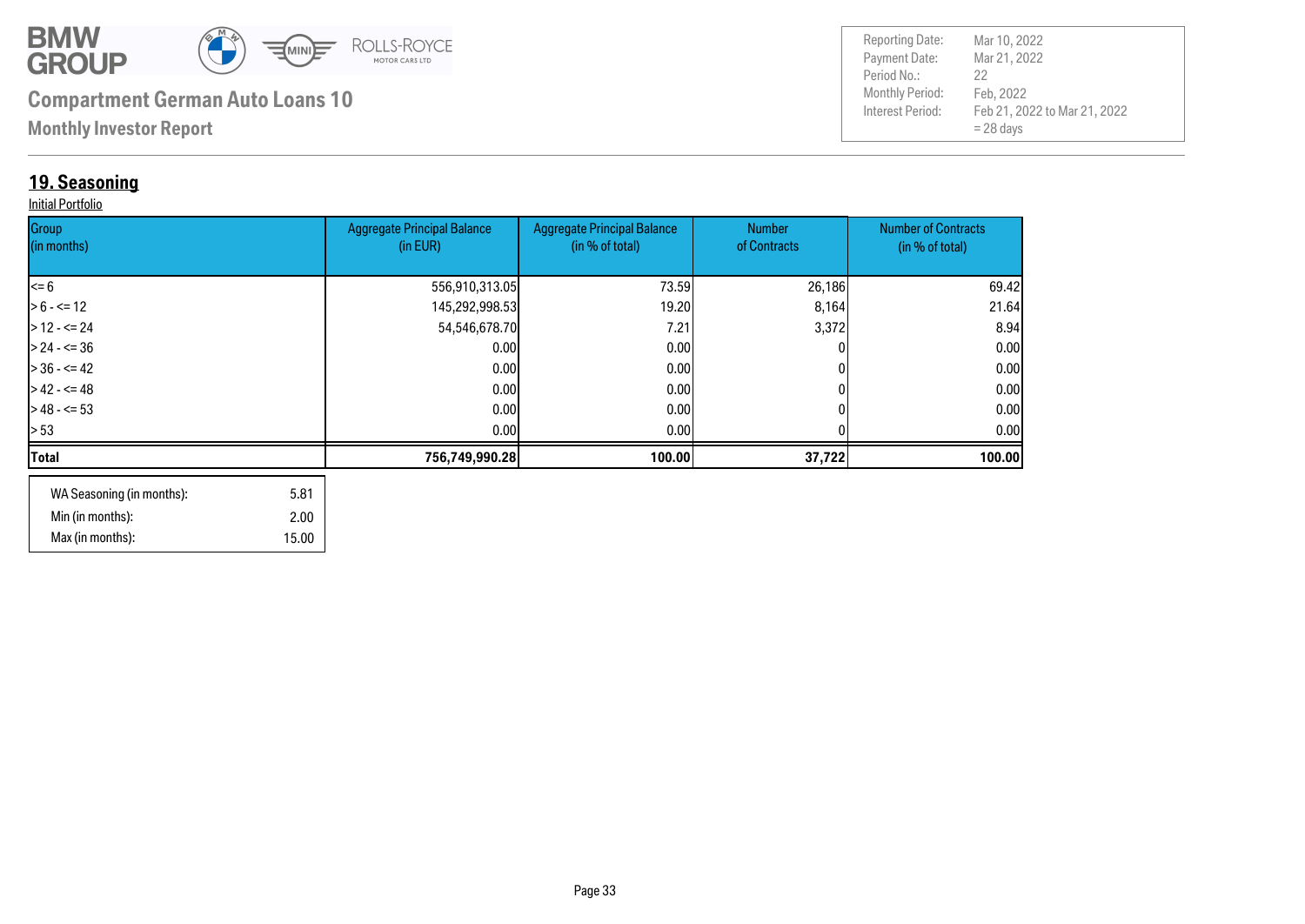

 37.00 24.00 27.51

# **Compartment German Auto Loans 10** Monthly Period:

**Monthly Investor Report**

### **19. Seasoning**

 Min (in months): Max (in months):

WA Seasoning (in months):

**Group** (in months)

| 19. Seasoning<br>Portfolio as of:<br>Feb 28, 2022 |                                                                      |                                                                             |                               |                                               |  |  |  |
|---------------------------------------------------|----------------------------------------------------------------------|-----------------------------------------------------------------------------|-------------------------------|-----------------------------------------------|--|--|--|
| Group<br>(in months)                              | <b>Aggregate Outstanding</b><br><b>Principal Balance</b><br>(in EUR) | <b>Aggregate Outstanding</b><br><b>Principal Balance</b><br>(in % of total) | <b>Number</b><br>of Contracts | <b>Number of Contracts</b><br>(in % of total) |  |  |  |
| <= 6                                              | 0.00                                                                 | 0.001                                                                       |                               | 0.001                                         |  |  |  |
| $> 6 - \le 12$                                    | 0.00                                                                 | 0.00                                                                        |                               | 0.00                                          |  |  |  |
| $> 12 - 5 = 24$                                   | 55,208,349.62                                                        | 14.14                                                                       | 3,692                         | 13.99                                         |  |  |  |
| > 24 - <= 36                                      | 333,654,227.32                                                       | 85.43                                                                       | 22,437                        | 85.01                                         |  |  |  |
| $> 36 - 5 = 42$                                   | 1,689,332.05                                                         | 0.43                                                                        | 263                           | 1.00I                                         |  |  |  |

> 42 - <= 48 0.00 0.00 0 0.00 > 48 - <= 53 0.00 0.00 0 0.00 > 53 0.00 0.00 0 0.00 **Total 390,551,908.99 100.00 26,392 100.00**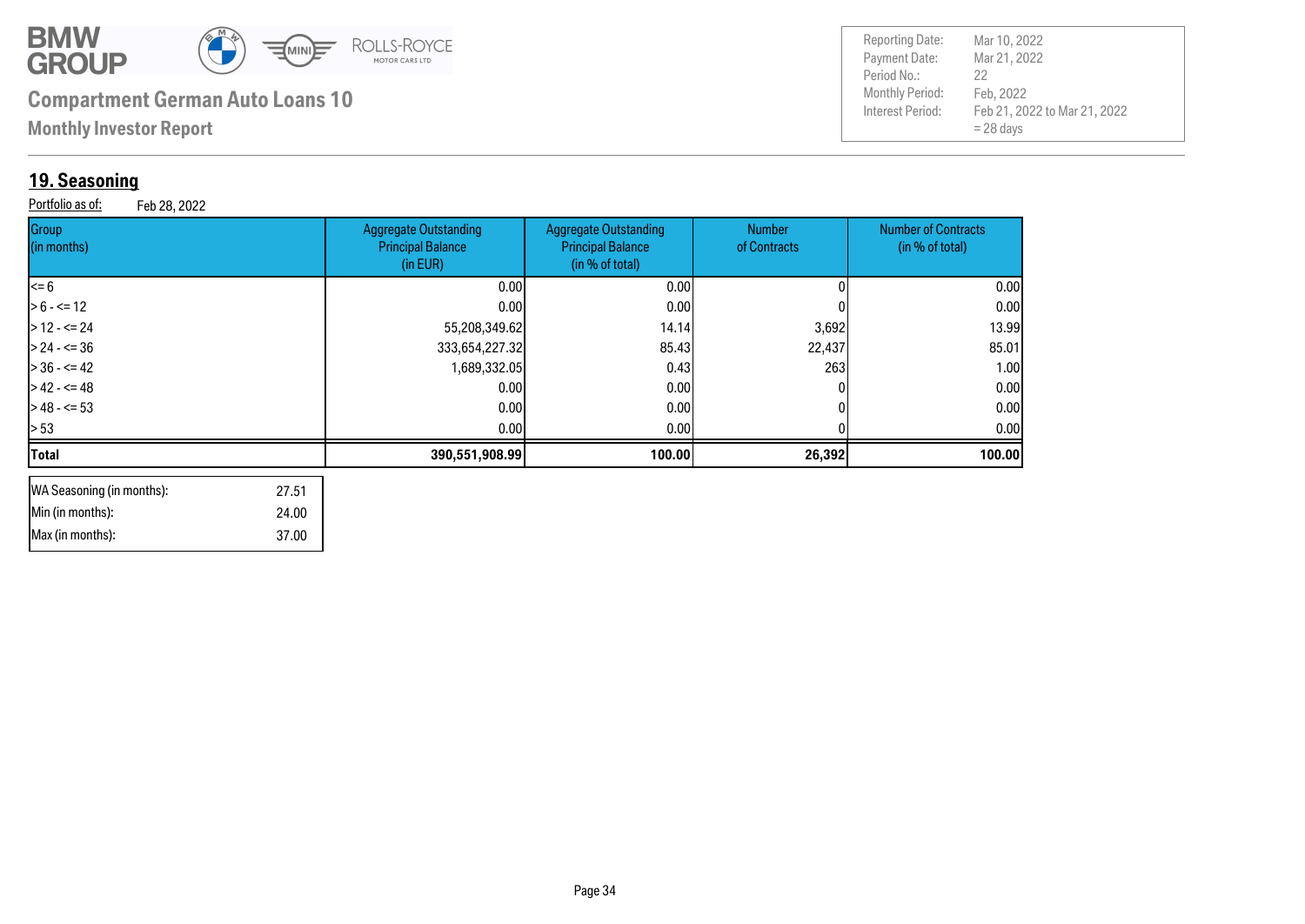

### **19a. Seasoning (graph)**

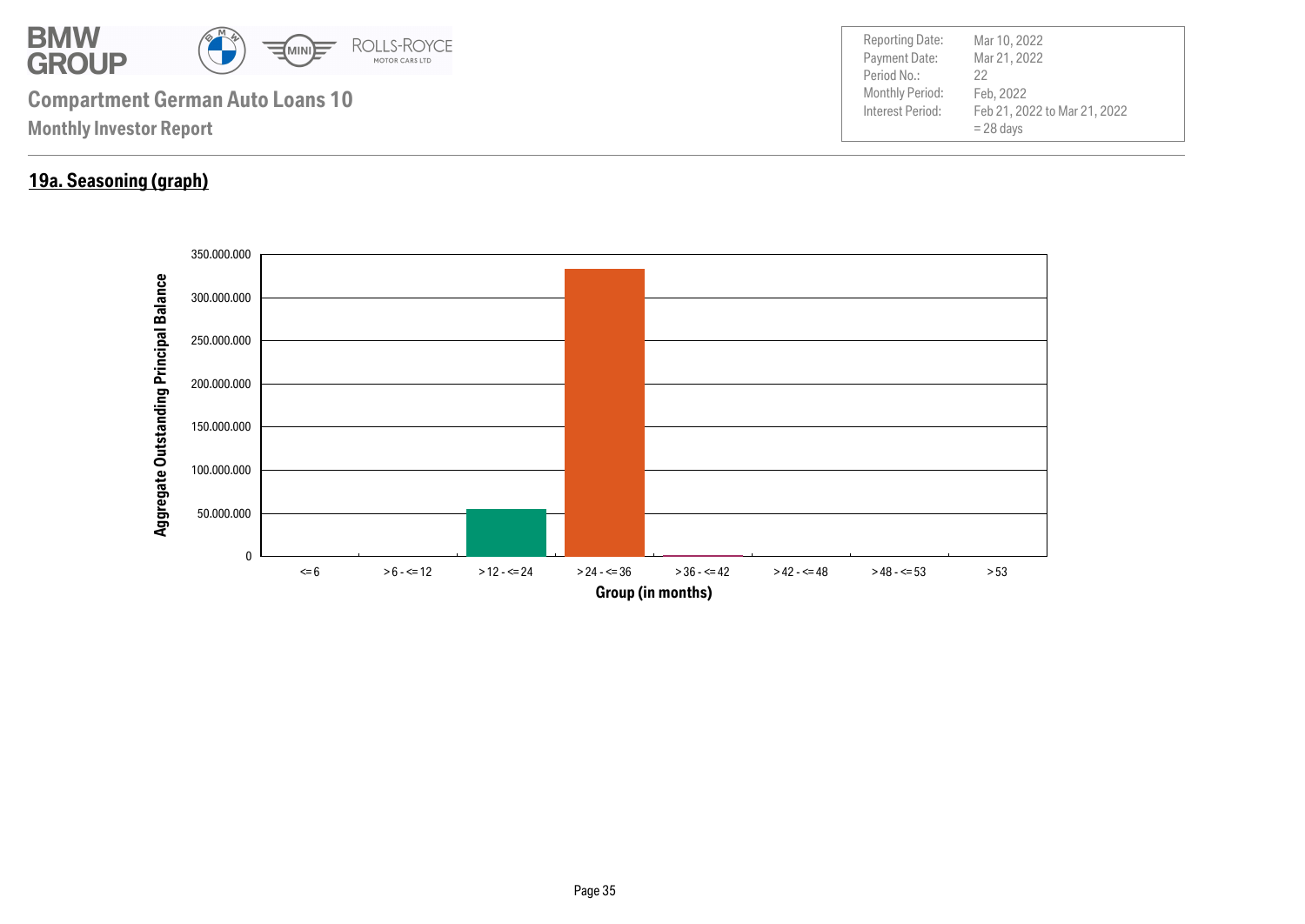

### **20. Remaining Term**

#### **Initial Portfolio**

| Group<br>(in months) | <b>Aggregate Principal Balance</b><br>(in EUR) | <b>Aggregate Principal Balance</b><br>(in % of total) | <b>Number</b><br>of Contracts | <b>Number of Contracts</b><br>(in % of total) |
|----------------------|------------------------------------------------|-------------------------------------------------------|-------------------------------|-----------------------------------------------|
| l<= 6                | 201,572.62                                     | 0.03                                                  | 94                            | 0.25                                          |
| $> 6 - \le 12$       | 4,391,327.43                                   | 0.58                                                  | 762                           | 2.02                                          |
| $>12 - 524$          | 70,971,230.05                                  | 9.38                                                  | 5,717                         | 15.16                                         |
| $> 24 - 5 = 36$      | 315,095,332.69                                 | 41.64                                                 | 15,804                        | 41.90                                         |
| $> 36 - 5 = 42$      | 45,678,105.76                                  | 6.04                                                  | 2,266                         | 6.01                                          |
| $> 42 - 5 = 48$      | 106,127,537.84                                 | 14.02                                                 | 4,747                         | 12.58                                         |
| $>$ 48 - <= 53       | 38,957,331.30                                  | 5.15                                                  | 1,628                         | 4.32                                          |
| > 53                 | 175,327,552.59                                 | 23.17                                                 | 6,704                         | 17.77                                         |
| Total                | 756,749,990.28                                 | 100.00                                                | 37,722                        | 100.00                                        |
|                      |                                                |                                                       |                               |                                               |

| WA Remaining Term (in months): | 39.31 |
|--------------------------------|-------|
| Min (in months):               | 3.00  |
| Max (in months):               | 60.00 |

| <b>Reporting Date:</b><br>Payment Date:<br>Period No.: | Mar 10, 2022<br>Mar 21, 2022<br>22                       |
|--------------------------------------------------------|----------------------------------------------------------|
| <b>Monthly Period:</b><br>Interest Period:             | Feb, 2022<br>Feb 21, 2022 to Mar 21, 2022<br>$= 28$ days |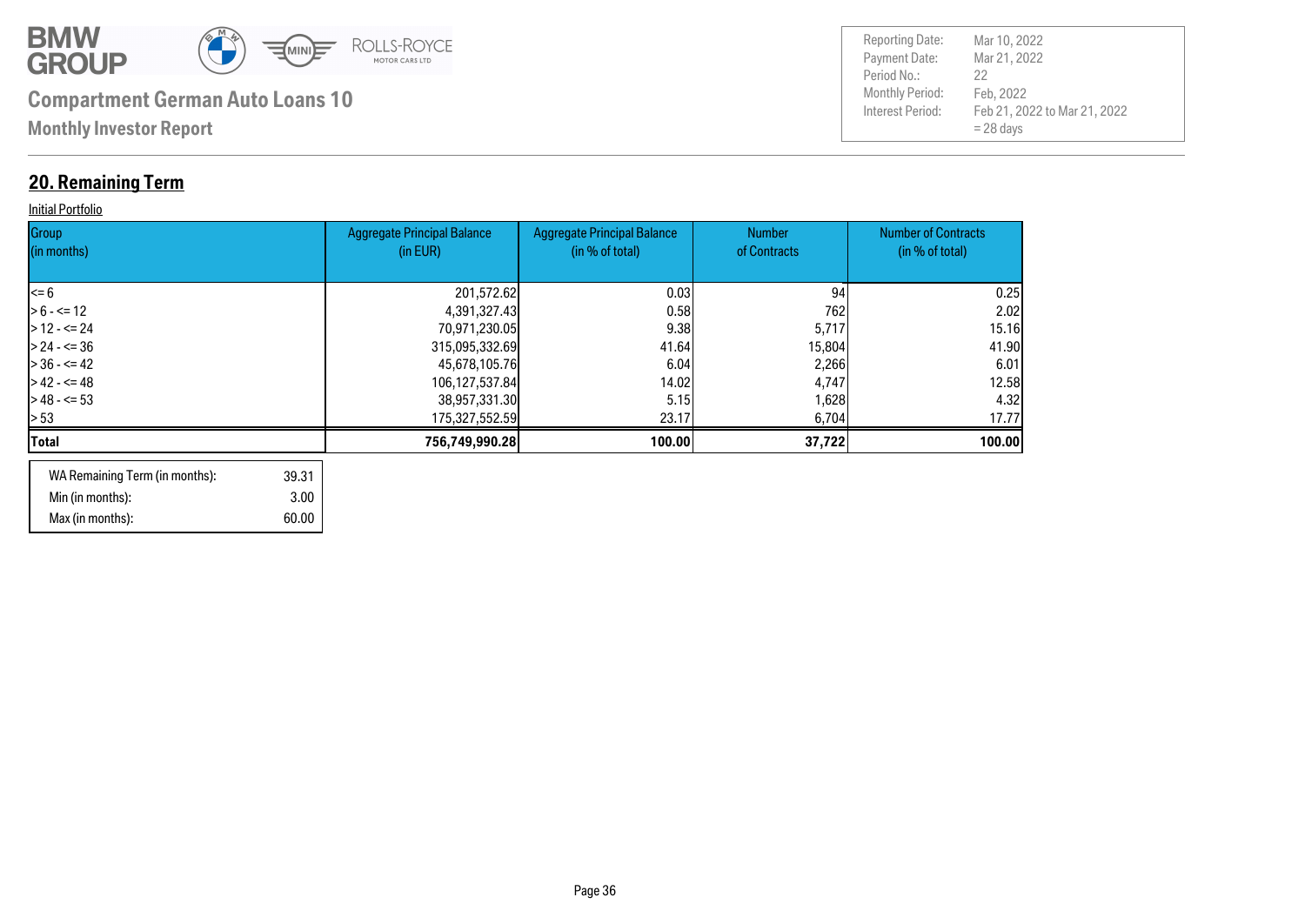

 38.00 0.00

# **Compartment German Auto Loans 10** Monthly Period:

**Monthly Investor Report**

### **20. Remaining Term**

Min (in months): Max (in months):

Portfolio as of: Feb 28, 2022

| Group<br>(in months)                    | <b>Aggregate Outstanding</b><br><b>Principal Balance</b><br>(in EUR) | <b>Aggregate Outstanding</b><br><b>Principal Balance</b><br>(in % of total) | <b>Number</b><br>of Contracts | <b>Number of Contracts</b><br>(in % of total) |
|-----------------------------------------|----------------------------------------------------------------------|-----------------------------------------------------------------------------|-------------------------------|-----------------------------------------------|
| <= 6                                    | 36,218,134.32                                                        | 9.27                                                                        | 5,564                         | 21.08                                         |
| $> 6 - \le 12$                          | 137,080,004.17                                                       | 35.10                                                                       | 8,929                         | 33.83                                         |
| $> 12 - 5 = 24$                         | 81,511,241.68                                                        | 20.87                                                                       | 5,160                         | 19.55                                         |
| > 24 - <= 36                            | 135,728,288.33                                                       | 34.75                                                                       | 6,736                         | 25.52                                         |
| $> 36 - 5 = 42$                         | 14,240.49                                                            | 0.00                                                                        |                               | 0.01                                          |
| > 42 - <= 48                            | 0.00                                                                 | 0.00                                                                        |                               | 0.00                                          |
| $>48 - 53$                              | 0.00                                                                 | 0.00                                                                        |                               | 0.00                                          |
| > 53                                    | 0.00                                                                 | 0.00                                                                        |                               | 0.00                                          |
| Total                                   | 390,551,908.99                                                       | 100.00                                                                      | 26,392                        | 100.00                                        |
| WA Remaining Term (in months):<br>19.44 |                                                                      |                                                                             |                               |                                               |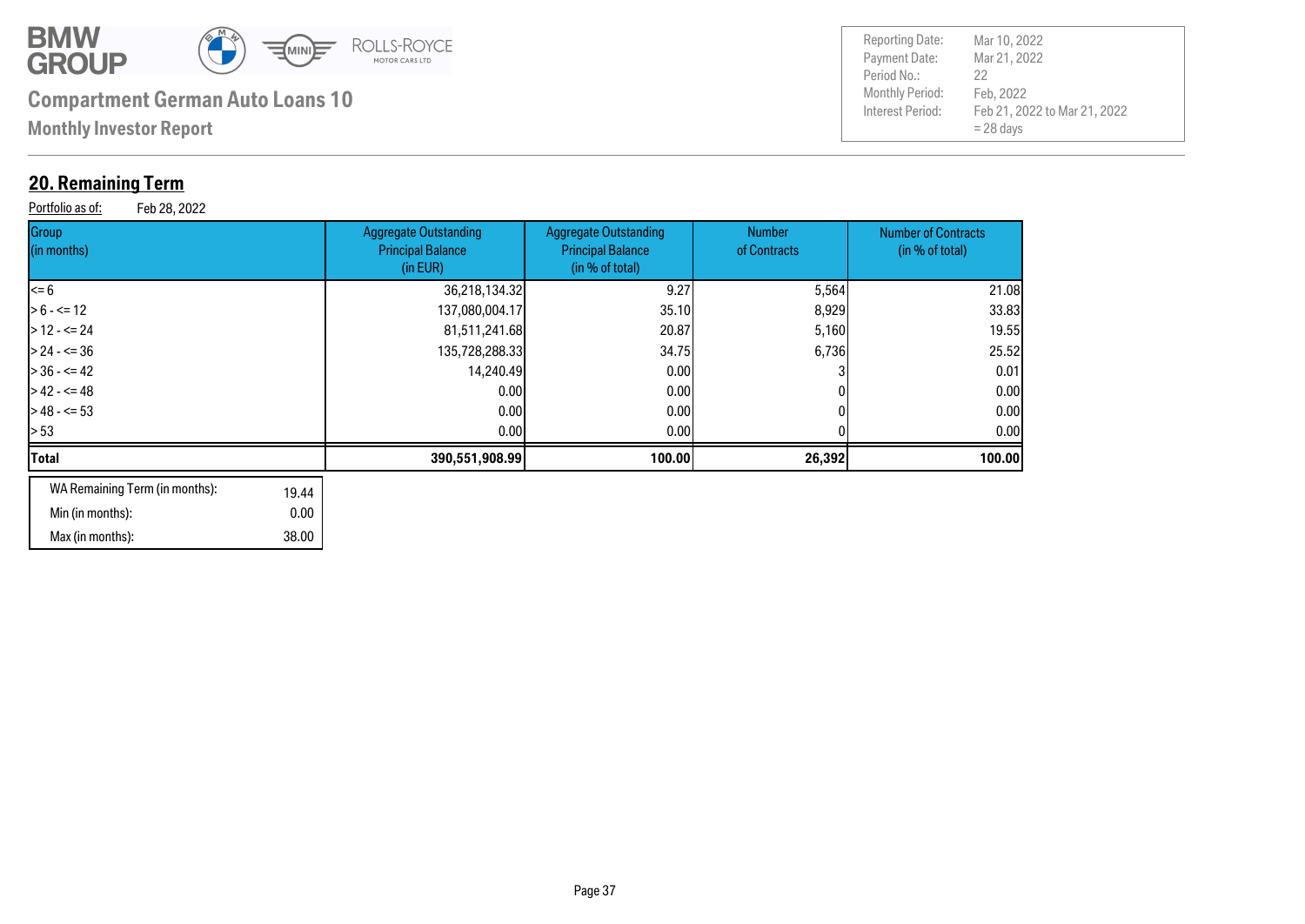

**Monthly Investor Report**

### **20a. Remaining Term (graph)**

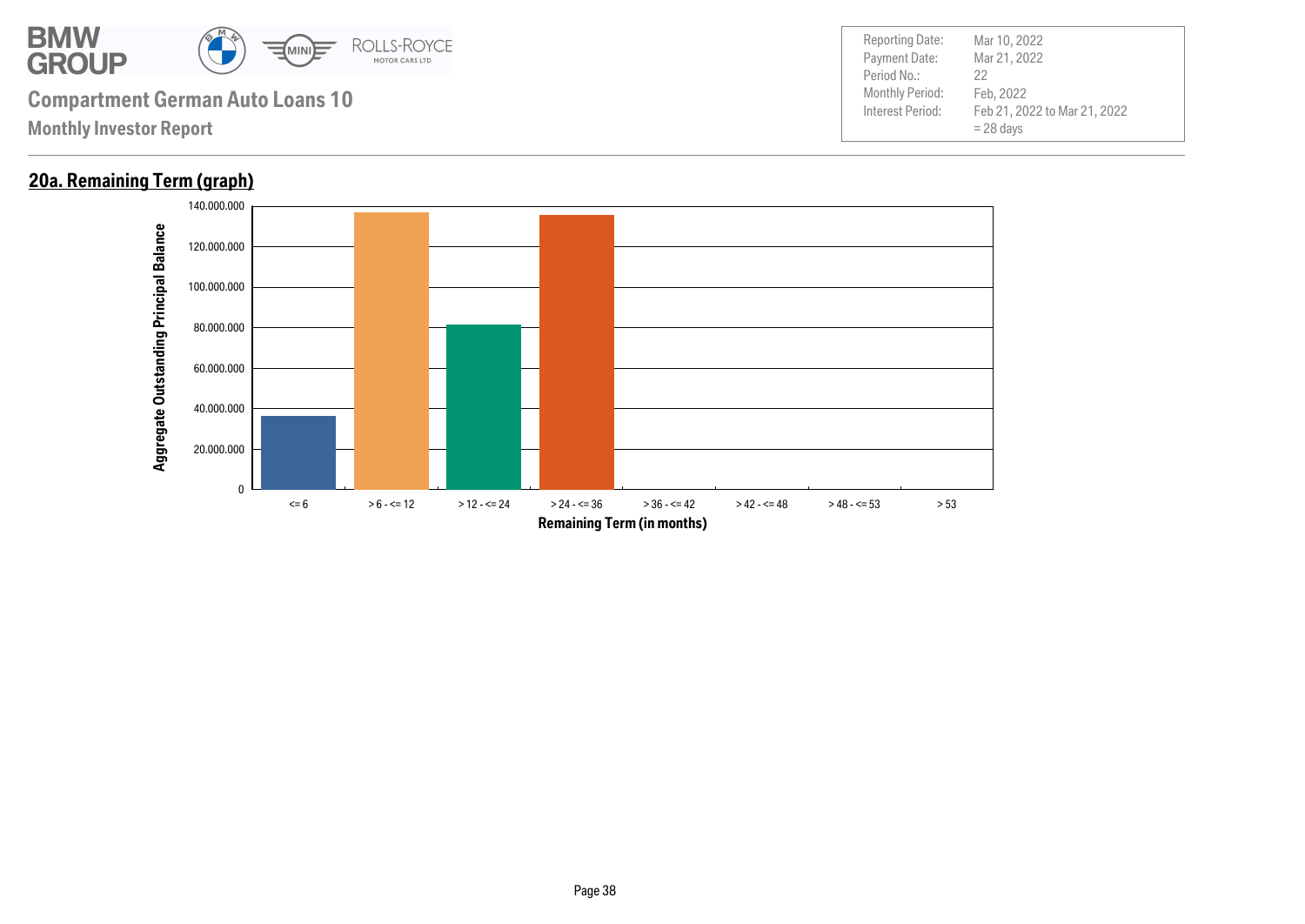

Max (in months): 72.00

| <b>Reporting Date:</b><br>Payment Date:<br>Period No.:<br><b>Monthly Period:</b><br>Interest Period: | Mar 10, 2022<br>Mar 21, 2022<br>22<br>Feb, 2022<br>Feb 21, 2022 to Mar 21, 2022 |
|------------------------------------------------------------------------------------------------------|---------------------------------------------------------------------------------|
|                                                                                                      | $= 28$ days                                                                     |

### **21. Original Term**

#### **Initial Portfolio**

| Group<br>(in months)          |       | <b>Aggregate Principal Balance</b><br>(in EUR) | <b>Aggregate Principal Balance</b><br>(in % of total) | Number<br>of Contracts | <b>Number of Contracts</b><br>(in % of total) |
|-------------------------------|-------|------------------------------------------------|-------------------------------------------------------|------------------------|-----------------------------------------------|
|                               |       |                                                |                                                       |                        |                                               |
| $\leq 6$                      |       | 0.00                                           | 0.00                                                  |                        | 0.00                                          |
| $> 6 - \le 12$                |       | 546,875.52                                     | 0.07                                                  | 201                    | 0.53                                          |
| $> 12 - 5 = 24$               |       | 35,448,344.86                                  | 4.68                                                  | 3,671                  | 9.73                                          |
| $> 24 - 5 = 36$               |       | 339,574,369.69                                 | 44.87                                                 | 17,623                 | 46.72                                         |
| $> 36 - 42$                   |       | 4,975,210.35                                   | 0.66                                                  | 319                    | 0.85                                          |
| $> 42 - 5 = 48$               |       | 137, 182, 258. 92                              | 18.13                                                 | 6,473                  | 17.16                                         |
| $>$ 48 - $\leq$ 53            |       | 471,148.34                                     | 0.06                                                  | 26                     | 0.07                                          |
| $\geq 53$                     |       | 238,551,782.60                                 | 31.52                                                 | 9,409                  | 24.94                                         |
| <b>Total</b>                  |       | 756,749,990.28                                 | 100.00                                                | 37,722                 | 100.00                                        |
| WA Original Term (in months): | 45.11 |                                                |                                                       |                        |                                               |
| Min (in months):              | 10.00 |                                                |                                                       |                        |                                               |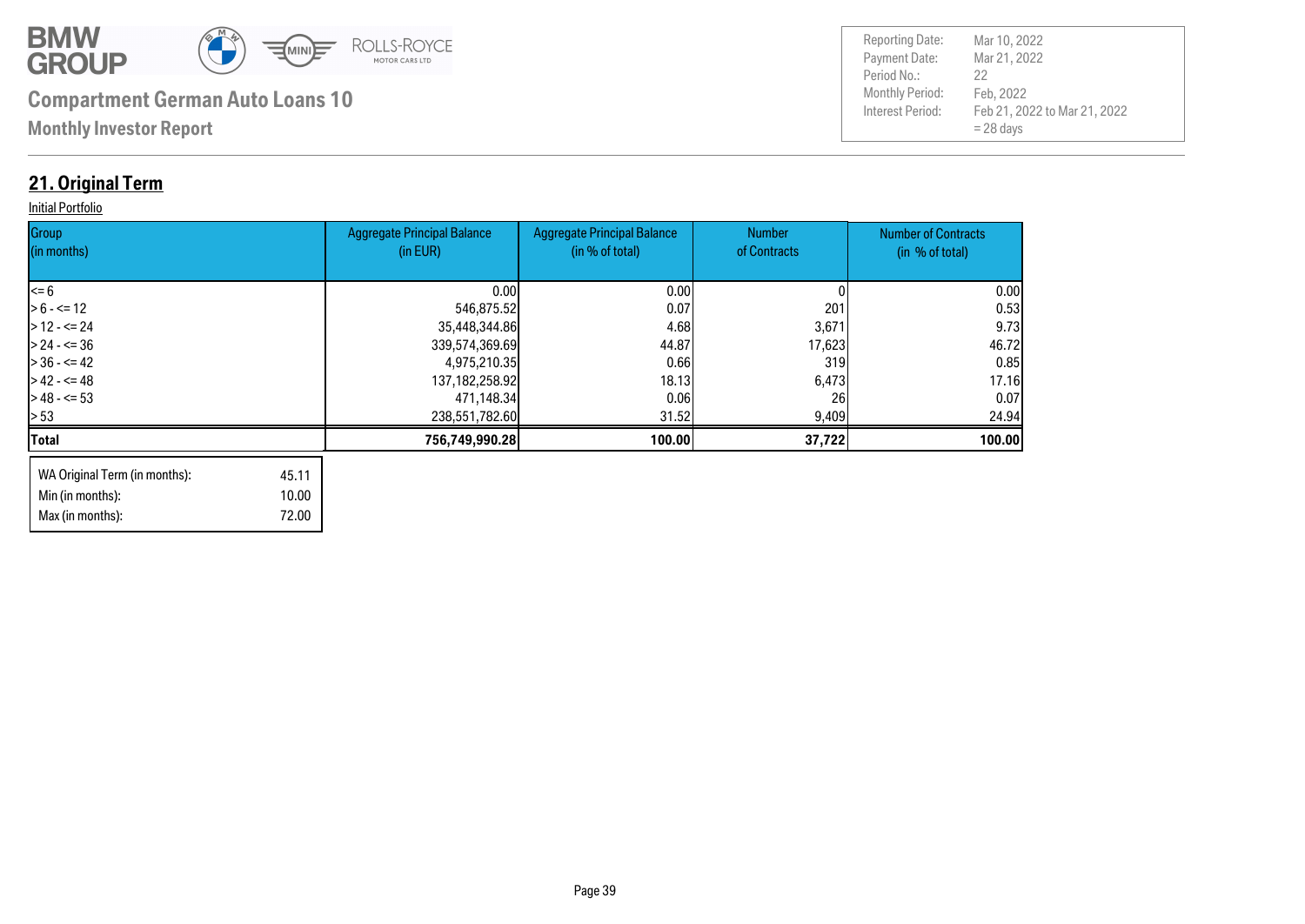

**Monthly Investor Report**

### **21. Original Term**

Portfolio as of: Feb 28, 2022

| <b>Aggregate Outstanding</b><br><b>Principal Balance</b><br>(in EUR) | Aggregate Outstanding<br><b>Principal Balance</b><br>(in % of total) | <b>Number</b><br>of Contracts                                                                     | <b>Number of Contracts</b><br>(in % of total) |
|----------------------------------------------------------------------|----------------------------------------------------------------------|---------------------------------------------------------------------------------------------------|-----------------------------------------------|
|                                                                      | 0.00                                                                 |                                                                                                   | 0.00                                          |
|                                                                      | 0.00                                                                 |                                                                                                   | 0.00                                          |
|                                                                      | 0.04                                                                 | 703                                                                                               | 2.66                                          |
|                                                                      | 43.57                                                                | 13,051                                                                                            | 49.45                                         |
|                                                                      | 0.63                                                                 | 245                                                                                               | 0.93                                          |
|                                                                      | 19.77                                                                | 5,088                                                                                             | 19.28                                         |
|                                                                      | 0.07                                                                 | 18                                                                                                | 0.07                                          |
|                                                                      |                                                                      | 7,287                                                                                             | 27.61                                         |
|                                                                      |                                                                      | 26,392                                                                                            | 100.00                                        |
|                                                                      | 256,007.64<br>390,551,908.99                                         | 0.001<br>0.001<br>151,782.10<br>170,154,454.30<br>2,451,325.14<br>77,227,440.33<br>140,310,899.48 | 35.93<br>100.00                               |

| WA Original Term (in months): | 46.98 |
|-------------------------------|-------|
| Min (in months):              | 24.00 |
| Max (in months):              | 72.00 |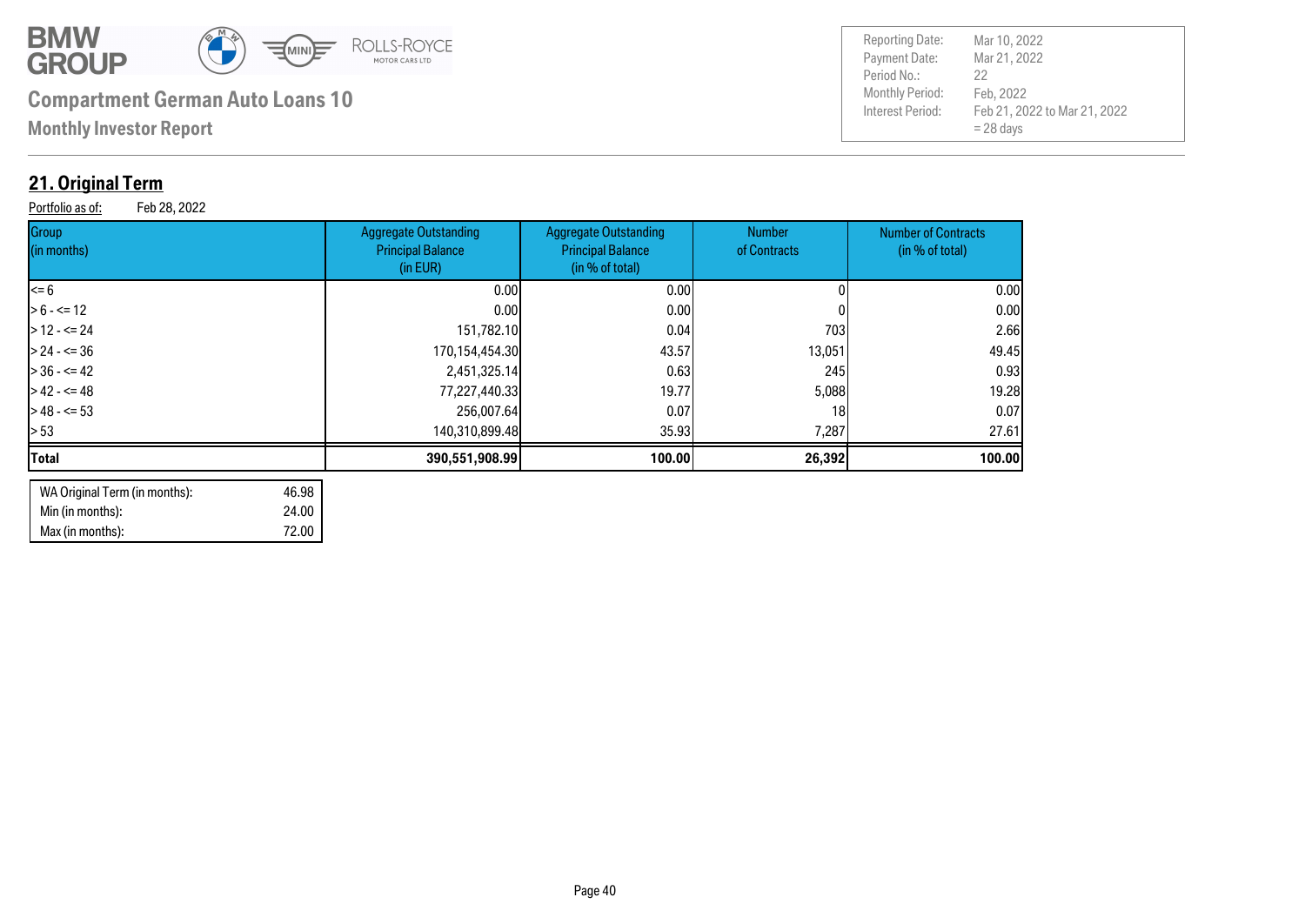

### **21a. Original Term (graph)**

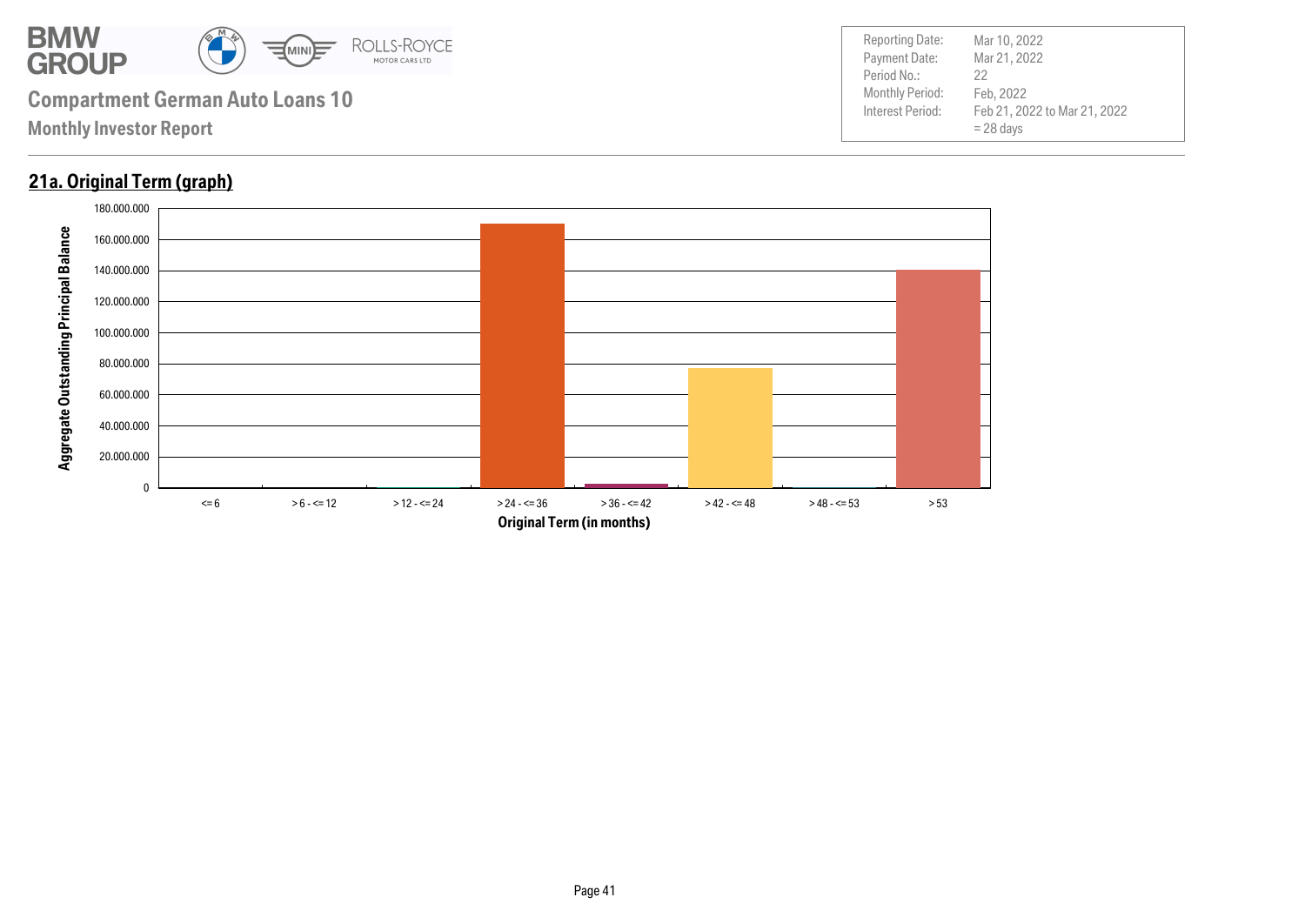

**Monthly Investor Report**

### **22. Vehicle Class**

#### Initial Portfolio

| Group                                    | <b>Aggregate Principal Balance</b> | <b>Aggregate Principal Balance</b> | <b>Number</b> | <b>Number of Contracts</b> |
|------------------------------------------|------------------------------------|------------------------------------|---------------|----------------------------|
|                                          | (in EUR)                           | (in % of total)                    | of Contracts  | (in % of total)            |
| <b>BMW 1 Series</b>                      | 81, 155, 731. 24                   | 10.72                              | 5,849         | 15.51                      |
| <b>BMW 2 Series</b>                      | 71,886,124.85                      | 9.50                               | 3,619         | 9.59                       |
| <b>I</b> BMW 3 Series                    | 79,744,521.82                      | 10.54                              | 4,363         | 11.57                      |
| <b>BMW 4 Series</b>                      | 38,571,273.34                      | 5.10                               | 1,479         | 3.92                       |
| <b>BMW 5 Series</b>                      | 78,362,132.65                      | 10.36                              | 3,328         | 8.82                       |
| <b>BMW 6 Series</b>                      | 7,578,626.86                       | 1.00                               | 225           | 0.60                       |
| <b>I</b> BMW 7 Series                    | 10,686,781.25                      | 1.41                               | 306           | 0.81                       |
| <b>I</b> BMW 8 Series                    | 5,236,824.78                       | 0.69                               | 60            | 0.16                       |
| <b>IBMW X1 Series</b>                    | 59,974,674.85                      | 7.93                               | 3,086         | 8.18                       |
| <b>IBMW X2 Series</b>                    | 11,803,094.62                      | 1.56                               | 424           | 1.12                       |
| <b>IBMW X3 Series</b>                    | 57,049,166.87                      | 7.54                               | 2,131         | 5.65                       |
| <b>BMW X4 Series</b>                     | 19,362,123.87                      | 2.56                               | 598           | 1.59                       |
| <b>IBMW X5 Series</b>                    | 50,884,586.13                      | 6.72                               | 1,324         | 3.51                       |
| <b>BMW X6 Series</b>                     | 12,816,775.25                      | 1.69                               | 342           | 0.91                       |
| <b>BMW X7 Series</b>                     | 4,930,197.20                       | 0.65                               | 62            | 0.16                       |
| <b>BMW Z Series</b>                      | 10,848,458.06                      | 1.43                               | 385           | 1.02                       |
| <b>BMWi Series</b>                       | 6,755,491.79                       | 0.89                               | 267           | 0.71                       |
| <b>MINI</b>                              | 96,136,863.83                      | 12.70                              | 6,100         | 16.17                      |
| Non BMW Group Models (incl. Motorcycles) | 34,176,626.66                      | 4.52                               | 1,867         | 4.95                       |
| Other BMW Group (incl. Motorcycles)      | 18,789,914.36                      | 2.48                               | 1,907         | 5.06                       |
| <b>Total</b>                             | 756,749,990.28                     | 100.00                             | 37,722        | 100.00                     |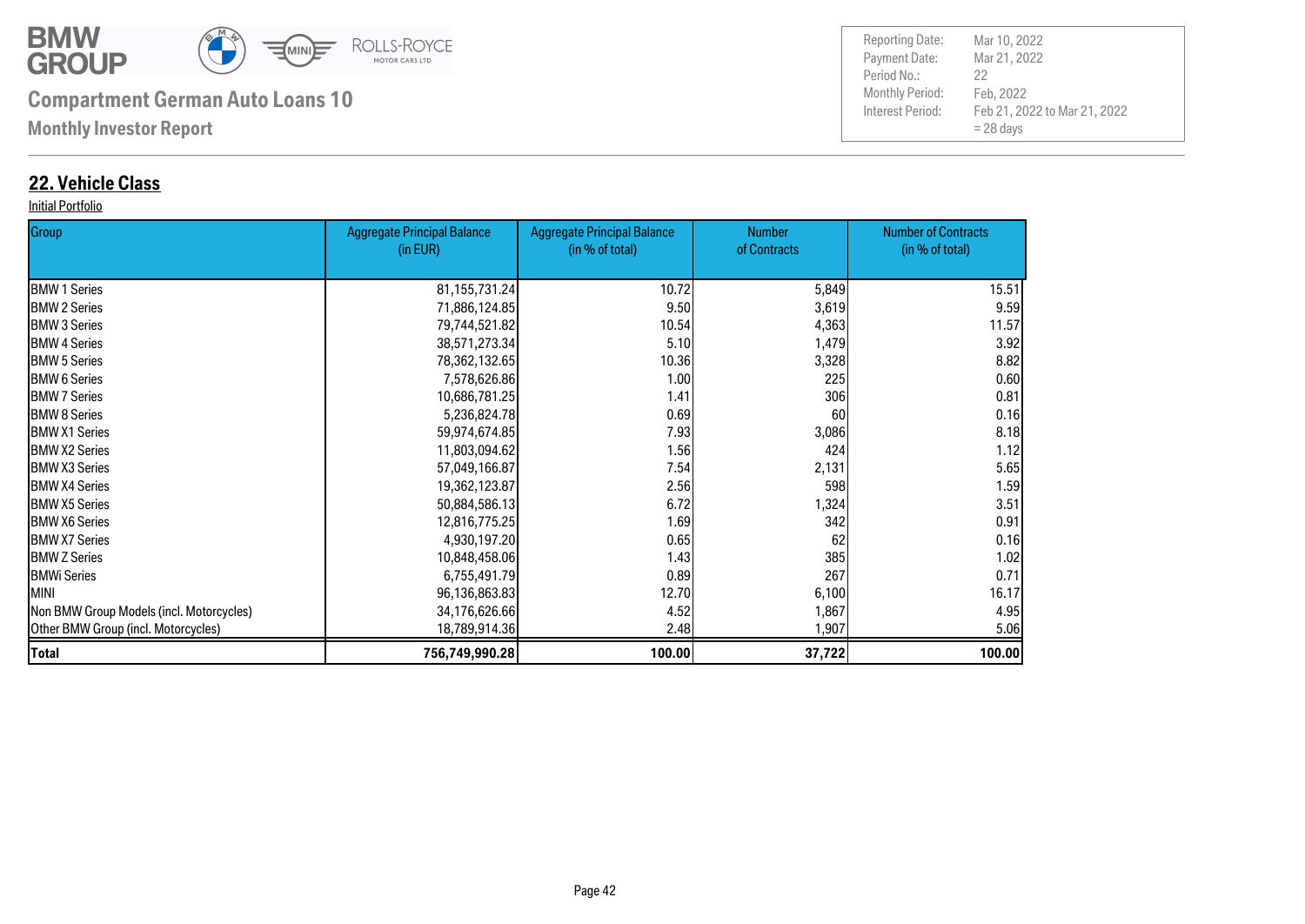

**Monthly Investor Report**

### **22. Vehicle Class**

Portfolio as of: Feb 28, 2022

| <b>Group</b>                             | <b>Aggregate Outstanding</b><br><b>Principal Balance</b><br>(in EUR) | <b>Aggregate Outstanding</b><br><b>Principal Balance</b><br>(in % of total) | <b>Number</b><br>of Contracts | <b>Number of Contracts</b><br>(in % of total) |
|------------------------------------------|----------------------------------------------------------------------|-----------------------------------------------------------------------------|-------------------------------|-----------------------------------------------|
| <b>BMW 1 Series</b>                      | 39,705,235.91                                                        | 10.17                                                                       | 4,035                         | 15.29                                         |
| <b>BMW 2 Series</b>                      | 36,312,012.08                                                        | 9.30                                                                        | 2,594                         | 9.83                                          |
| <b>BMW 3 Series</b>                      | 39,265,117.36                                                        | 10.05                                                                       | 2,940                         | 11.14                                         |
| <b>BMW 4 Series</b>                      | 18,909,611.04                                                        | 4.84                                                                        | 1,010                         | 3.83                                          |
| <b>BMW 5 Series</b>                      | 39,159,818.86                                                        | 10.03                                                                       | 2,258                         | 8.56                                          |
| <b>BMW 6 Series</b>                      | 3,381,952.53                                                         | 0.87                                                                        | 143                           | 0.54                                          |
| <b>BMW 7 Series</b>                      | 4,929,872.97                                                         | 1.26                                                                        | 193                           | 0.73                                          |
| <b>BMW 8 Series</b>                      | 3,360,342.57                                                         | 0.86                                                                        | 51                            | 0.19                                          |
| <b>BMW X1 Series</b>                     | 33,550,682.05                                                        | 8.59                                                                        | 2,284                         | 8.65                                          |
| <b>BMW X2 Series</b>                     | 7,294,814.87                                                         | 1.87                                                                        | 334                           | 1.27                                          |
| <b>BMW X3 Series</b>                     | 31,769,378.99                                                        | 8.13                                                                        | 1,541                         | 5.84                                          |
| <b>BMW X4 Series</b>                     | 10,396,359.71                                                        | 2.66                                                                        | 436                           | 1.65                                          |
| <b>BMW X5 Series</b>                     | 27,832,545.54                                                        | 7.13                                                                        | 943                           | 3.57                                          |
| <b>BMW X6 Series</b>                     | 6,286,351.21                                                         | 1.61                                                                        | 222                           | 0.84                                          |
| <b>BMW X7 Series</b>                     | 2,752,058.09                                                         | 0.70                                                                        | 45                            | 0.17                                          |
| <b>BMW Z Series</b>                      | 5,953,560.39                                                         | 1.52                                                                        | 256                           | 0.97                                          |
| BMWi Series                              | 3,672,177.15                                                         | 0.94                                                                        | 194                           | 0.74                                          |
| MINI                                     | 52,404,910.73                                                        | 13.42                                                                       | 4,565                         | 17.30                                         |
| Non BMW Group Models (incl. Motorcycles) | 16,606,319.13                                                        | 4.25                                                                        | 1,238                         | 4.69                                          |
| Other BMW Group (incl. Motorcycles)      | 7,008,787.81                                                         | 1.79                                                                        | 1,110                         | 4.21                                          |
| Total                                    | 390,551,908.99                                                       | 100.00                                                                      | 26,392                        | 100.00                                        |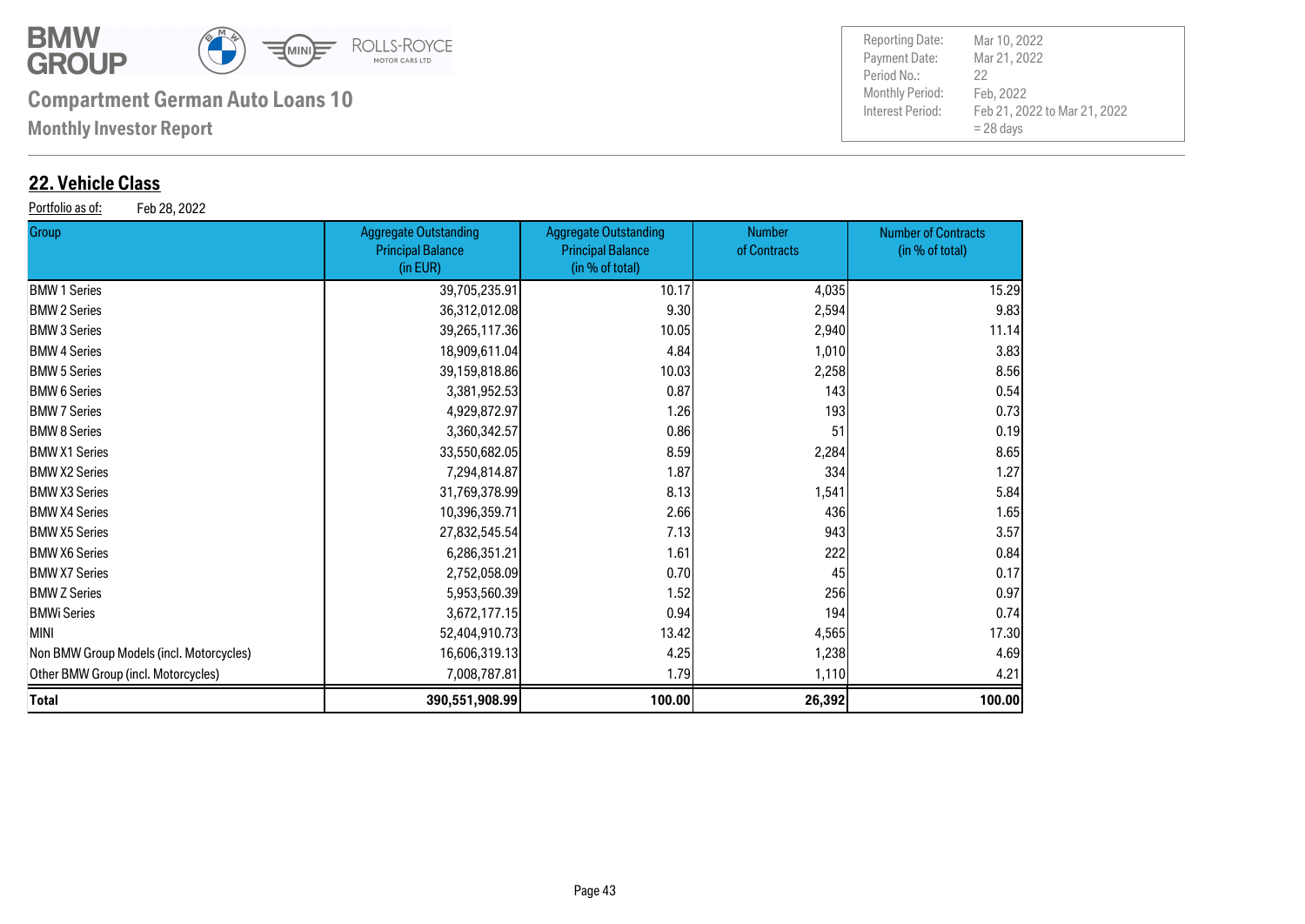

Payment Date: Period No.: Feb 21, 2022 to Mar 21, 2022 = 28 days Mar 21, 2022 Feb, 2022 22 Reporting Date: Mar 10, 2022

**Monthly Investor Report**

### **23. Payment Type**

#### **Initial Portfolio:**

| Group        | Aggregate Principal Balance<br>(in EUR) | Aggregate Principal Balance<br>(in % of total) | <b>Number</b><br>of Contracts | <b>Number of Contracts</b><br>(in % of total) |
|--------------|-----------------------------------------|------------------------------------------------|-------------------------------|-----------------------------------------------|
| Direct debit | 755,724,731.49                          | 99.86                                          | 37,679                        | 99.89                                         |
| Self payment | 1,025,258.79                            | 0.14                                           | 43                            | 0.11                                          |
| <b>Total</b> | 756,749,990.28                          | 100.00                                         | 37,722                        | 100.00                                        |

#### Portfolio as of: Feb 28, 2022

| Group                | Aggregate Outstanding<br><b>Principal Balance</b><br>(in EUR) | <b>Aggregate Outstanding</b><br><b>Principal Balance</b><br>(in % of total) | <b>Number</b><br>of Contracts | <b>Number of Contracts</b><br>(in % of total) |
|----------------------|---------------------------------------------------------------|-----------------------------------------------------------------------------|-------------------------------|-----------------------------------------------|
| <b>IDirect debit</b> | 387,845,707.66                                                | 99.31                                                                       | 26,224                        | 99.36                                         |
| Self payment         | 2,706,201.33                                                  | 0.691                                                                       | 168                           | 0.64                                          |
| <b>Total</b>         | 390,551,908.99                                                | 100.00                                                                      | 26,392                        | 100.00                                        |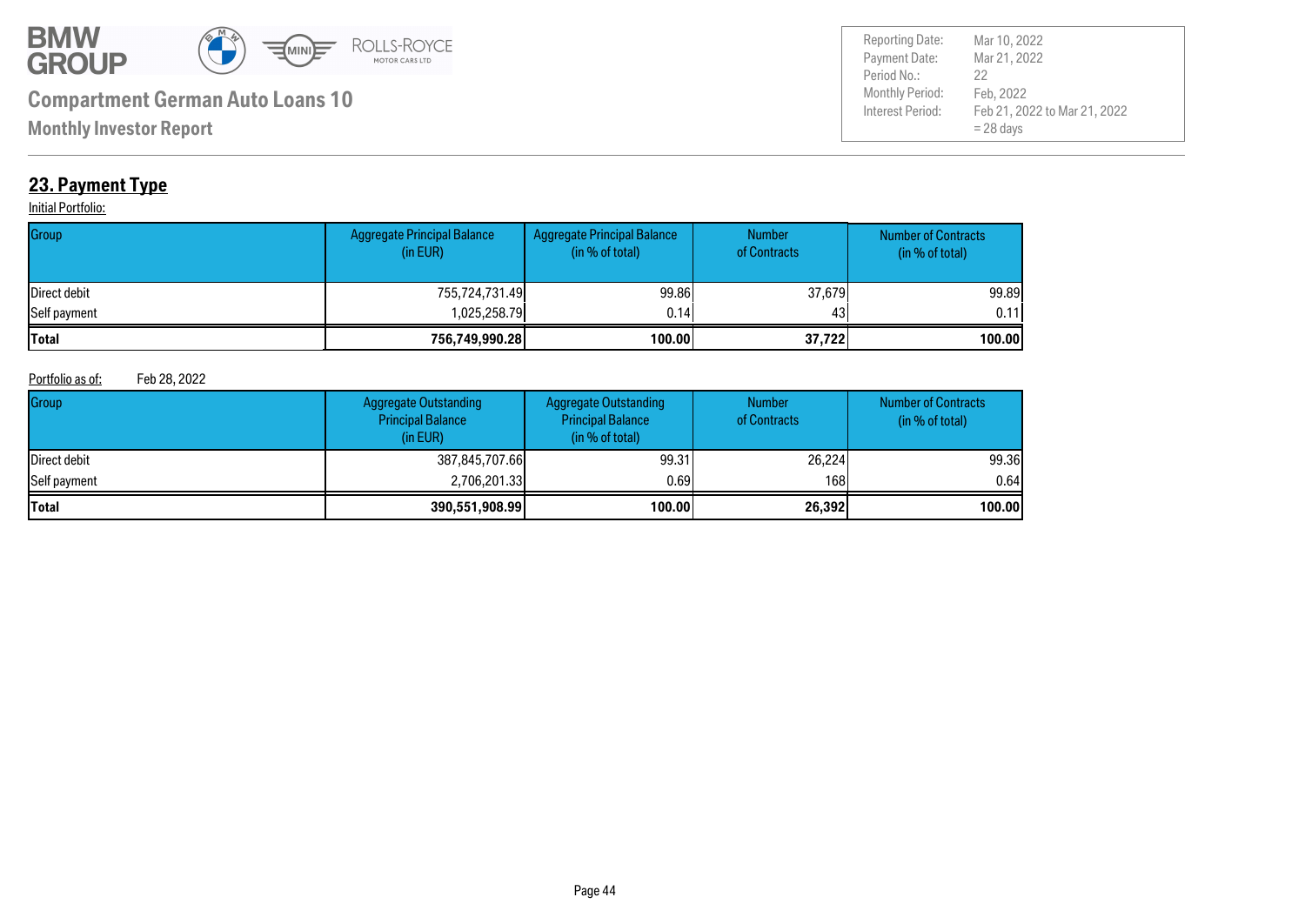

**Monthly Investor Report**

Payment Date: Period No.: Feb 21, 2022 to Mar 21, 2022 = 28 days Mar 21, 2022 Feb, 2022 22 Reporting Date: Mar 10, 2022

### **24. Interest Rates**

|                                         | Weighted Average Nominal Interest Rate (in %) |       |  |
|-----------------------------------------|-----------------------------------------------|-------|--|
| Aggregate Principal Balance (Initial)   | 756,749,990.28                                | 3.32I |  |
| Aggregate Outstanding Principal Balance | 390,551,908.99                                | 3.28  |  |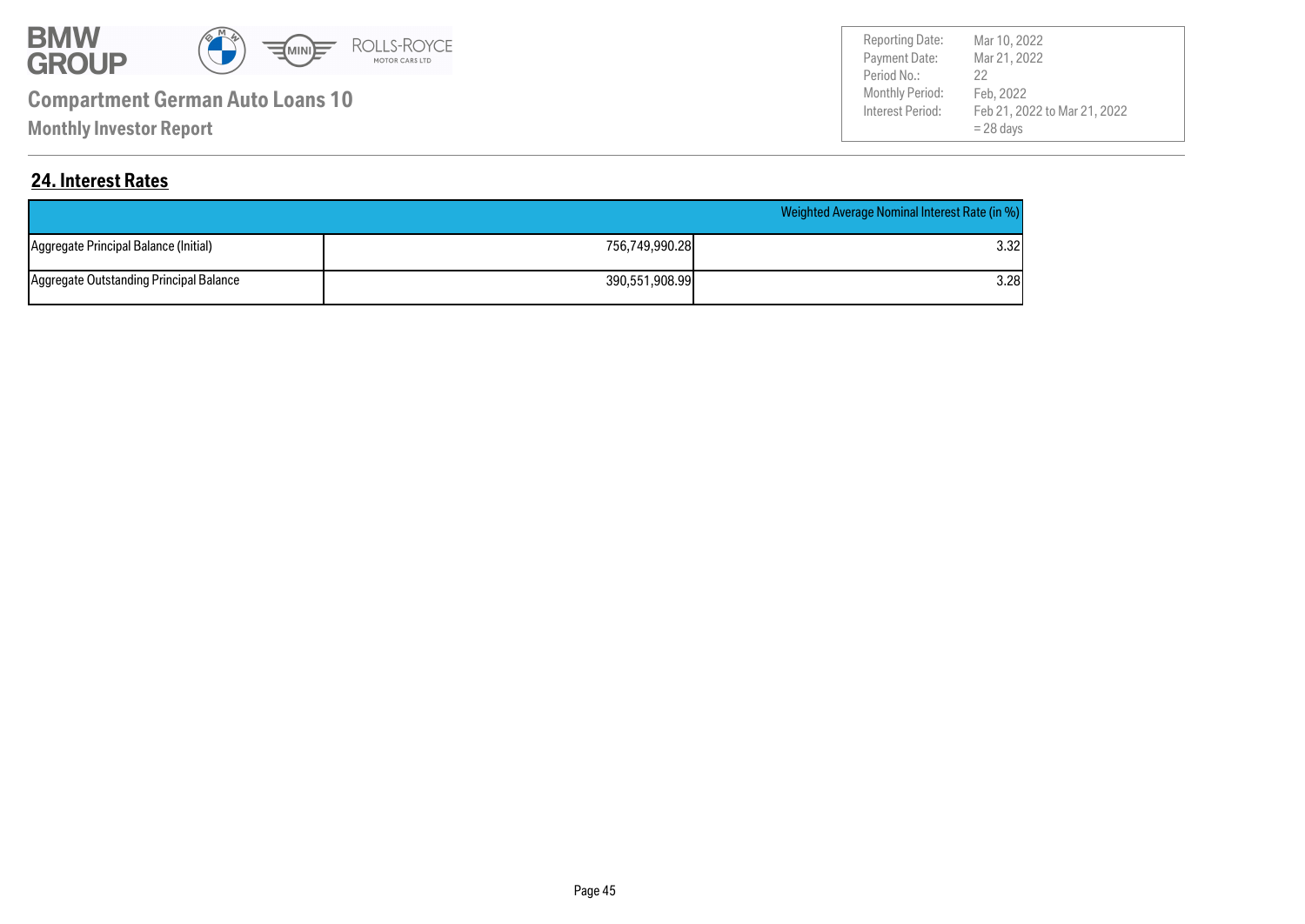

Payment Date: Period No.: Feb 21, 2022 to Mar 21, 2022 = 28 days Mar 21, 2022 Feb, 2022 22 Reporting Date: Mar 10, 2022

### **25. Credit Type**

#### **Initial Portfolio**

| <b>Credit Type</b>    | <b>Aggregate Principal Balance</b><br>(in EUR) | Aggregate Principal Balance<br>(in % of total) | <b>Number</b><br>of Contracts | <b>Number of Contracts</b><br>(in % of total) |
|-----------------------|------------------------------------------------|------------------------------------------------|-------------------------------|-----------------------------------------------|
| <b>Balloon</b>        | 747.953.979.62                                 | 98.84                                          | 36,385                        | 96.46                                         |
| Equal Instalment Loan | 8.796.010.66                                   | l.16İ                                          | 1.337                         | 3.54                                          |
| Total                 | 756,749,990.28                                 | 100.00                                         | 37,722                        | 100.00                                        |

#### Portfolio as of: Feb 28, 2022

| <b>Credit Type</b>           | Aggregate Outstanding<br><b>Principal Balance</b><br>(in EUR) | Aggregate Outstanding<br><b>Principal Balance</b><br>(in % of total) | <b>Number</b><br>of Contracts | <b>Number of Contracts</b><br>(in % of total) |
|------------------------------|---------------------------------------------------------------|----------------------------------------------------------------------|-------------------------------|-----------------------------------------------|
| <b>Balloon</b>               | 388,700,933,07                                                | 99.53                                                                | 25,844                        | 97.92                                         |
| <b>Equal Instalment Loan</b> | ا850.975.92.ا                                                 | 0.47                                                                 | 548                           | 2.08 <sub>l</sub>                             |
| <b>Total</b>                 | 390,551,908.99                                                | 100.00                                                               | 26,392                        | 100.00                                        |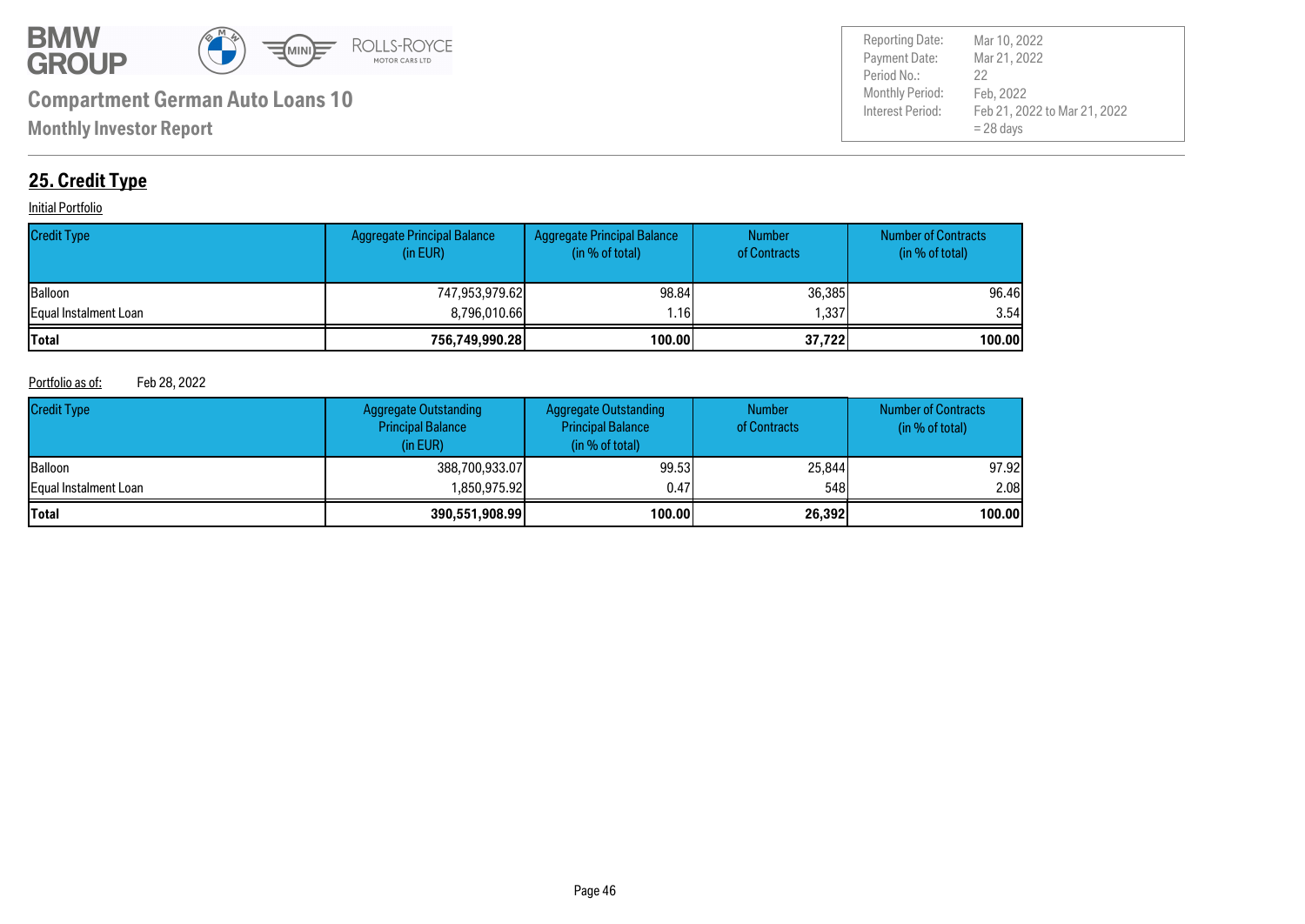

**Monthly Investor Report**

### **26. Contracts per Customer**

#### **Initial Portfolio**

| Group        | <b>Aggregate Principal Balance</b><br>(in EUR) | <b>Aggregate Principal Balance</b><br>(in % of total) | <b>Number</b><br>of Contracts | <b>Number of Contracts</b><br>(in % of total) |
|--------------|------------------------------------------------|-------------------------------------------------------|-------------------------------|-----------------------------------------------|
|              | 724,380,586.58                                 | 95.72                                                 | 36,591                        | 97.00                                         |
| $ 2 - 4 $    | 26,859,922.86                                  | 3.55                                                  | 952                           | 2.52                                          |
| $ 5 - 7$     | 3,218,258.38                                   | 0.43                                                  | 89                            | 0.24                                          |
| $ 8 - 10$    | 326,566.45                                     | 0.04                                                  | 26                            | 0.07                                          |
| $\geq 10$    | 1,964,656.01                                   | 0.261                                                 | 64                            | 0.17                                          |
| <b>Total</b> | 756,749,990.28                                 | 100.00                                                | 37,722                        | 100.00                                        |

#### Portfolio as of: Feb 28, 2022

| Group      | <b>Aggregate Outstanding</b><br><b>Principal Balance</b><br>(in EUR) | <b>Aggregate Outstanding</b><br><b>Principal Balance</b><br>(in % of total) | <b>Number</b><br>of Contracts | <b>Number of Contracts</b><br>(in $%$ of total) |
|------------|----------------------------------------------------------------------|-----------------------------------------------------------------------------|-------------------------------|-------------------------------------------------|
|            | 378,354,474.90                                                       | 96.88                                                                       | 25,831                        | 97.87                                           |
| $12 - 4$   | 10,843,980.85                                                        | 2.78                                                                        | 495                           | 1.88                                            |
| 15 - 7     | 1,211,814.11                                                         | 0.31                                                                        | 50                            | 0.19                                            |
| $ 8 - 10 $ | 141,639.13                                                           | 0.04                                                                        | 16                            | 0.06                                            |
| l> 10      | 0.001                                                                | 0.001                                                                       |                               | 0.00                                            |
| Total      | 390,551,908.99                                                       | 100.00                                                                      | 26,392                        | 100.00                                          |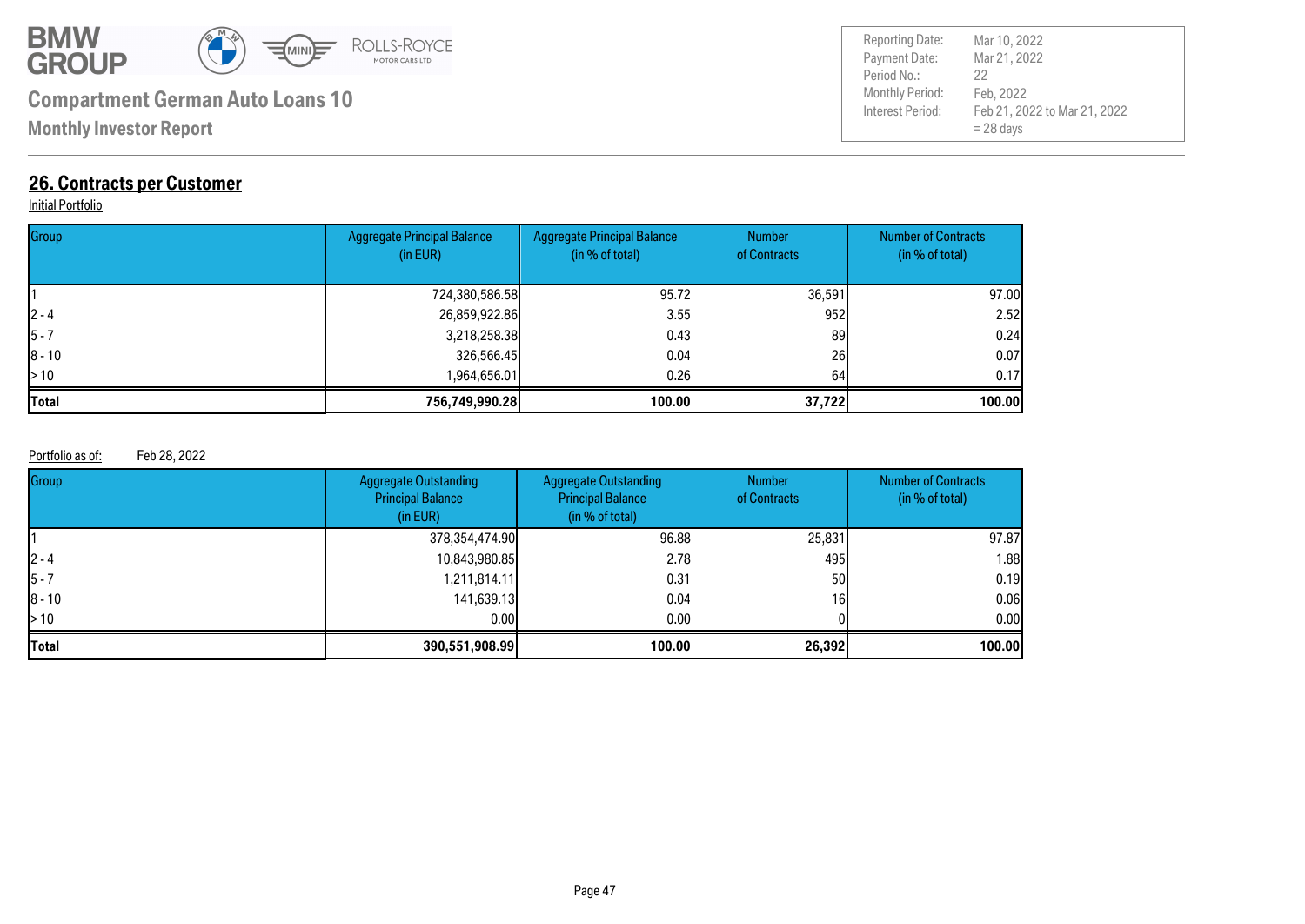

**Monthly Investor Report**

### **27. Amortisation**

| Period | <b>Principal Balance (in EUR)</b> |
|--------|-----------------------------------|
|        | 756,749,990.28                    |
| 1      | 747,284,150.21                    |
| 2      | 737,791,273.70                    |
| 3      | 728,264,986.54                    |
| 4      | 718,711,535.81                    |
| 5      | 709,130,456.80                    |
| 6      | 699,537,583.26                    |
| 7      | 689,921,537.42                    |
| 8      | 680,279,765.60                    |
| 9      | 670,377,327.40                    |
| 10     | 660,211,792.26                    |
| 11     | 649,963,053.12                    |
| 12     | 639,845,968.29                    |
| 13     | 629,719,269.72                    |
| 14     | 619,491,825.35                    |
| 15     | 609,576,998.09                    |
| 16     | 599,601,717.70                    |
| 17     | 589,644,361.50                    |
| 18     | 577,535,834.69                    |
| 19     | 565,480,782.53                    |
| 20     | 553,402,724.33                    |
| 21     | 539,097,447.91                    |
| 22     | 522,150,647.75                    |
| 23     | 505,899,957.67                    |
| 24     | 490,470,791.84                    |
| 25     | 474,407,402.05                    |
| 26     | 458,142,852.87                    |
| 27     | 442,825,967.72                    |
| 28     | 427,600,260.77                    |
| 29     | 415,485,297.93                    |
| 30     | 380,019,947.98                    |

Payment Date: Period No.: Feb 21, 2022 to Mar 21, 2022 = 28 days Mar 21, 2022 Feb, 2022 22 Reporting Date: Mar 10, 2022

#### Initial Portfolio Current Portfolio

| Period           | <b>Principal Balance (in EUR)</b> |
|------------------|-----------------------------------|
|                  | 756,749,990.28                    |
| 1                | 747,284,150.21                    |
| $\boldsymbol{2}$ | 737,791,273.70                    |
| 3                | 728,264,986.54                    |
| 4                | 718,711,535.81                    |
| 5                | 709,130,456.80                    |
| 6                | 699,537,583.26                    |
| $\overline{7}$   | 689,921,537.42                    |
| 8                | 680,279,765.60                    |
| 9                | 670,377,327.40                    |
| 10               | 660,211,792.26                    |
| 11               | 649,963,053.12                    |
| 12               | 639,845,968.29                    |
| 13               | 629,719,269.72                    |
| 14               | 619,491,825.35                    |
| 15               | 609,576,998.09                    |
| 16               | 599,601,717.70                    |
| 17               | 589,644,361.50                    |
| 18               | 577,535,834.69                    |
| 19               | 565,480,782.53                    |
| 20               | 553,402,724.33                    |
| 21               | 539,097,447.91                    |
| 22               | 522,150,647.75                    |
| 23               | 505,899,957.67                    |
| 24               | 490,470,791.84                    |
| 25               | 474,407,402.05                    |
| 26               | 458,142,852.87                    |
| 27               | 442,825,967.72                    |
| 28               | 427,600,260.77                    |
| 29               | 415,485,297.93                    |
| 30               | 380,019,947.98                    |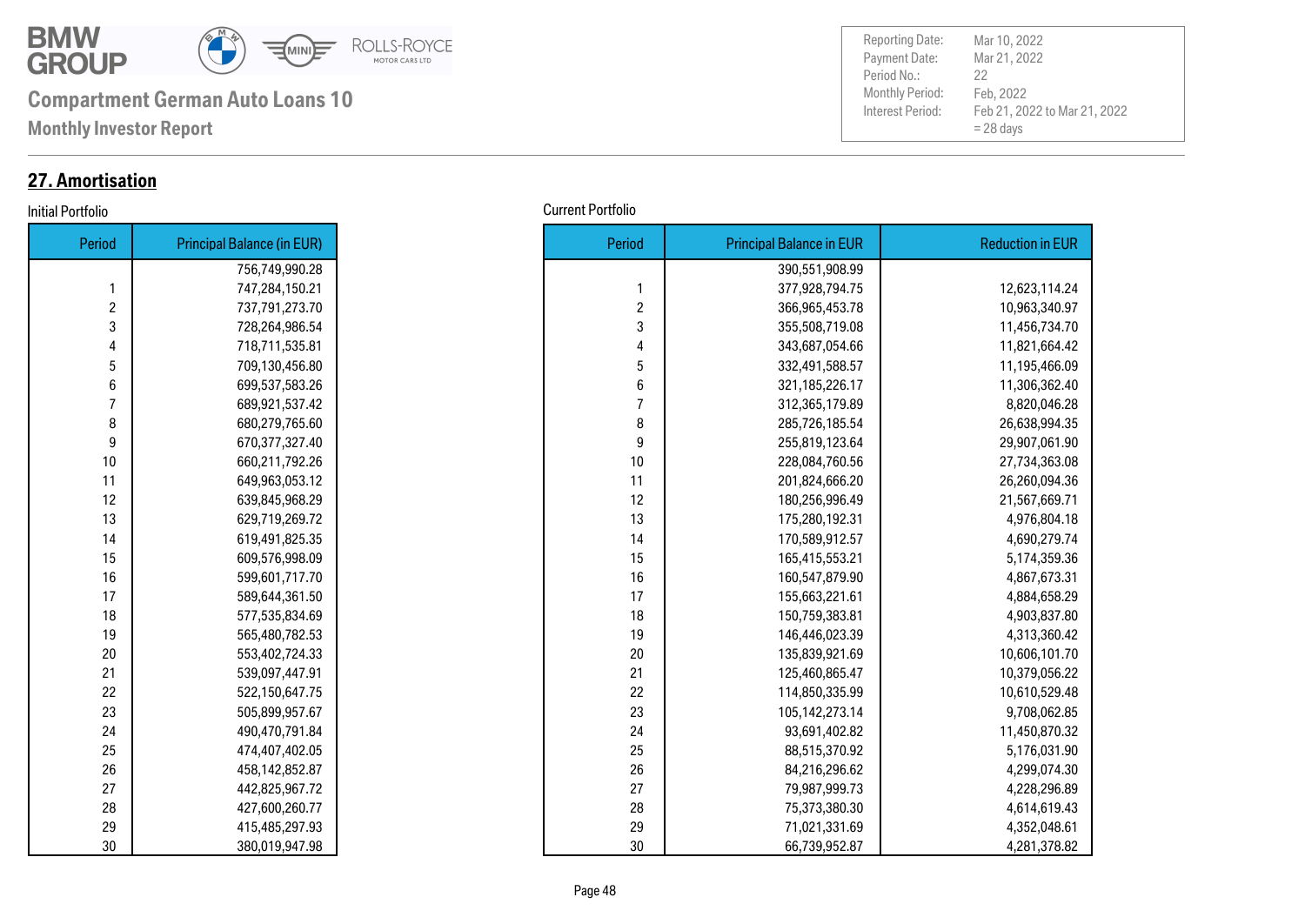

**Monthly Investor Report**

### **27. Amortisation**

#### **Initial Portfolio**

| <b>Reduction in EUR</b> | <b>Principal Balance in EUR</b> | Period | <b>Principal Balance (in EUR)</b> | Period |
|-------------------------|---------------------------------|--------|-----------------------------------|--------|
| 3,346,877.43            | 63,393,075.44                   | 31     | 340,159,419.42                    | 31     |
| 13,556,196.45           | 49,836,878.99                   | 32     | 303,483,138.49                    |        |
| 13,169,471.50           | 36,667,407.49                   | 33     | 269,153,961.86                    |        |
| 13,547,047.64           | 23,120,359.85                   | 34     | 240,139,443.71                    |        |
| 11,945,211.20           | 11,175,148.65                   | 35     | 233,332,615.30                    |        |
| 11,174,160.26           | 988.39                          | 36     | 226,972,057.57                    |        |
| 632.94                  | 355.45                          | 37     | 219,949,590.01                    |        |
| 355.45                  | 0.00                            | 38     | 213,498,160.86                    |        |
|                         | 0.00                            | 39     | 206,981,816.24                    |        |
|                         | 0.00                            | 40     | 200,393,388.75                    |        |
|                         | 0.00                            | 41     | 194,596,293.22                    |        |
|                         | 0.00                            | 42     | 180,889,998.88                    |        |
|                         | 0.00                            | 43     | 167,116,177.88                    |        |
|                         | 0.00                            | 44     | 153,183,310.70                    |        |
|                         | 0.00                            | 45     | 140,387,024.45                    |        |
|                         | 0.00                            | 46     | 125,235,883.79                    |        |
|                         | 0.00                            | 47     | 118,472,482.67                    |        |
|                         | 0.00                            | 48     | 112,603,579.13                    |        |
|                         | 0.00                            | 49     | 106,724,904.66                    |        |
|                         | 0.00                            | 50     | 100,357,831.84                    |        |
|                         | 0.00                            | 51     | 94,395,480.90                     |        |
|                         | 0.00                            | 52     | 88,701,913.00                     |        |
|                         | 0.00                            | 53     | 84,191,051.06                     |        |
|                         | 0.00                            | 54     | 66,340,359.61                     |        |
|                         | 0.00                            | 55     | 48,581,532.40                     |        |
|                         | 0.00                            | 56     | 30,608,549.97                     |        |
|                         | 0.00                            | 57     | 15,138,249.31                     |        |
|                         | 0.00                            | 58     | 4,297.72                          |        |
|                         | 0.00                            | 59     | 1,886.86                          |        |
|                         | 0.00                            | 60     | 0.00                              |        |

| tfolio | <b>Current Portfolio</b>          |  |        |                                 |  |
|--------|-----------------------------------|--|--------|---------------------------------|--|
| Period | <b>Principal Balance (in EUR)</b> |  | Period | <b>Principal Balance in EUR</b> |  |
| 31     | 340,159,419.42                    |  | 31     | 63,393,075.44                   |  |
| 32     | 303,483,138.49                    |  | 32     | 49,836,878.99                   |  |
| 33     | 269,153,961.86                    |  | 33     | 36,667,407.49                   |  |
| 34     | 240,139,443.71                    |  | 34     | 23,120,359.85                   |  |
| 35     | 233,332,615.30                    |  | 35     | 11,175,148.65                   |  |
| 36     | 226,972,057.57                    |  | 36     | 988.39                          |  |
| 37     | 219,949,590.01                    |  | 37     | 355.45                          |  |
| 38     | 213,498,160.86                    |  | 38     | 0.00                            |  |
| 39     | 206,981,816.24                    |  | 39     | 0.00                            |  |
| 40     | 200,393,388.75                    |  | 40     | 0.00                            |  |
| 41     | 194,596,293.22                    |  | 41     | 0.00                            |  |
| 42     | 180,889,998.88                    |  | 42     | 0.00                            |  |
| 43     | 167,116,177.88                    |  | 43     | 0.00                            |  |
| 44     | 153,183,310.70                    |  | 44     | 0.00                            |  |
| 45     | 140,387,024.45                    |  | 45     | 0.00                            |  |
| 46     | 125,235,883.79                    |  | 46     | 0.00                            |  |
| 47     | 118,472,482.67                    |  | 47     | 0.00                            |  |
| 48     | 112,603,579.13                    |  | 48     | 0.00                            |  |
| 49     | 106,724,904.66                    |  | 49     | 0.00                            |  |
| 50     | 100,357,831.84                    |  | 50     | 0.00                            |  |
| 51     | 94,395,480.90                     |  | 51     | 0.00                            |  |
| 52     | 88,701,913.00                     |  | 52     | 0.00                            |  |
| 53     | 84,191,051.06                     |  | 53     | 0.00                            |  |
| 54     | 66,340,359.61                     |  | 54     | 0.00                            |  |
| 55     | 48,581,532.40                     |  | 55     | 0.00                            |  |
| 56     | 30,608,549.97                     |  | 56     | 0.00                            |  |
| 57     | 15,138,249.31                     |  | 57     | 0.00                            |  |
| 58     | 4,297.72                          |  | 58     | 0.00                            |  |
| 59     | 1,886.86                          |  | 59     | 0.00                            |  |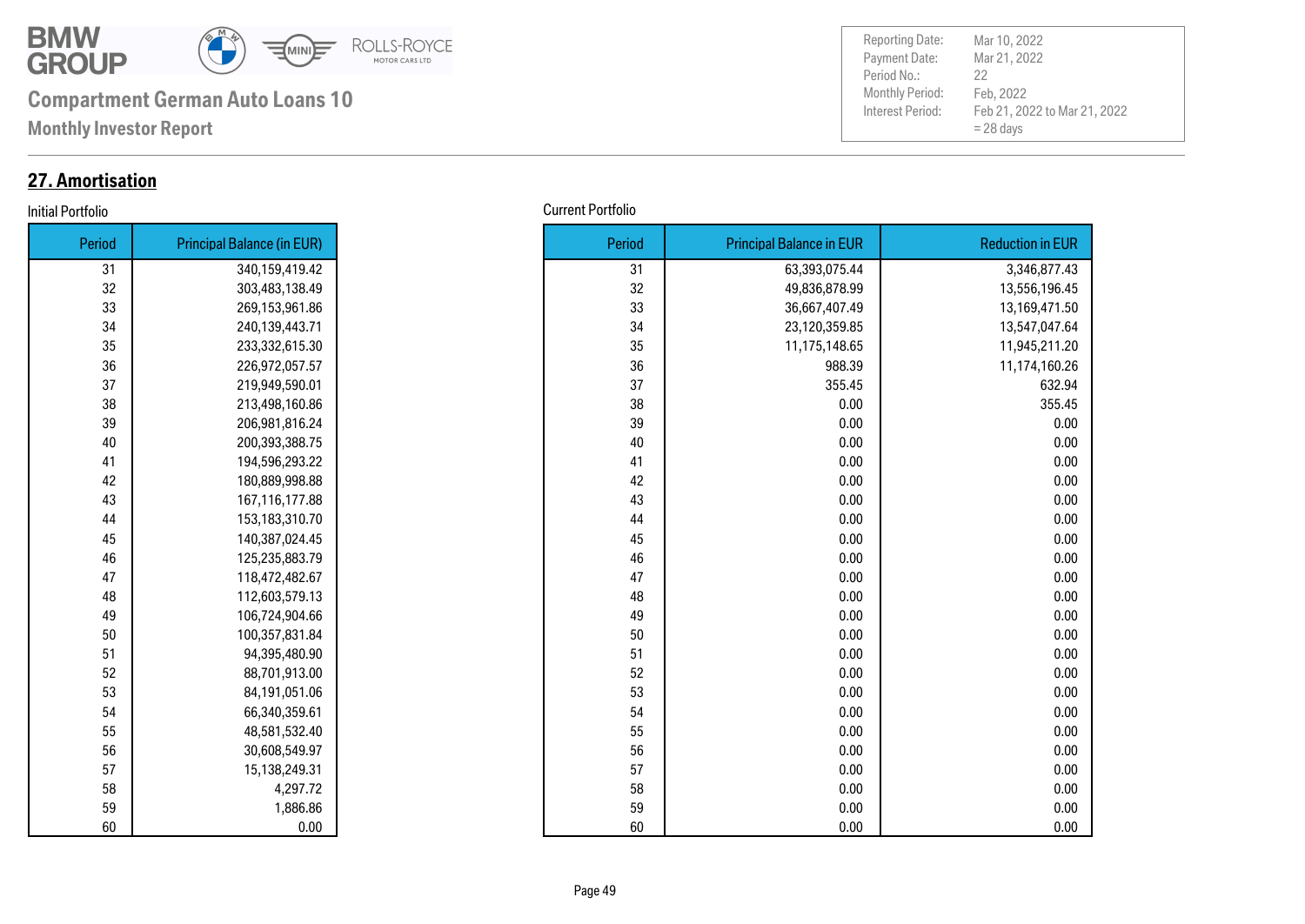

### **28. Priority of Payments**

### **Priority of Payments\***

| <b>Available Distribution Amount</b> | $\ddot{}$      | 22,901,664.16 |
|--------------------------------------|----------------|---------------|
| Taxes                                |                | 0.00          |
| <b>Trustee Payment</b>               |                | 0.00          |
| <b>Senior Expenses</b>               |                | 12,741.36     |
| Swap Net Payment                     |                | 8,623.33      |
| <b>Class A Interest</b>              |                | 34,552.00     |
| <b>Class B Interest</b>              |                | 44,137.88     |
| <b>Cash Reserve</b>                  |                | 3,790,000.00  |
| <b>Principal Class A</b>             |                | 19,011,609.59 |
| <b>Principal Class B</b>             |                | 0.00          |
| <b>Swap Termination Event</b>        |                | 0.00          |
| <b>Subordinated Loan Interest</b>    | $\blacksquare$ | 0.00          |
| Subordinated Loan Principal          |                | 0.00          |
| Seller                               |                | 0.00          |

\*all Amounts in EUR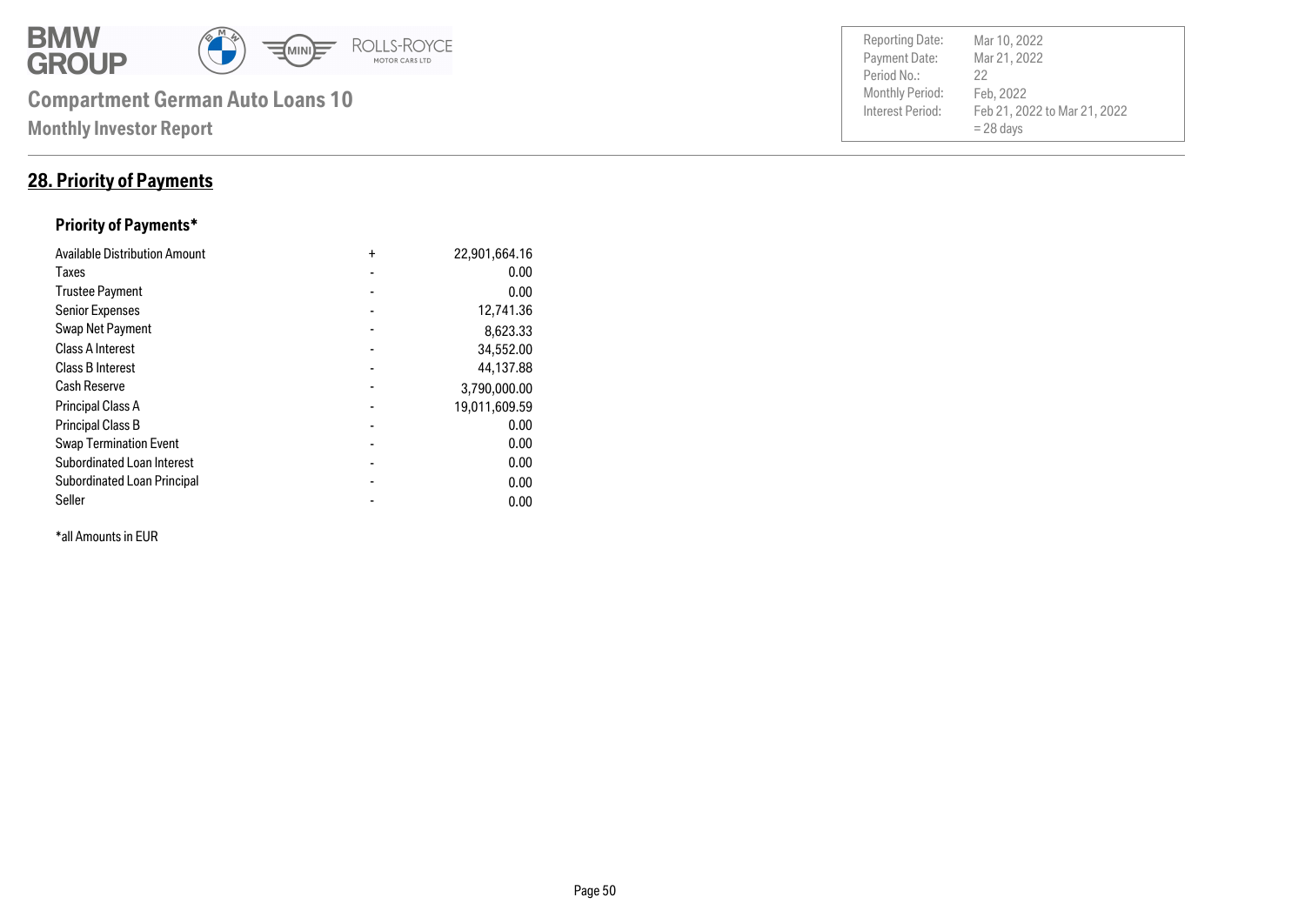

Payment Date: Period No.: Feb 21, 2022 to Mar 21, 2022 = 28 days Mar 21, 2022 Feb, 2022 22

Reporting Date: Mar 10, 2022

### **29. Transaction Costs**

| <b>Cost Category (in EUR)</b>       | <b>Class A</b> | <b>Class B</b> | <b>Subordinated Loan</b> | <b>Total</b> |
|-------------------------------------|----------------|----------------|--------------------------|--------------|
| <b>Senior Expenses</b>              |                |                |                          | 12,741.36    |
| Interest accrued for the Period     | 34,552.00      | 44,137.88      | 4,238.90                 | 82,928.78    |
| Interest payments for the Period    | 34,552.00      | 44,137.88      | 0.00                     | 78,689.88    |
| <b>Cumulative Interest Payments</b> | 1,447,768.00   | 1,045,139.78   | 0.00                     | 2,492,907.78 |
| Unpaid Interest for the Period      | 0.00           | 0.00           | 4,238.90                 | 4,238.90     |
| <b>Cumulative Unpaid Interest</b>   | 0.00           | 0.00           | 101,319.54               | 101,319.54   |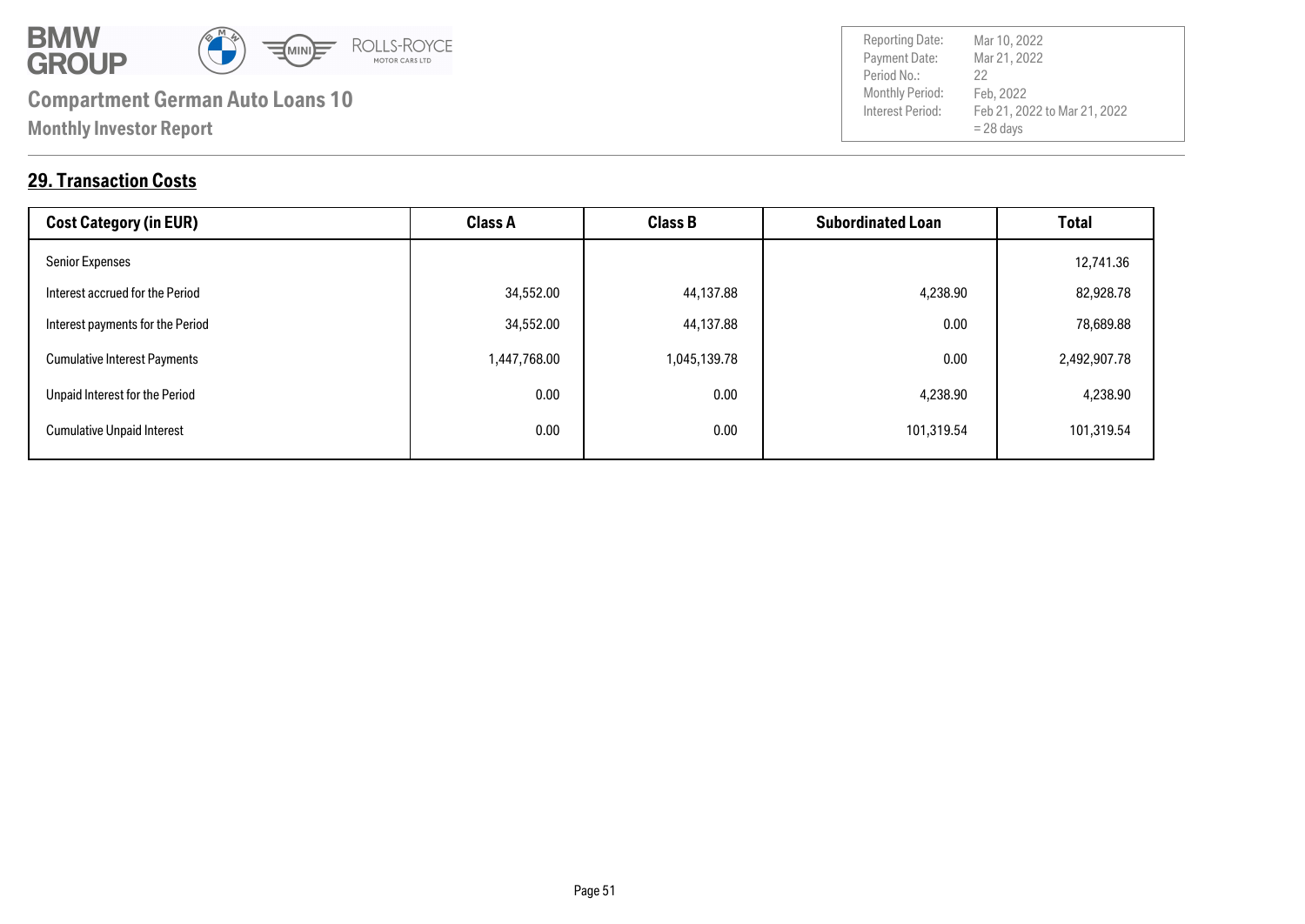

Payment Date: Period No.: Feb 21, 2022 to Mar 21, 2022 = 28 days Mar 21, 2022 Feb, 2022 22 Reporting Date: Mar 10, 2022

### **30. Ratings**

|                                | <b>Fitch</b> | <b>S&amp;P</b> | <b>Moodys</b> | <b>DBRS</b> |
|--------------------------------|--------------|----------------|---------------|-------------|
| <b>Notes - current ratings</b> |              |                |               |             |
| Class A                        | AAA          | N/A            | Aaa           | N/A         |
| Class B                        | N/A          | N/A            | N/A           | N/A         |

|                                              |                                  |            | <b>Fitch</b> | <b>S&amp;P</b> | <b>Moodys</b>  | <b>DBRS</b> | <b>Trigger Breached</b> |
|----------------------------------------------|----------------------------------|------------|--------------|----------------|----------------|-------------|-------------------------|
| <b>Transaction Parties - current ratings</b> |                                  |            |              |                |                |             |                         |
|                                              | BMW AG                           | long term  | N/A          | $\mathsf{H}$   | A <sub>2</sub> | A high      | no                      |
|                                              |                                  | short term | N/A          | $A-1$          | $P-1$          | N/A         | no                      |
| <b>Issuer Account Bank:</b>                  | The Bank of New York Mellon      | long term  | AA+          | N/A            | Aa1            | N/A         | no                      |
|                                              |                                  | short term | $F1+$        | N/A            | $P-1$          | N/A         | no                      |
| <b>Swap Provider:</b>                        | Skandinaviska Enskilda Banken AB | long term  | AA           | N/A            | Aa3            | N/A         | no                      |
|                                              |                                  | short term | $F1+$        | N/A            | $P-1$          | N/A         | no                      |

|                                               |                                  |            | <b>Fitch</b>   | S&P | <b>Moodys</b> | <b>DBRS</b> |
|-----------------------------------------------|----------------------------------|------------|----------------|-----|---------------|-------------|
| <b>Transaction Parties - required ratings</b> |                                  |            |                |     |               |             |
|                                               | BMW AG                           | long term  | <b>BBB</b>     | N/A | Baa1          | N/A         |
|                                               |                                  | short term | F <sub>2</sub> | N/A | $P-2$         | N/A         |
| <b>Issuer Account Bank:</b>                   | The Bank of New York Mellon      | long term  | A              | N/A | A2            | N/A         |
|                                               |                                  | short term | F <sub>1</sub> | N/A | $P-1$         | N/A         |
| <b>Swap Provider:</b>                         | Skandinaviska Enskilda Banken AB | long term  | A              | N/A | Baa1          | N/A         |
|                                               |                                  | short term | F <sub>1</sub> | N/A | N/A           | N/A         |